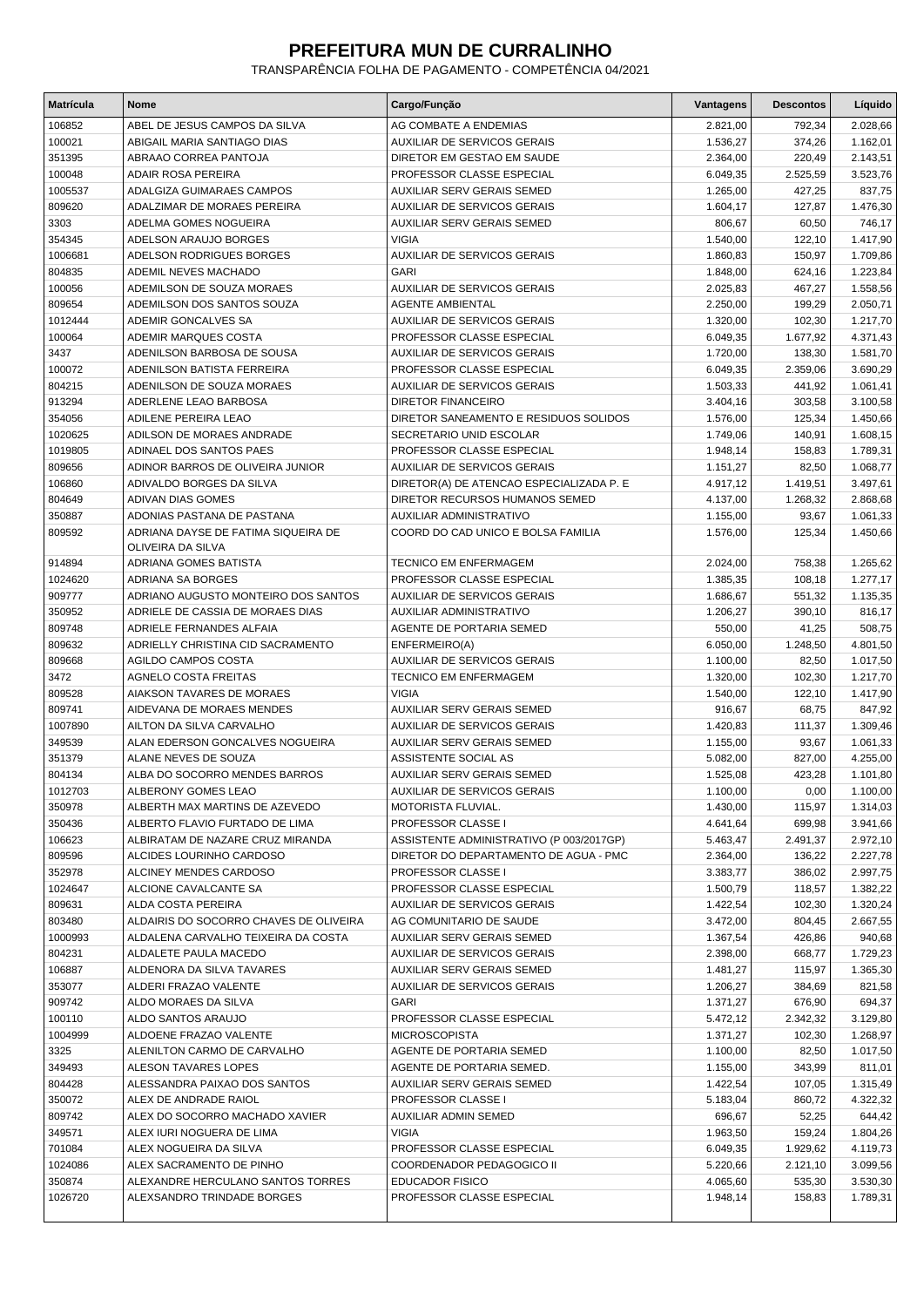| <b>Matrícula</b>  | <b>Nome</b>                                              | Cargo/Função                                          | Vantagens            | <b>Descontos</b>     | Líquido              |
|-------------------|----------------------------------------------------------|-------------------------------------------------------|----------------------|----------------------|----------------------|
| 1006312           | ALFREDO CORREA DOS SANTOS NETO                           | <b>AUXILIAR SERV GERAIS SEMED</b>                     | 1.265,00             | 102,59               | 1.162,41             |
| 1004611           | ALFREDO GONCALVES BARBOZA MONTEIRO                       | <b>TECNICO LABORATORIO</b>                            | 2.002,00             | 659,21               | 1.342,79             |
| 809664            | ALFREDO VELOSO PONTES                                    | <b>AUXILIAR DE SERVICOS GERAIS</b>                    | 1.145,83             | 86,62                | 1.059,21             |
| 1026836           | <b>ALINE MAIA BARRETO</b>                                | PROFESSOR CLASSE ESPECIAL                             | 1.731,68             | 139,35               | 1.592,33             |
| 809657            | ALISON JEAN DOS SANTOS BARBOSA                           | <b>VIGIA</b>                                          | 1.540,00             | 122,10               | 1.417,90             |
| 1024299           | ALONSO PEREIRA CORREA                                    | <b>VIGIA</b>                                          | 2.618,00             | 634,20               | 1.983,80             |
| 804436            | ALQUINO DA SILVA SA                                      | DIRETOR ESCOLAR ESPECIAL                              | 4.502,38             | 663,19               | 3.839,19             |
| 1005740           | ALVARO AIRES DA COSTA JUNIOR                             | <b>AUDITOR FISCAL</b>                                 | 5.227,20             | 1.074,04             | 4.153,16             |
| 1026097           | ALVARO PANTOJA NOGUEIRA                                  | PROFESSOR CLASSE ESPECIAL                             | 1.385,35             | 108,18               | 1.277,17             |
| 351473            | AMANDA CASTILHO DE ARAUJO                                | AUXILIAR DE SERV GERAIS SEMED.                        | 1.155,00             | 374,76               | 780,24               |
| 355759            | AMANDA GARCIA PINTO                                      | PROFESSOR CLASSE ESPECIAL                             | 1.731,68             | 139,35               | 1.592,33             |
| 100145            | AMELIA CORREA DE MIRANDA                                 | AUXILIAR SERV GERAIS SEMED                            | 1.906,67             | 328,70               | 1.577,97             |
| 106917            | AMINTAS OLIVEIRA MARQUES                                 | AG COMUNITARIO DE SAUDE                               | 2.929,50             | 886,69               | 2.042,81             |
| 349782            | AMOS CONCEICAO NUNES                                     | AUXILIAR DE SERV GERAIS SEMED.                        | 1.155,00             | 93,67                | 1.061,33             |
| 100153            | ANA BARBARA FERNANDES CAMARAO                            | PROFESSOR CLASSE ESPECIAL                             | 6.049,35             | 2.201,48             | 3.847,87             |
| 3440              | ANA CAROLINE COSTA JACOVINI                              | ENFERMEIRO(A)                                         | 4.573,80             | 680,45               | 3.893,35             |
| 803332            | ANA CAROLINE FREITAS CABECA                              | PROFESSOR CLASSE I                                    | 6.482,41             | 2.945,71             | 3.536,70             |
| 100161            | ANA CLEA TENORIO MORAES<br>ANA CRISTINA FERREIRA SAMPAIO | <b>DIRETOR ESCOLAR I</b><br>PROFESSOR CLASSE ESPECIAL | 6.570,00             | 2.670,15<br>2.467,87 | 3.899,85             |
| 100170<br>1007246 | ANA CRISTINA OLIVEIRA DE LIMA                            | SECRETARIO UNID ESCOLAR                               | 6.049,35<br>1.749,06 | 140,91               | 3.581,48<br>1.608,15 |
| 100188            | ANA DA SILVA FREITAS                                     | PROFESSOR CLASSE ESPECIAL                             | 6.193,66             | 2.437,45             | 3.756,21             |
| 100196            | ANA DE PAULA PEREZ                                       | PROFESSOR CLASSE ESPECIAL                             | 6.049,35             | 2.287,33             | 3.762,02             |
| 1027018           | ANA KAROLINA MIRANDA DE BRITO                            | PROFESSOR CLASSE ESPECIAL                             | 974,84               | 69,26                | 905,58               |
| 100200            | ANA LUCIA ANDRADE DA SILVA                               | AGENTE ADMINISTRATIVO SEMED                           | 1.737,94             | 607,57               | 1.130,37             |
| 100226            | ANA LUCIA DA SILVA NUNES                                 | PROFESSOR CLASSE ESPECIAL                             | 5.905,05             | 1.107.31             | 4.797,74             |
| 100218            | ANA LUCIA DE MELO SERRAO                                 | PROFESSOR AUXILIAR                                    | 1.948,14             | 186,85               | 1.761,29             |
| 100234            | ANA LUCIA DOS SANTOS OLIVEIRA                            | <b>AUXILIAR SERV GERAIS SEMED</b>                     | 1.906,67             | 176,63               | 1.730,04             |
| 1026445           | ANA LUCIA DOS SANTOS OLIVEIRA SA                         | PROFESSOR CLASSE ESPECIAL                             | 1.731,68             | 139,35               | 1.592,33             |
| 803197            | ANA MARIA BARATINHA PINHEIRO                             | <b>TECNICO EM ENFERMAGEM</b>                          | 3.122,57             | 333,42               | 2.789,15             |
| 1004964           | ANA MARIA DE JESUS DO CARMO                              | <b>AUXILIAR DE SERVICOS GERAIS</b>                    | 1.585,83             | 126,22               | 1.459,61             |
| 914142            | ANA MARIA PEREIRA VASCONCELOS                            | ENFERMEIRO(A)                                         | 5.880,60             | 1.093,57             | 4.787,03             |
| 100242            | ANA MARIA SA BARATINHA                                   | <b>DIRETOR ESCOLAR I</b>                              | 7.098,00             | 2.697,76             | 4.400,24             |
| 1005715           | ANA MAURA ALMEIDA ALVES                                  | PROFESSOR CLASSE ESPECIAL                             | 2.251,19             | 199,50               | 2.051,69             |
| 1026100           | ANA SILVANA AMARAL FERNANDES                             | <b>AUXILIAR ADMIN SEMED</b>                           | 586,67               | 44,00                | 542,67               |
| 100250            | ANAILDE BARATINHA NOGUEIRA                               | VICE DIRETOR ESCOLAR ESPECIAL                         | 4.892,01             | 1.717,24             | 3.174,77             |
| 1023420           | ANDERSON CARVALHO FRANCA                                 | PROFESSOR CLASSE ESPECIAL                             | 2.424,36             | 231,71               | 2.192,65             |
| 809765            | ANDERSON DE JESUS MORAES SOUZA                           | AUXILIAR ADMINISTRATIVO                               | 1.202,54             | 82,50                | 1.120,04             |
| 104922            | ANDERSON DE JESUS TRINDADE BORGES                        | <b>VIGIA</b>                                          | 2.226,40             | 655,86               | 1.570,54             |
| 100269            | ANDERSON DIAS GOMES                                      | TEC DE INFORMATICA (P N 007/2014GABPROC)              | 2.924,38             | 1.096,52             | 1.827,86             |
| 1015940           | ANDERSON GUIMARAES RODRIGUES                             | PROFESSOR CLASSE I                                    | 5.941,01             | 2.082,42             | 3.858,59             |
| 1023527           | ANDERSON HUGO BARBOSA DOS ANJOS                          | AGENTE DE PORTARIA SEMED                              | 696,67               | 52,25                | 644,42               |
| 804851            | ANDERSON JOSE SILVA LEAO                                 | <b>GARI</b>                                           | 2.123,00             | 685,06               | 1.437,94             |
| 352949            | ANDERSON SA BORGES                                       | MOTORISTA FLUVIAL SEMED.                              | 1.155,00             | 93,67                | 1.061,33             |
| 350449            | ANDERSON WILLIAM MACEDO NOGUEIRA                         | COORDENADOR PEDAGOGICO I                              | 4.511,70             | 1.984,67             | 2.527,03             |
| 809301            | ANDREA BATISTA PANTOJA                                   | PROFESSOR CLASSE ESPECIAL                             | 923,57               | 69,26                | 854,31               |
| 1023756           | ANDREA DE MELO DOS SANTOS                                | PROFESSOR CLASSE ESPECIAL                             | 1.731,68             | 139,35               | 1.592,33             |
| 1025163           | ANDREA DE MORAES CARVALHO                                | AUXILIAR SERV GERAIS SEMED                            | 916,67               | 68,75                | 847,92               |
| 100277            | ANDREA FIRMINO SIQUEIRA BRABO                            | PROFESSOR CLASSE ESPECIAL                             | 6.193,66             | 3.344,48             | 2.849,18             |
| 809732            | ANDREILA DE OLIVEIRA NUNES                               | AUXILIAR SERV GERAIS SEMED                            | 696,67               | 52,25                | 644,42               |
| 100285            | ANDRELITA GOMES FREITAS                                  | PROFESSOR CLASSE ESPECIAL                             | 6.193,66             | 2.255,79             | 3.937,87             |
| 353808            | ANDRESA CARDOSO COUTINHO                                 | ASSESSOR ESPECIAL II                                  | 2.206,40             | 138,62               | 2.067,78             |
| 803162            | ANDRESA GUIMARAES RODRIGUES                              | FONOAUDIOLOGO(A)                                      | 5.808,00             | 1.069,34             | 4.738,66             |
| 1019619           | ANDRESSA ALVES DA SILVA                                  | PROFESSOR CLASSE ESPECIAL                             | 2.597,52             | 263.92               | 2.333,60             |
| 349162            | ANDRESSA COSTA CARNEIRO                                  | AUXILIAR DE SERV GERAIS SEMED.                        | 1.155,00             | 93,67                | 1.061,33             |
| 351051            | ANDRESSA PINHEIRO DE JESUS                               | PROFESSOR CLASSE ESPECIAL                             | 1.731,68             | 139,35               | 1.592,33             |
| 809266            | ANDREY MENDES BRANDAO                                    | <b>AUXILIAR ADMIN SEMED</b>                           | 1.100,00             | 89,21                | 1.010,79             |
| 809485            | ANDREY PINHEIRO RIBEIRO                                  | <b>TECNICO EM ENFERMAGEM</b>                          | 1.663,75             | 133,23               | 1.530,52             |
| 1018086           | ANDRIELLE GUIMARAES RODRIGUES QUEIROZ                    | <b>FISIOTERAPEUTA</b>                                 | 6.271,83             | 1.843,46             | 4.428,37             |
| 1023586           | ANDRIELSON PINHEIRO DE JESUS                             | PROFESSOR CLASSE ESPECIAL                             | 1.731,68             | 139,35               | 1.592,33             |
| 106950            | ANETE PAIVA LEAO                                         | AG COMUNITARIO DE SAUDE                               | 3.906,00             | 978,20               | 2.927,80             |
| 100293            | ANEZIA RODRIGUES NOGUEIRA                                | PROFESSOR CLASSE ESPECIAL                             | 6.193,66             | 2.159,32             | 4.034,34             |
| 100307            | ANGELA DO SOCORRO BRABO DE CARVALHO                      | <b>AUXILIAR DE SERVICOS GERAIS</b>                    | 1.485,00             | 481,84               | 1.003,16             |
| 1023365           | ANGELICA BELCHIOR DE SOUZA                               | PROFESSOR CLASSE ESPECIAL                             | 1.991,44             | 162,72               | 1.828,72             |
| 909670            | ANGELICA PINHEIRO DE JESUS                               | <b>TECNICO EM ENFERMAGEM</b>                          | 3.318,51             | 371,74               | 2.946,77             |
| 803936            | ANGELO BARATINHA DE OLIVEIRA                             | <b>VIGIA</b>                                          | 2.323,20             | 560,18               | 1.763,02             |
| 1005600           | ANTONIA DO SOCORRO MACHADO MARTINS                       | <b>AUXILIAR SERV GERAIS SEMED</b>                     | 1.485,00             | 515,97               | 969,03               |
| 809600            | ANTONIO ALVES DE MORAES                                  | <b>VICE PREFEITO</b>                                  | 11.157,37            | 2.639,82             | 8.517,55             |
| 1006410           | ANTONIO ANAISSY FREITAS PINHO                            | <b>VIGIA</b>                                          | 2.226,40             | 748,20               | 1.478,20             |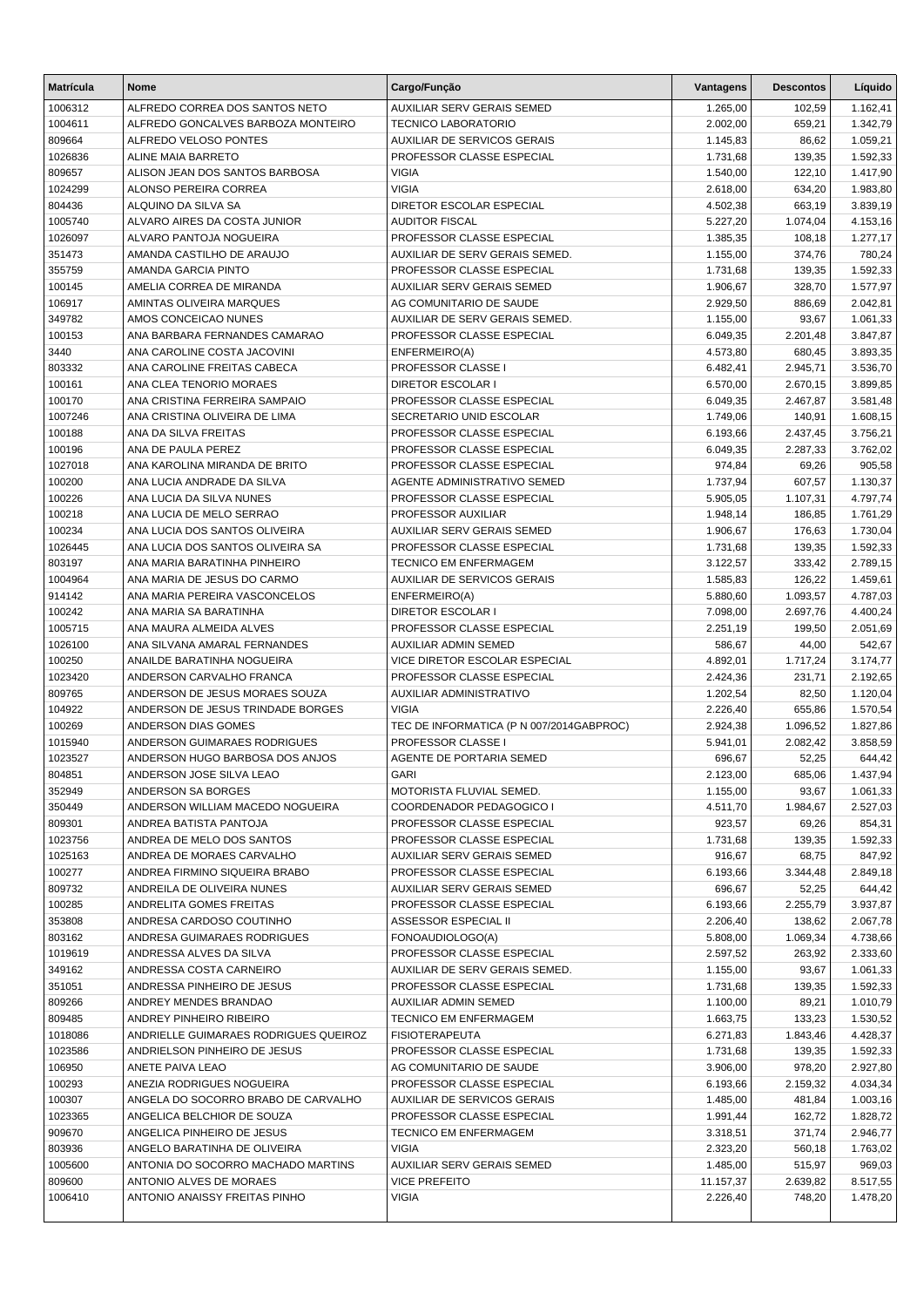| <b>Matrícula</b>  | Nome                                                                            | Cargo/Função                                                     | Vantagens            | <b>Descontos</b>   | Líquido              |
|-------------------|---------------------------------------------------------------------------------|------------------------------------------------------------------|----------------------|--------------------|----------------------|
| 3442              | ANTONIO BALDUINO DE BRITO NETO                                                  | TECNICO DE INFORMATICA                                           | 1.272,00             | 97,98              | 1.174,02             |
| 100331            | ANTONIO CARLENO DE SOUZA PAULA                                                  | <b>VIGIA</b>                                                     | 2.606,33             | 941,48             | 1.664,85             |
| 100340            | ANTONIO COUTINHO NETO                                                           | PROFESSOR CLASSE ESPECIAL                                        | 5.945,45             | 2.216,53           | 3.728,92             |
| 353093            | ANTONIO DE MORAES COSTA                                                         | MOTORISTA FLUVIAL                                                | 1.155,00             | 390,10             | 764,90               |
| 910333            | ANTONIO FREITAS DE OLIVEIRA                                                     | AG COMBATE A ENDEMIAS                                            | 2.604,00             | 884,09             | 1.719,91             |
| 3317              | ANTONIO MACHADO                                                                 | <b>CARPINTEIRO</b>                                               | 2.529,90             | 919,38             | 1.610,52             |
| 809699            | ANTONIO MARCIO LOURENCO DE SOUZA                                                | PROFESSOR CLASSE ESPECIAL                                        | 2.776,46             | 297,20             | 2.479,26             |
| 1026291           | ANTONIO MARCOS CORREA NOGUEIRA                                                  | PROFESSOR CLASSE ESPECIAL                                        | 1.316,08             | 101,94             | 1.214,14             |
| 3285              | ANTONIO MARIA ROMERO MOREIRA                                                    | <b>VIGIA</b>                                                     | 1.540,00             | 122,10             | 1.417,90             |
| 100366            | ANTONIO NOGUEIRA DE SOUZA                                                       | PROFESSOR CLASSE ESPECIAL                                        | 5.830,01             | 2.340,46           | 3.489,55             |
| 351613<br>353006  | ANTONIO RUBENS OLIVEIRA DE OLIVEIRA JUNIOR<br>ANUNCIACAO DE MARIA TENORIO VEIGA | AUXILIAR ADMINISTRATIVO<br>PROFESSOR CLASSE I                    | 1.155,00<br>5.941,01 | 93,67<br>2.742,00  | 1.061,33<br>3.199,01 |
| 106976            | APOLONIA COUTINHO DE MORAES                                                     | AUXILIAR DE SERVICOS GERAIS                                      | 2.919,83             | 750,92             | 2.168,91             |
| 809772            | ARI GOMES LEAO                                                                  | OPERADOR DE BOMBA DAGUA                                          | 1.967,70             | 160,59             | 1.807,11             |
| 803723            | ARIANA CRISTINA BECKER                                                          | <b>AUXILIAR DE SERVICOS GERAIS</b>                               | 1.585,83             | 128,61             | 1.457,22             |
| 915777            | ARIANE PEREIRA LEAO                                                             | AUXILIAR SERV GERAIS SEMED                                       | 1.470,08             | 102,59             | 1.367,49             |
| 803782            | ARIANY DE JESUS CARDOSO SOUTO                                                   | PROFESSOR CLASSE ESPECIAL                                        | 5.760,74             | 1.111,28           | 4.649,46             |
| 914614            | ARIEL CARLOS BATISTA BECKER                                                     | AG COMBATE A ENDEMIAS                                            | 3.270,50             | 966,48             | 2.304,02             |
| 803634            | ARIEL VILHENA DA CRUZ                                                           | AG COMUNITARIO DE SAUDE                                          | 3.472,00             | 405,34             | 3.066,66             |
| 1024094           | ARIELMA CARDOSO SOUTO                                                           | COORDENADOR PEDAGOGICO 200H TEMP                                 | 3.463,37             | 450,43             | 3.012,94             |
| 803065            | ARIGELMA SOUZA PINHEIRO                                                         | AUXILIAR SERV GERAIS SEMED                                       | 1.371,27             | 107,05             | 1.264,22             |
| 1005898           | ARILEIA LEAO MAIA                                                               | DIRETOR DE PATRIMONIO E ARQUIVO                                  | 1.576,00             | 125,34             | 1.450,66             |
| 349691            | ARILSON CHAVES DE OLIVEIRA                                                      | <b>VIGIA</b>                                                     | 1.963,50             | 440,34             | 1.523,16             |
| 353233            | ARIMAX DIAS BARRA                                                               | PROFESSOR CLASSE ESPECIAL                                        | 2.424,36             | 231,71             | 2.192,65             |
| 915750            | ARINEIA DE ALMEIDA CONCEICAO                                                    | AUXILIAR SERV GERAIS SEMED                                       | 1.316,27             | 124,59             | 1.191,68             |
| 803944            | ARIONALDO PANTOJA DOS SANTOS                                                    | <b>VIGIA</b>                                                     | 2.323,20             | 955,39             | 1.367,81             |
| 351340            | ARISSANGELO PEREIRA LEAO                                                        | MOTORISTA FLUVIAL SEMED                                          | 747,94               | 52,25              | 695,69               |
| 106631            | ARISTIDES BECKER FILHO                                                          | COORD. VIGILANCIA SANITARIA                                      | 4.097,60             | 503,75             | 3.593,85             |
| 349302            | ARISTON LUAN MORAES VIANA                                                       | <b>VIGIA</b>                                                     | 1.963,50             | 510,61             | 1.452,89             |
| 100382<br>1019627 | ARKZANOR TENORIO COSTA<br>ARLANA IEIRY PALHETA OLIVEIRA                         | <b>AUXILIAR SERV GERAIS SEMED</b><br>AGENTE ADMINISTRATIVO SEMED | 1.532,54<br>1.374,54 | 429,97<br>97,98    | 1.102,57<br>1.276,56 |
| 100390            | ARLENI DOS SANTOS PAES                                                          | AUXILIAR SERV GERAIS SEMED                                       | 1.430,00             | 115,97             | 1.314,03             |
| 3189              | ARLETE FERREIRA PANTOJA                                                         | PROFESSOR CLASSE ESPECIAL                                        | 2.251,19             | 199,50             | 2.051,69             |
| 809760            | ARLEY TAFFAREL ARRUDA MARQUES                                                   | <b>ASSESSOR JURIDICO</b>                                         | 3.213,00             | 317,03             | 2.895,97             |
| 803383            | ARLINDO PEREIRA FONSECA                                                         | AG COMBATE A ENDEMIAS                                            | 2.604,00             | 820,95             | 1.783,05             |
| 106984            | ARNALDO ROMERO MOREIRA                                                          | AGENTE DE PORTARIA SEMED                                         | 1.375,00             | 515,08             | 859,92               |
| 910686            | ARON HELIO DE PAULA DANTAS                                                      | AG COMBATE A ENDEMIAS                                            | 2.604,00             | 695,42             | 1.908,58             |
| 809644            | ARTHUR BRENDEW DE OLIVEIRA CASTRO                                               | <b>MOTORISTA TERRESTRE</b>                                       | 2.392,32             | 204,47             | 2.187,85             |
| 106992            | ARTUR MAXIMIO OLIVEIRA SILVA                                                    | <b>TECNICO EM ENFERMAGEM</b>                                     | 3.484,20             | 1.337,26           | 2.146,94             |
| 100404            | ATAIL SERRAO DOS SANTOS                                                         | PROFESSOR CLASSE ESPECIAL                                        | 5.010,33             | 778,51             | 4.231,82             |
| 809616            | ATHAMAY DOS SANTOS SARAIVA                                                      | <b>AGENTE DE PORTARIA</b>                                        | 1.635,00             | 130,65             | 1.504,35             |
| 100412            | AUREA KEIONE LEAO CARVALHO                                                      | AUXILIAR DE SERVICOS GERAIS                                      | 1.485,00             | 481,84             | 1.003,16             |
| 100420            | AURELIA MARIA ALVES VAZ                                                         | COORDENADORA DO CREAS                                            | 2.955,00             | 593,48             | 2.361,52             |
| 809682            | AURIANE TAVARES DA SILVA                                                        | AUXILIAR SERV GERAIS SEMED                                       | 1.100,00             | 82,50              | 1.017,50             |
| 917249            | BARBARA DE JESUS CHAVES DA COSTA                                                | ASSESSOR 2 SEMED                                                 | 2.989,37             | 1.018,22           | 1.971,15             |
| 3400<br>100455    | <b>BELKER GOMES TAVARES</b><br>BENEDITA DO SOCORRO CASTRO DA SILVA              | SECRETARIO UNID ESCOLAR<br>AUXILIAR DE SERVICOS GERAIS           | 1.749,06<br>1.430,00 | 95,93<br>467,34    | 1.653,13<br>962,66   |
| 100463            | BENEDITA FERREIRA VASCONCELOS                                                   | PROFESSOR CLASSE ESPECIAL                                        | 6.049,35             | 2.207,65           | 3.841,70             |
| 803804            | BENEDITA RODRIGUES DE CASTRO                                                    | PROFESSOR CLASSE ESPECIAL                                        | 5.760,74             | 2.213,66           | 3.547,08             |
| 809594            | BENEDITO ARAUJO DA SILVA                                                        | SECRETARIA DE CULTURA                                            | 5.578,69             | 1.123,19           | 4.455,50             |
| 100471            | BENEDITO BARRINHA GARCIA DE MORAES                                              | AGENTE ADMINISTRATIVO SEMED                                      | 1.841,08             | 646,31             | 1.194,77             |
| 100480            | BENEDITO DE NAZARE PACHECO DE OLIVEIRA                                          | PROFESSOR CLASSE II                                              | 8.541,52             | 1.981,78           | 6.559,74             |
| 100498            | BENEDITO DE SOUZA LIMA                                                          | <b>VIGIA</b>                                                     | 3.137,64             | 1.164,39           | 1.973,25             |
| 1018310           | BENEDITO DOS SANTOS PANTOJA                                                     | AUXILIAR SERV GERAIS SEMED                                       | 1.466,67             | 115,50             | 1.351,17             |
| 107000            | BENEDITO FERREIRA DE JESUS                                                      | AG COMUNITARIO DE SAUDE                                          | 2.929,50             | 874,10             | 2.055,40             |
| 350254            | BENEDITO MACHADO TELES FILHO                                                    | PROFESSOR CLASSE II                                              | 4.857,16             | 762,02             | 4.095,14             |
| 803405            | BENEDITO MARQUES PALHETA                                                        | AG COMBATE A ENDEMIAS                                            | 2.978,58             | 904,04             | 2.074,54             |
| 1006789           | BENEDITO RIBEIRO DUARTE                                                         | AUXILIAR DE SERVICOS GERAIS                                      | 1.782,00             | 144,52             | 1.637,48             |
| 352358            | BENEDITO RODRIGUES FERNANDES                                                    | <b>AGENTE ADMINISTRATIVO</b>                                     | 1.272,00             | 97,98              | 1.174,02             |
| 107018            | BENEDITO RODRIGUES NOGUEIRA                                                     | AG COMUNITARIO DE SAUDE                                          | 2.712,50             | 839,90             | 1.872,60             |
| 1005944           | BENEDITO SERGIO ALVES DE ANDRADE                                                | MOTORISTA TERRESTRE SEMED                                        | 1.236,84             | 411,52             | 825,32               |
| 107026            | BENILDA CARDOSO TAVARES                                                         | AG COMUNITARIO DE SAUDE                                          | 2.712,50             | 414,71             | 2.297,79             |
| 1025007           | BERALDO BARROS DA SILVA<br>BERNADETE DE LIMA MARTINS                            | CONSELHEIRO<br>PROFESSOR CLASSE I                                | 1.562,72             | 423,30             | 1.139,42             |
| 354254<br>100528  | BERNADETE DE LIMA MARTINS                                                       | PROFESSOR CLASSE ESPECIAL                                        | 2.255,85<br>6.193,66 | 182,95<br>2.735,98 | 2.072,90<br>3.457,68 |
| 350390            | <b>BIANCA RIBEIRO PASTANA</b>                                                   | <b>BIOMEDICO</b>                                                 | 5.666,83             | 1.692,01           | 3.974,82             |
| 1006649           | BRAZILENA SOUZA MARTINS                                                         | PROFESSOR CLASSE ESPECIAL                                        | 1.800,95             | 145,58             | 1.655,37             |
| 809758            | <b>BRENA PINHO COSTA</b>                                                        | <b>AUXILIAR DE SERVICOS GERAIS</b>                               | 1.653,81             | 118,50             | 1.535,31             |
|                   |                                                                                 |                                                                  |                      |                    |                      |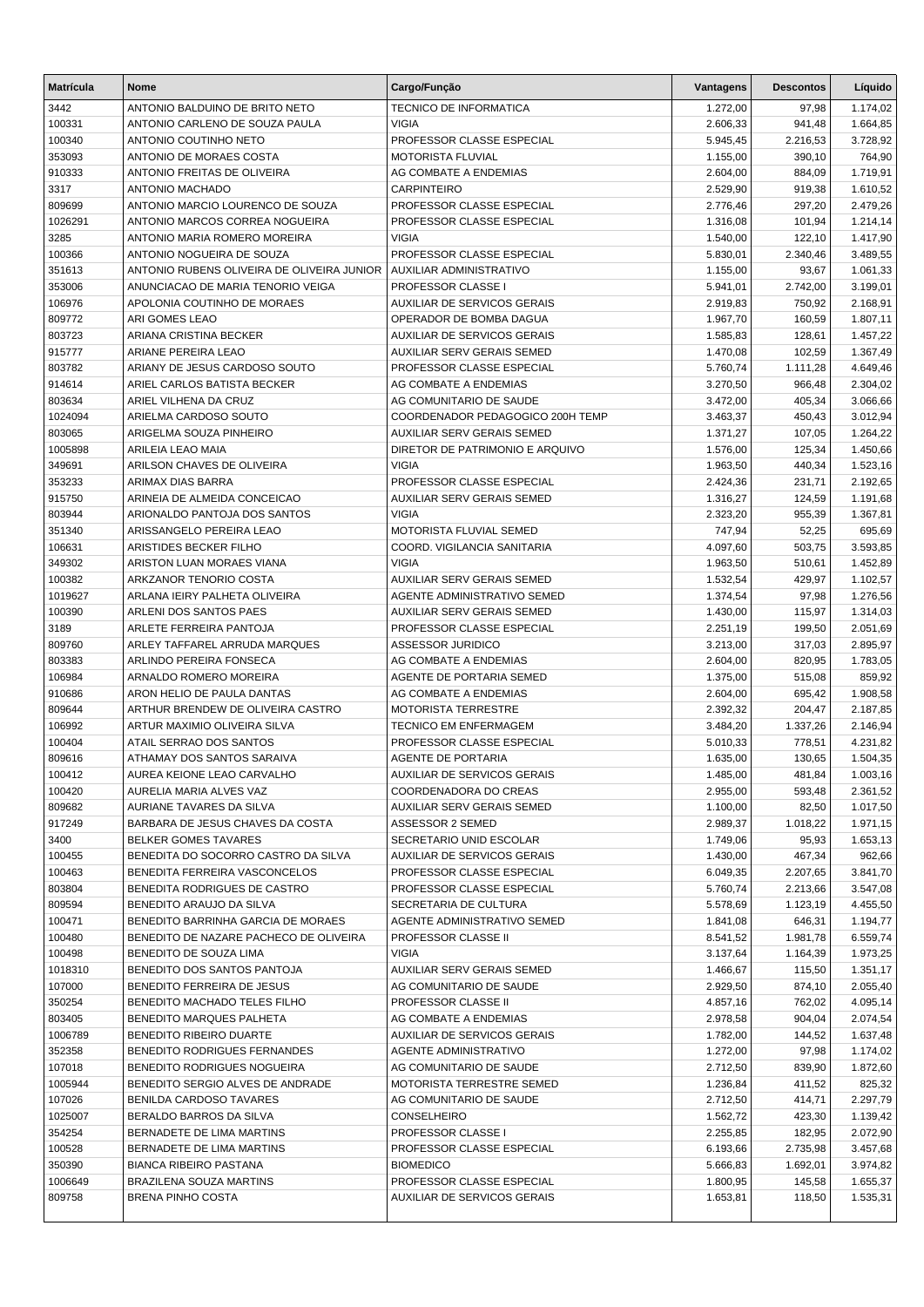| <b>Matrícula</b>  | Nome                                                              | Cargo/Função                                              | Vantagens            | <b>Descontos</b>   | Líquido              |
|-------------------|-------------------------------------------------------------------|-----------------------------------------------------------|----------------------|--------------------|----------------------|
| 349980            | BRENDA NOGUEIRA LIMA                                              | PROFESSOR CLASSE ESPECIAL                                 | 4.750,59             | 688,68             | 4.061,91             |
| 355486            | BRENO NOGUEIRA E NOGUEIRA                                         | AGENTE DE PORTARIA SEMED                                  | 1.100,00             | 289,21             | 810,79               |
| 809747            | <b>BRUNO CORREA CAMPOS</b>                                        | PROFESSOR CLASSE ESPECIAL                                 | 1.096,73             | 82,25              | 1.014,48             |
| 1023985           | <b>BRUNO DE SOUZA BARROS</b>                                      | <b>AUXILIAR ADMIN SEMED</b>                               | 1.100,00             | 82,50              | 1.017,50             |
| 809369            | CAIO IVES FREITAS GOMES                                           | AUXILIAR ADMINISTRATIVO                                   | 2.080,83             | 318,34             | 1.762,49             |
| 916927            | CARINA CORREA NOGUEIRA                                            | AUXILIAR DE SERVICOS GERAIS                               | 1.686,67             | 439,97             | 1.246,70             |
| 909750            | CARLA MARILENA DE FREITAS PEREIRA                                 | AUXILIAR SERV GERAIS SEMED                                | 1.760,00             | 142,74             | 1.617,26             |
| 100536            | CARLINHO NOGUEIRA CAMPOS                                          | OPERADOR DE MAQUINA                                       | 3.288,87             | 1.194,37           | 2.094,50             |
| 100544            | <b>CARLOS ALBERTO FILHO</b>                                       | <b>VIGIA</b>                                              | 2.433,09             | 954,18             | 1.478,91             |
| 353217            | CARLOS ANDRE DE OLIVEIRA BARBOSA                                  | AGENTE DE PORTARIA SEMED                                  | 1.151,27             | 367,30             | 783,97               |
| 107034            | CARLOS JOSE MONTEIRO DE CARVALHO<br>CARLOS NAZARE FERREIRA MATOS  | AG COMUNITARIO DE SAUDE<br>AG COMBATE A ENDEMIAS          | 2.821,00             | 709,07             | 2.111,93             |
| 1005138<br>100552 | CARLOS NOGUEIRA SA                                                | PROFESSOR CLASSE ESPECIAL                                 | 3.410,00<br>6.193,66 | 993,73<br>1.203,65 | 2.416,27<br>4.990,01 |
| 100560            | CARLOS ROBERTO DE MATOS                                           | PROFESSOR CLASSE II                                       | 10.657,89            | 5.629,91           | 5.027,98             |
| 809635            | CARLOS VASCONCELOS DA SILVA                                       | AGENTE DE PORTARIA                                        | 1.860,83             | 150,97             | 1.709,86             |
| 350267            | CARLOS WILLIAM QUEIROZ TUPINAMBA                                  | PROFESSOR CLASSE I                                        | 5.941,01             | 1.185,93           | 4.755,08             |
| 107042            | CARMEM SILVIA CARNEIRO GONCALVES                                  | <b>TECNICO EM ENFERMAGEM</b>                              | 2.875,76             | 1.021,38           | 1.854,38             |
| 100587            | CATIA CILENE ASSUNCAO DE MATOS                                    | <b>AUXILIAR SERV GERAIS SEMED</b>                         | 1.485,00             | 535,97             | 949,03               |
| 1023128           | CELIA MARIA PANTOJA DE OLIVEIRA                                   | <b>AGENTE ADMINISTRATIVO</b>                              | 1.399,20             | 479,48             | 919,72               |
| 352296            | CELINALDO DE NAZARE MACHADO MATOS                                 | <b>CARPINTEIRO</b>                                        | 999,47               | 74,96              | 924,51               |
| 1005561           | <b>CHARLENE GOMES DE MORAES</b>                                   | PROFESSOR CLASSE ESPECIAL                                 | 5.905,05             | 2.757,37           | 3.147,68             |
| 100595            | CILAS SENA LOPES                                                  | PROFESSOR CLASSE ESPECIAL                                 | 5.050,75             | 817,74             | 4.233,01             |
| 349802            | CILENE CORREA DOS SANTOS                                          | AUXILIAR SERV GERAIS SEMED                                | 1.155,00             | 359,71             | 795,29               |
| 3252              | CILENE DE MELO RODRIGUES                                          | <b>DIRETOR ESCOLAR I</b>                                  | 4.725,00             | 1.759,18           | 2.965,82             |
| 1023225           | CILENE PANTOJA MIRANDA                                            | AUXILIAR SERV GERAIS SEMED                                | 1.004,60             | 71,49              | 933,11               |
| 1026615           | CINEIDE RODRIGUES DE CARVALHO NUNES                               | AUXILIAR SERV GERAIS SEMED                                | 1.100,00             | 82,50              | 1.017,50             |
| 1008315           | CLARICE COSTA AMARAL BAIA                                         | PROFESSOR CLASSE ESPECIAL                                 | 2.424,36             | 208,31             | 2.216,05             |
| 802468            | <b>CLARICE RODRIGUES DOS SANTOS</b>                               | AUXILIAR SERV GERAIS SEMED                                | 1.371,27             | 443,36             | 927,91               |
| 351259            | CLAUDECY DE CASTRO BARATINHA                                      | PROFESSOR CLASSE ESPECIAL                                 | 1.443,07             | 113,37             | 1.329,70             |
| 100609            | CLAUDETE BARBOSA DIAS                                             | PROFESSOR CLASSE ESPECIAL                                 | 6.193,66             | 2.611,43           | 3.582,23             |
| 353100            | <b>CLAUDIA PANTOJA TAVARES</b>                                    | AUXILIAR SERV GERAIS SEMED                                | 1.257,54             | 344,65             | 912,89               |
| 1008170           | CLAUDIANE DOS SANTOS OLIVEIRA                                     | <b>TECNICO EM ENFERMAGEM</b>                              | 2.375,26             | 222,58             | 2.152,68             |
| 100617            | CLAUDIO ROBERTO VIEIRA COSTA                                      | AUXILIAR DE SERVICOS GERAIS                               | 1.430,00             | 593,64             | 836,36               |
| 804452<br>1023144 | CLAUSULINA DE SOUZA PERES DUARTE<br><b>CLEANI FREITAS PANTOJA</b> | AUXILIAR DE SERVICOS GERAIS<br>COORDENADOR PEDAGOGICO I   | 1.320,00             | 445,83<br>1.734,76 | 874,17               |
| 1026119           | <b>CLEBIO BARATINHA NOGUEIRA</b>                                  | SECRETARIO UNID ESCOLAR                                   | 4.511,70<br>1.749,06 | 95,93              | 2.776,94<br>1.653,13 |
| 809755            | CLEBSON CRISTINO PEREIRA DA COSTA                                 | AGENTE DE PORTARIA SEMED                                  | 1.100,00             | 82,50              | 1.017,50             |
| 1006274           | CLEBSON DE OLIVEIRA SACRAMENTO                                    | AUXILIAR DE SERVICOS GERAIS                               | 1.521,35             | 423,36             | 1.097,99             |
| 1024442           | CLECIO RANIERY PEREIRA DA COSTA                                   | PROFESSOR CLASSE ESPECIAL                                 | 2.597,52             | 263,92             | 2.333,60             |
| 100625            | CLEIA DE OLIVEIRA BARATINHA                                       | PROFESSOR CLASSE ESPECIAL                                 | 5.382,65             | 2.145,89           | 3.236,76             |
| 100633            | CLEIDE DE NAZARE TRINDADE SANTANA                                 | <b>AUXILIAR SERV GERAIS SEMED</b>                         | 1.430,00             | 447,26             | 982,74               |
| 105031            | CLEIDE MARIA NUNES BRAGA                                          | SECRETARIO UNID ESCOLAR                                   | 1.998,93             | 481,53             | 1.517,40             |
| 1023233           | <b>CLEIDE PANTOJA TAVARES</b>                                     | PROFESSOR CLASSE ESPECIAL                                 | 2.251,19             | 187,53             | 2.063,66             |
| 809110            | CLEIDE SACRAMENTO DA SILVA                                        | AUXILIAR SERV GERAIS SEMED                                | 1.320,00             | 467,83             | 852,17               |
| 916455            | CLEIDIANE ALVES DOS SANTOS                                        | AUXILIAR SERV GERAIS SEMED                                | 1.686,67             | 485,06             | 1.201,61             |
| 349993            | CLEIDIANE FERREIRA DA SILVA                                       | PROFESSOR CLASSE I                                        | 2.842,38             | 1.769,08           | 1.073,30             |
| 100641            | CLEIDIANE TAVARES DE OLIVEIRA                                     | PROFESSOR CLASSE ESPECIAL                                 | 5.905,05             | 1.107,31           | 4.797,74             |
| 809730            | CLEISON VASCONCELOS PANTOJA                                       | AGENTE DE PORTARIA SEMED                                  | 1.100,00             | 82,50              | 1.017,50             |
| 3264              | <b>CLEITON GOMES DE ARRUDA</b>                                    | ASSESSOR DE COMUNICACAO SOCIAL                            | 3.152,00             | 338,62             | 2.813,38             |
| 1025201           | CLEITON MIRANDA DE BRITO                                          | PROFESSOR CLASSE ESPECIAL                                 | 1.645,10             | 131,55             | 1.513,55             |
| 809422            | CLEIVIANE RODRIGUES BARATINHA                                     | AUXILIAR DE SERV GERAIS SEMED.                            | 1.100,00             | 82,50              | 1.017,50             |
| 354965            | CLENILTON CARVALHO CORREA                                         | AUXILIAR DE SERVICOS GERAIS                               | 1.100,00             | 82,50              | 1.017,50             |
| 107050            | <b>CLEONICE FRANCA TAVARES</b>                                    | AT CONSULTORIO DENTARIO                                   | 2.288,00             | 550,81             | 1.737,19             |
| 809622            | CLEONICE PINHEIRO DE JESUS                                        | TECNICO EM ENFERMAGEM                                     | 1.938,75             | 157,98             | 1.780,77             |
| 350692            | <b>CLICIANE CORREA NEVES</b>                                      | PROFESSOR CLASSE ESPECIAL                                 | 1.096,73             | 82,25              | 1.014,48             |
| 100650<br>107069  | CLITIA REGINA CARDOSO CHAVES<br>CLIVIA DE PAULA BRITO             | AUXILIAR SERV GERAIS SEMED<br>AUXILIAR DE SERVICOS GERAIS | 1.906,67<br>2.002,00 | 521,64<br>675,29   | 1.385,03<br>1.326,71 |
| 809601            | CONSTANCIO REIS FILHO                                             | ASSESSOR ESPECIAL III                                     | 4.412,80             | 290,23             | 4.122,57             |
| 1023438           | COSME DA SILVA CARVALHO                                           | AUXILIAR DE SERV GERAIS SEMED.                            | 1.155,00             | 410,82             | 744,18               |
| 917494            | CREMILDA CORREA FERREIRA                                          | AUXILIAR DE SERVICOS GERAIS                               | 1.367,54             | 408,59             | 958,95               |
| 350783            | CRISLENE VASCONCELOS PANTOJA                                      | AUXILIAR ADMIN SEMED                                      | 1.155,00             | 93,67              | 1.061,33             |
| 105058            | CRISTIAN CARLA DE JESUS ROMERO                                    | PROFESSOR CLASSE ESPECIAL                                 | 4.894,90             | 1.572,16           | 3.322,74             |
| 100668            | CRISTIAN DE SOUZA PERES DUARTE                                    | PROFESSOR CLASSE II                                       | 10.657,89            | 5.519,40           | 5.138,49             |
| 350345            | <b>CRISTIAN FRANCA VALENTE</b>                                    | <b>ODONTOLOGO</b>                                         | 5.082,00             | 827,00             | 4.255,00             |
| 100676            | CRISTIANA FERREIRA SAMPAIO                                        | AUXILIAR SERV GERAIS SEMED                                | 1.375,00             | 470,91             | 904,09               |
| 809719            | CRISTIANE ALVES MELO                                              | PROFESSOR CLASSE ESPECIAL                                 | 1.385,35             | 108,18             | 1.277,17             |
| 809482            | CRISTIANE DE JESUS ROMERO                                         | <b>TECNICO RADIOLOGIA</b>                                 | 2.926,00             | 325,02             | 2.600,98             |
| 809319            | CRISTIANE MORAES AMARAL                                           | AUXILIAR SERV GERAIS SEMED                                | 1.100,00             | 82,50              | 1.017,50             |
|                   |                                                                   |                                                           |                      |                    |                      |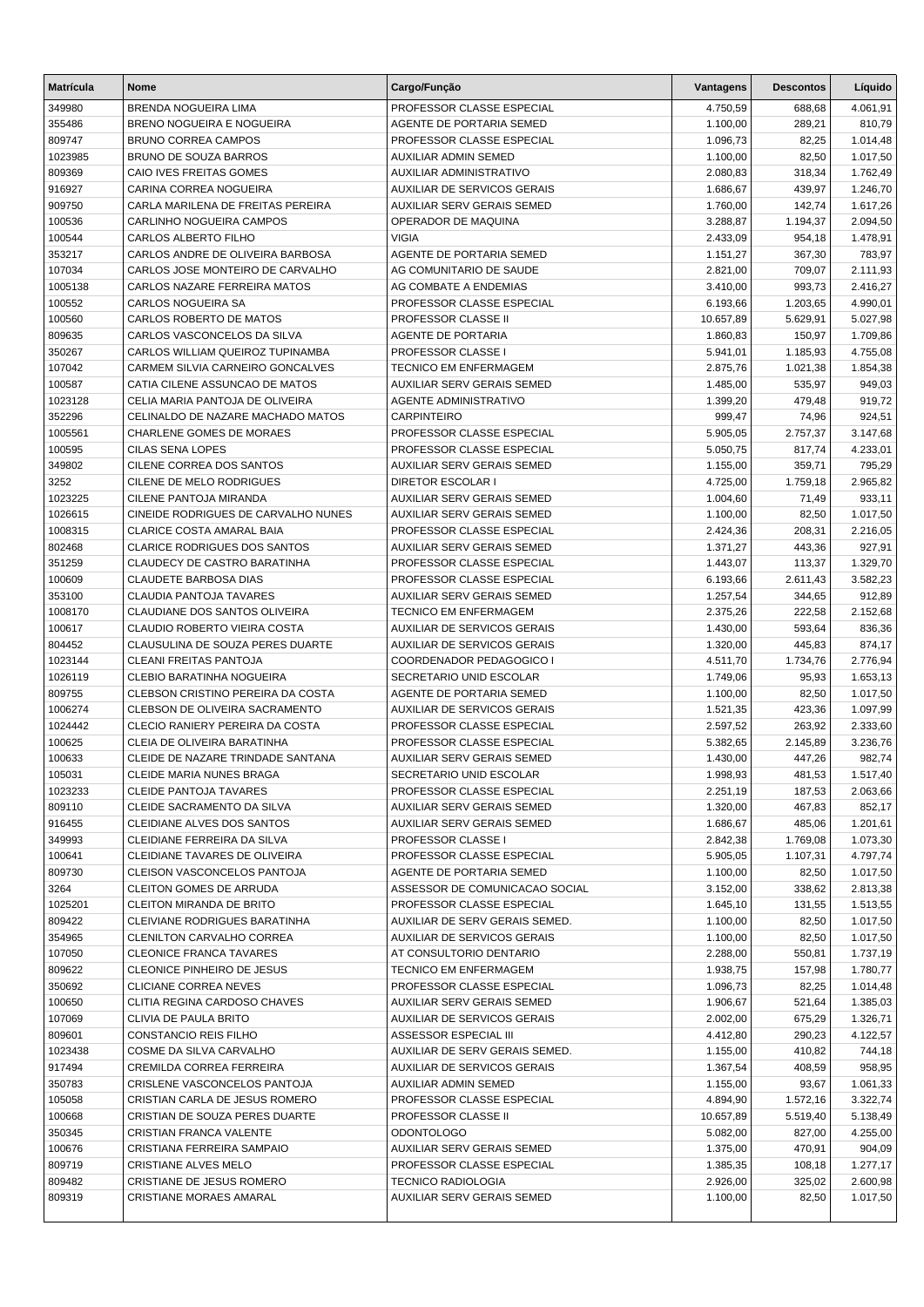| <b>Matrícula</b> | <b>Nome</b>                                     | Cargo/Função                                      | Vantagens            | <b>Descontos</b>   | Líquido              |
|------------------|-------------------------------------------------|---------------------------------------------------|----------------------|--------------------|----------------------|
| 809334           | CRISTIANE OLIVEIRA MACHADO                      | AUXILIAR SERV GERAIS SEMED                        | 1.202,54             | 89,21              | 1.113,33             |
| 803979           | <b>CRISTIANO DIAS BATISTA</b>                   | <b>VIGIA</b>                                      | 2.323,20             | 790,76             | 1.532,44             |
| 1006762          | CRISTILENE DE JESUS ROMERO                      | <b>ODONTOLOGO</b>                                 | 5.590,20             | 2.347,15           | 3.243,05             |
| 350001           | CRISTIRLEI SENA DE SOUZA                        | PROFESSOR CLASSE I                                | 5.941,01             | 1.029,52           | 4.911,49             |
| 1023594          | DAIANE NETO PANTOJA                             | SECRETARIO UNID ESCOLAR                           | 1.749,06             | 140,91             | 1.608,15             |
| 809421           | DAILANA BARATINHA FERREIRA                      | PROFESSOR CLASSE ESPECIAL                         | 1.443,07             | 113,37             | 1.329,70             |
| 3394             | DAILSON BECKER DE OLIVEIRA                      | AUXILIAR ADMINISTRAIVO.                           | 1.926,83             | 156,27             | 1.770,56             |
| 100722           | DAIZES SILVA LEAO                               | AUXILIAR DE SERVICOS GERAIS                       | 1.782,00             | 580,22             | 1.201,78             |
| 100684           | <b>DALCILENE CHAVES</b>                         | PROFESSOR CLASSE ESPECIAL                         | 6.049,35             | 2.583,08           | 3.466,27             |
| 804240           | DALCILENE PESSOA CORREA                         | COORDENADOR PEDAGOGICO II                         | 5.414,02             | 937,83             | 4.476,19             |
| 100692           | DAMILTON RODRIGUES DOS SANTOS                   | <b>DIRETOR ESCOLAR I</b>                          | 6.570,00             | 1.238,50           | 5.331,50             |
| 809626           | DANIEL CONTREIRAS SILVA                         | ENFERMEIRO(A)                                     | 4.356,00             | 701,33             | 3.654,67             |
| 1004590          | DANIEL RODRIGUES DE PAULA JUNIOR                | <b>GARI</b>                                       | 2.046,00             | 934,09             | 1.111,91             |
| 809658           | DANIELA MIRANDA ROMERO                          | <b>AUXILIAR DE SERVICOS GERAIS</b>                | 1.100,00             | 82,50              | 1.017,50             |
| 1026127          | DANIELE DA SILVA SA                             | AUXILIAR DE SERV GERAIS SEMED.                    | 1.155,00             | 93,67              | 1.061,33             |
| 1017772          | DANIELE MATOS BARREIRO                          | <b>TECNICO DE INFORMATICA</b>                     | 1.374,54             | 97,98              | 1.276,56             |
| 1006509          | DANIELI DO SOCORRO VEIGA MATOS                  | ENFERMEIRO(A)                                     | 4.356,00             | 701,33             | 3.654,67             |
| 351639<br>350361 | DANIELLE LINS ALVES<br>DANIELLI BARBOSA DE LIMA | ASSISTENTE SOCIAL AS<br><b>MEDICO VETERINARIO</b> | 4.065,60<br>5.380,47 | 535,30<br>2.071,28 | 3.530,30             |
| 3321             | DANIELLY DE SOUZA MARTINS                       | <b>NUTRICIONISTA SEMED</b>                        | 3.872,00             | 531,91             | 3.309,19<br>3.340,09 |
| 349419           | DANIELSON DO SOCORRO VEIGA MATOS                | <b>MOTORISTA TERRESTRE</b>                        | 2.646,58             | 745,43             | 1.901,15             |
| 809597           | DANILSON DO SOCORRO VEIGA MATOS                 | ASSESSOR ESPECIAL III                             | 5.673,60             | 905,21             | 4.768,39             |
| 107077           | DANUBIO DE LIMA SA                              | AUXILIAR DE ENFERMAGEM                            | 2.376,00             | 722,63             | 1.653,37             |
| 100714           | DARIELMA DE NAZARE TEIXEIRA VALENTE             | PROFESSOR CLASSE ESPECIAL                         | 6.222,51             | 1.161,15           | 5.061,36             |
| 809629           | DARILENE DA SILVA CABRAL                        | <b>TECNICO DE INFORMATICA</b>                     | 1.950,40             | 159,03             | 1.791,37             |
| 809709           | DARLEI OLIVEIRA DA SILVA                        | AGENTE DE PORTARIA SEMED                          | 1.100,00             | 82,50              | 1.017,50             |
| 1024450          | DAVI FILHO PESSOA CORREA                        | PROFESSOR CLASSE ESPECIAL                         | 4.750,59             | 1.913,00           | 2.837,59             |
| 1005618          | DAVID DA SILVA PAULA                            | AUXILIAR SERV GERAIS SEMED                        | 1.265,00             | 427,25             | 837,75               |
| 350030           | DAVID LUCIANO MORAES CORREA                     | CHEFE DE DIVISAO DE DESPORTO                      | 4.094,14             | 393,65             | 3.700,49             |
| 1025031          | DAYANE LENIZE BECKER DE OLIVEIRA                | PROFESSOR CLASSE ESPECIAL                         | 2.078,02             | 170,52             | 1.907,50             |
| 809497           | DAYLON LORRAM DA SILVA BATISTA                  | AUX DE SERVICOS GERAIS                            | 637,94               | 44,00              | 593,94               |
| 809771           | DEBORA DE OLIVEIRA FERNANDES                    | AGENTE ADMINISTRATIVO                             | 1.272,00             | 97,98              | 1.174,02             |
| 803227           | DEISIANE DO SOCORRO DA SILVA BARBOSA            | DIRETOR DO HOSPITAL MUNICIPAL                     | 5.673,60             | 1.640,93           | 4.032,67             |
| 809739           | <b>DEIVISON CARMO SOARES</b>                    | PROFESSOR CLASSE ESPECIAL                         | 1.731,68             | 139,35             | 1.592,33             |
| 804258           | DEIVISON EMILIANO GOMES GUIMARAES               | <b>AUXILIAR DE SERVICOS GERAIS</b>                | 1.870,00             | 151,66             | 1.718,34             |
| 100730           | DEIZY FERNANDES DOS SANTOS                      | PROFESSOR CLASSE ESPECIAL                         | 6.049,35             | 2.359,06           | 3.690,29             |
| 1005030          | DEMISON CLEY BORGES LOPES                       | <b>TECNICO EM ENFERMAGEM</b>                      | 2.736,20             | 289,72             | 2.446,48             |
| 917354           | DENIVAL MAGNO OLIVEIRA PEREIRA                  | AUXILIAR SERV GERAIS SEMED                        | 1.316,27             | 432,79             | 883,48               |
| 100749           | DEO DO SOCORRO RODRIGUES ABBATE                 | PROFESSOR CLASSE ESPECIAL                         | 5.472,12             | 2.154,94           | 3.317,18             |
| 809599           | DEODORO AUGUSTO DIAS JUNIOR                     | SECRETARIO MUNICIPAL ADMINISTRACAO                | 5.578,09             | 1.122,97           | 4.455,12             |
| 105104           | DEODORO AUGUSTO DIAS NETO                       | PROFESSOR CLASSE ESPECIAL                         | 5.050,75             | 2.022,04           | 3.028,71             |
| 107107           | DEOLINDA PANTOJA DE OLIVEIRA                    | AG COMUNITARIO DE SAUDE                           | 2.929,50             | 803,36             | 2.126,14             |
| 100757           | DEOMARINA CARDOSO FERREIRA                      | PROFESSOR CLASSE ESPECIAL                         | 5.529,85             | 1.034,21           | 4.495,64             |
| 100773           | DEONATO NOGUEIRA DA SILVA JUNIOR                | PROFESSOR CLASSE ESPECIAL                         | 5.876,18             | 2.614,88           | 3.261,30             |
| 107115           | DERCO MANOEL CORREA DIAS                        | AG COMUNITARIO DE SAUDE                           | 2.712,50             | 1.067,97           | 1.644,53             |
| 100781           | DEUZILENE DA CRUZ MIRANDA                       | <b>DIRETOR ESCOLAR I</b>                          | 7.644,00             | 2.951,63           | 4.692,37             |
| 1024477          | DEYVISON PANTOJA NOGUEIRA                       | PROFESSOR CLASSE ESPECIAL                         | 2.770,69             | 296,13             | 2.474,56             |
| 350936           | DHEYNNA BEATRIZ SANTANA SOARES                  | AUXILIAR ADMINISTRATIVO                           | 1.540,00             | 124,89             | 1.415,11             |
| 803464           | DHIORLEN HERITON DA SILVA GOMES                 | AG COMUNITARIO DE SAUDE                           | 2.604,00             | 247,84             | 2.356,16             |
| 350858           | DIANA DAYANA FERNANDES MARTINS                  | <b>PEDAGOGO</b>                                   | 4.065,60             | 1.573,21           | 2.492,39             |
| 1024744          | <b>DIANA MORAES MACIEL</b>                      | SECRETARIO UNID ESCOLAR                           | 1.749,06             | 140,91             | 1.608,15             |
| 1005545          | DIECKSON MIRANDA ROMERO                         | PROFESSOR CLASSE ESPECIAL                         | 4.461,98             | 1.826,35           | 2.635,63             |
| 803391           | DIEGO LAMARTINI DOS SANTOS ALVES                | AG COMBATE A ENDEMIAS                             | 2.604,00             | 877,58             | 1.726,42             |
| 352965           | DIEGO RODRIGUES GONCALVES                       | <b>VIGIA</b>                                      | 1.963,50             | 634,29             | 1.329,21             |
| 801909           | DIEGO WILLIAN RODRIGUES DE OLIVEIRA             | AG COMBATE A ENDEMIAS                             | 2.604,00             | 537,44             | 2.066,56             |
| 351444           | DIELSON PEREIRA GOMES                           | PROFESSOR CLASSE ESPECIAL                         | 1.500,79             | 118,57             | 1.382,22             |
| 803952           | DILAILSON PEREIRA NOGUEIRA                      | <b>VIGIA</b>                                      | 2.323,20             | 205,72             | 2.117,48             |
| 100790           | DILEIA RODRIGUES DOS SANTOS                     | AUXILIAR DE SERVICOS GERAIS                       | 1.481,27             | 489,43             | 991,84               |
| 349766           | DILMA DE NAZARE DE ARRUDA OLIVEIRA              | AGENTE DE PORTARIA SEMED.                         | 1.155,00             | 366,64             | 788,36               |
| 100803           | DILMA MAIA E MAIA                               | PROFESSOR AUXILIAR                                | 1.948,14             | 186,85             | 1.761,29             |
| 803839           | DINA DUARTE RODRIGUES                           | PROFESSOR CLASSE ESPECIAL                         | 5.760,74             | 2.406,32           | 3.354,42             |
| 3330             | DINAH DE SOUZA PAIVA                            | AUXILIAR DE SERV GERAIS SEMED.                    | 1.155,00             | 367,67             | 787,33               |
| 1006916          | DINAIR CORREA MACHADO                           | AUXILIAR ADMINISTRATIVO                           | 1.650,00             | 132,00             | 1.518,00             |
| 804827           | DINALDO PANTOJA DE OLIVEIRA                     | <b>GARI</b>                                       | 1.848,00             | 624,16             | 1.223,84             |
| 1023608          | DIOGENEA MACIEL DE SOUZA                        | PROFESSOR CLASSE ESPECIAL                         | 1.731,68             | 139,35             | 1.592,33             |
| 349620           | DIOGENES ANDRADE COELHO JUNIOR                  | <b>VIGIA</b>                                      | 1.963,50             | 159,24             | 1.804,26             |
| 1024124          | DIOLENO BARBOSA ALVES                           | PROFESSOR CLASSE ESPECIAL                         | 1.800,95             | 145,58             | 1.655,37             |
| 100811           | DIONEIA SACRAMENTO BARBOSA                      | AUXILIAR SERV GERAIS SEMED                        | 1.485,00             | 500,91             | 984,09               |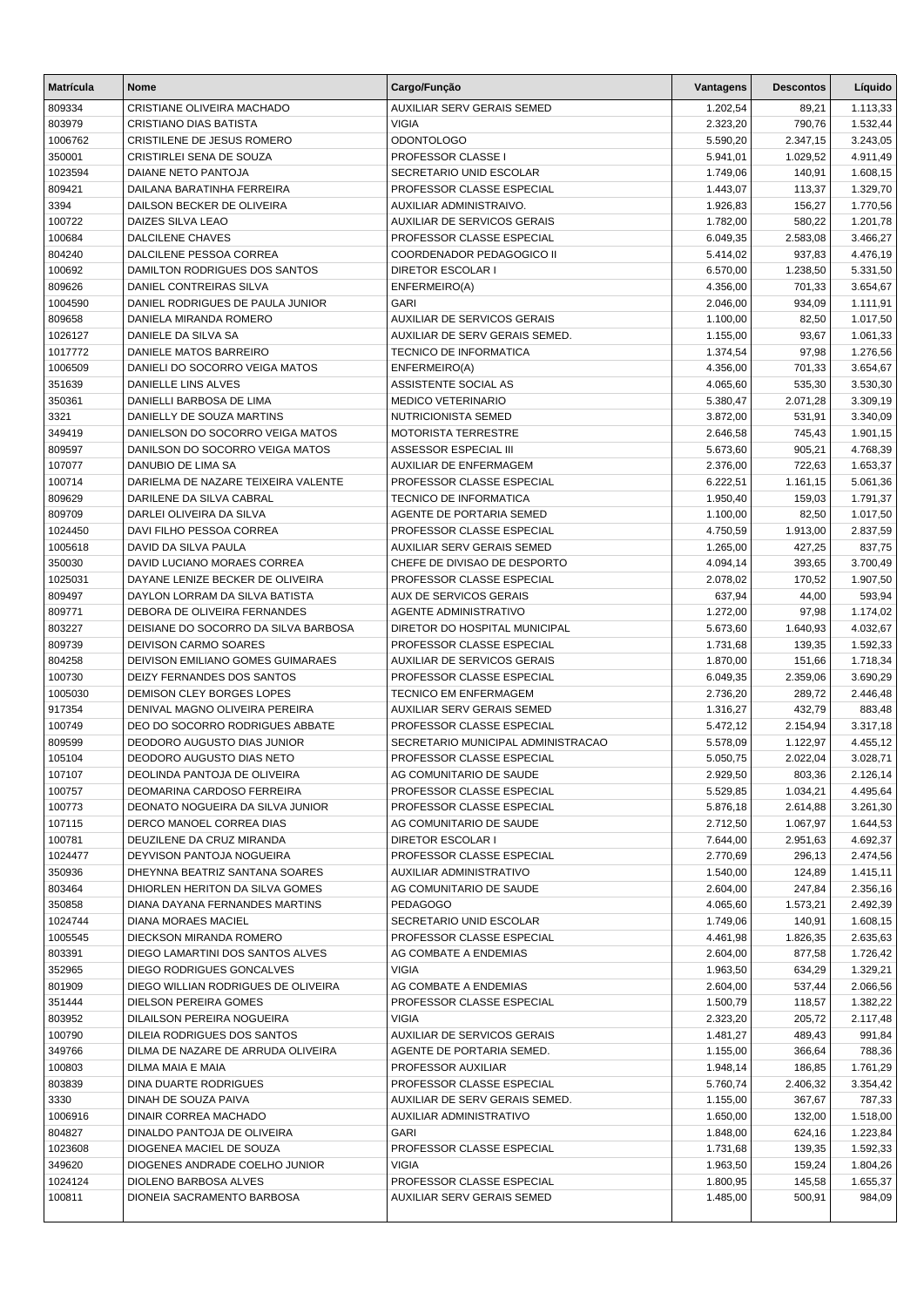| <b>Matrícula</b>  | Nome                                                              | Cargo/Função                                             | Vantagens            | <b>Descontos</b>     | Líquido              |
|-------------------|-------------------------------------------------------------------|----------------------------------------------------------|----------------------|----------------------|----------------------|
| 100820            | DIVA DE PAIVA DA CRUZ                                             | AUXILIAR DE SERVICOS GERAIS                              | 1.430,00             | 115,97               | 1.314,03             |
| 1005014           | DJACIVALDO ANDRADE DOS SANTOS                                     | ENFERMEIRO(A)                                            | 5.880,60             | 2.085,99             | 3.794,61             |
| 700789            | DOMINGAS RODRIGUES DE OLIVEIRA                                    | <b>TECNICO LABORATORIO</b>                               | 2.750,00             | 958,95               | 1.791,05             |
| 100846            | DOMINGOS DE OLIVEIRA GONCALVES                                    | OPERADOR DE MAQUINA                                      | 3.288,87             | 1.369,67             | 1.919,20             |
| 1012614           | DOMINGOS RODRIGUES DA SILVA                                       | <b>AUXILIAR DE SERVICOS GERAIS</b>                       | 1.100,00             | 82,50                | 1.017,50             |
| 100889            | DORACI RODRIGUES DE OLIVEIRA                                      | PROFESSOR CLASSE ESPECIAL                                | 6.193,66             | 1.203,65             | 4.990,01             |
| 100870            | DORACY DE CASTRO OLIVEIRA                                         | PROFESSOR CLASSE ESPECIAL                                | 6.193,66             | 1.203,65             | 4.990,01             |
| 1007912           | DOUGLAS FELIPE HERCULANO DE MORAES                                | <b>AUXILIAR DE SERVICOS GERAIS</b>                       | 1.523,37             | 111,37               | 1.412,00             |
| 809696            | DOUGLAS SOUZA DOS SANTOS                                          | PROFESSOR CLASSE ESPECIAL                                | 1.593,14             | 126,88               | 1.466,26             |
| 353126            | DREICIELLE DE SOUZA DA SILVA                                      | PROFESSOR CLASSE ESPECIAL                                | 2.078,02             | 170,52               | 1.907,50             |
| 107131<br>1015850 | DUBIANE DE NAZARE DAMASCENO DA SILVA<br>ED SUETAM RIBEIRO BARROSO | AUXILIAR DE ENFERMAGEM<br>PROFESSOR CLASSE ESPECIAL      | 3.572,20<br>6.135,93 | 1.149,28<br>2.322,38 | 2.422,92             |
| 349500            | EDCLEYBSON FERREIRA SANTANA                                       | COORDENADOR(A) PEDAGOGICO(A)                             | 4.184,91             | 953,01               | 3.813,55<br>3.231,90 |
| 809457            | EDEL PATRICK DOS ROMERO CABRAL                                    | <b>AUX DE SERVICOS GERAIS</b>                            | 1.885,00             | 153,15               | 1.731,85             |
| 809471            | EDELVAN NUNES DA SILVA                                            | <b>AUX DE SERVICOS GERAIS</b>                            | 1.775,00             | 143,25               | 1.631,75             |
| 100897            | EDELVIRA DE NAZARE MAIA DE FREITAS                                | PROFESSOR CLASSE ESPECIAL                                | 5.281,64             | 2.260,14             | 3.021,50             |
| 350296            | <b>EDER TELES RODRIGUES</b>                                       | PROFESSOR CLASSE I                                       | 4.966,48             | 2.170,76             | 2.795,72             |
| 809675            | EDERLANDIA MORAES DE SOUZA                                        | <b>AUXILIAR SERV GERAIS SEMED</b>                        | 1.100,00             | 82,50                | 1.017,50             |
| 100900            | EDEZIO CORREA DE MIRANDA                                          | AGENTE ADMINISTRATIVO SEMED                              | 1.859,48             | 499,80               | 1.359,68             |
| 803499            | <b>EDIANE ALVES FARIAS</b>                                        | AG COMUNITARIO DE SAUDE                                  | 2.604,00             | 908,58               | 1.695,42             |
| 105163            | EDIANE DO CARMO FREITAS                                           | PROFESSOR CLASSE ESPECIAL                                | 5.183,51             | 2.060,88             | 3.122,63             |
| 350014            | EDIANE FURTADO DE ARAUJO                                          | PROFESSOR CLASSE ESPECIAL                                | 2.705,75             | 263,11               | 2.442,64             |
| 353051            | EDIEFERSON DA CRUZ FERREIRA                                       | <b>AUXILIAR SERV GERAIS SEMED</b>                        | 1.155,00             | 361,72               | 793,28               |
| 1006347           | EDIELSON RODRIGUES E RODRIGUES                                    | <b>AUXILIAR DE SERVICOS GERAIS</b>                       | 1.367,54             | 102,59               | 1.264,95             |
| 100919            | EDIGLEUMA RODRIGUES ABBATE                                        | PROFESSOR CLASSE ESPECIAL                                | 6.366,82             | 2.681,47             | 3.685,35             |
| 917265            | EDIL TRINDADE DA SILVA SANTIAGO                                   | <b>VIGIA</b>                                             | 2.226,40             | 751,97               | 1.474,43             |
| 100935            | EDILAZIO NOGUEIRA DA SILVA                                        | PROFESSOR CLASSE II                                      | 10.348,52            | 2.662,29             | 7.686,23             |
| 100943            | EDILENE BATISTA DE CASTRO                                         | PROFESSOR CLASSE ESPECIAL                                | 6.049,35             | 2.498,19             | 3.551,16             |
| 804460            | EDILENE DE NAZARE DE OLIVEIRA CARVALHO                            | AUXILIAR SERV GERAIS SEMED                               | 1.422,54             | 129,05               | 1.293,49             |
| 107140            | EDILENE RIBEIRO DA SILVA                                          | <b>TECNICO EM ENFERMAGEM</b>                             | 2.200,00             | 1.016,65             | 1.183,35             |
| 100951            | EDILSON DOMINGOS DE SOUZA ARAUJO                                  | PROFESSOR CLASSE ESPECIAL                                | 5.847,32             | 2.292,75             | 3.554,57             |
| 1026313           | EDILSON PINHEIRO DE OLIVEIRA<br><b>EDILSON PRATA AGUIAR</b>       | DIRETOR DE EDUCACAO AMBIENTAL<br>AG COMUNITARIO DE SAUDE | 1.576,00             | 125,34<br>793,84     | 1.450,66             |
| 107158<br>3481    | EDIMILSON DA SILVA SANTIAGO                                       | TECNICO EM ENFERMAGEM                                    | 2.604,00<br>2.736,20 | 289,72               | 1.810,16<br>2.446,48 |
| 353415            | EDIMILSON PINHEIRO GARCIA                                         | <b>AUXILIAR SERV GERAIS SEMED</b>                        | 1.540,00             | 421,32               | 1.118,68             |
| 1023616           | EDINAILSON PANTOJA DE JESUS                                       | PROFESSOR CLASSE ESPECIAL                                | 1.731,68             | 139,35               | 1.592,33             |
| 100978            | EDINIRA CARVALHO DOS SANTOS                                       | <b>AUXILIAR SERV GERAIS SEMED</b>                        | 1.426,27             | 111,51               | 1.314,76             |
| 1007831           | EDINOR DA SILVA ALVES                                             | <b>AUXILIAR DE SERVICOS GERAIS</b>                       | 1.320,00             | 102,30               | 1.217,70             |
| 1013440           | EDIONE GOMES DE MORAES                                            | CONSELHEIRO                                              | 1.562,72             | 517,67               | 1.045,05             |
| 100986            | EDIRACY DIAS MONTEIRO                                             | PROFESSOR CLASSE ESPECIAL                                | 6.049,35             | 2.420,15             | 3.629,20             |
| 100994            | EDNA BARATINHA DE OLIVEIRA CARDOSO                                | PROFESSOR CLASSE ESPECIAL                                | 5.616,43             | 2.157,95             | 3.458,48             |
| 101001            | EDNA BORGES BELEM                                                 | PROFESSOR CLASSE ESPECIAL                                | 5.425,95             | 2.100,34             | 3.325,61             |
| 101010            | EDNA DA SILVA RODRIGUES                                           | PROFESSOR CLASSE ESPECIAL                                | 6.193,66             | 1.255,79             | 4.937,87             |
| 1021524           | EDNA DOS SANTOS OLIVEIRA                                          | PROFESSOR CLASSE ESPECIAL                                | 1.904,86             | 154,93               | 1.749,93             |
| 1004905           | <b>EDNA GARCIA PINTO</b>                                          | <b>TECNICO EM ENFERMAGEM</b>                             | 2.002,00             | 674,36               | 1.327,64             |
| 1027042           | EDNA LUCIA DA TRINDADE PESSOA                                     | ORIENTADOR SOCIAL                                        | 1.249,33             | 95,93                | 1.153,40             |
| 1007580           | EDNA PANTOJA BATISTA                                              | AUXILIAR DE SERVICOS GERAIS                              | 1.151,27             | 82,50                | 1.068,77             |
| 100960            | EDNALDO CASTRO DE MORAES                                          | PROFESSOR CLASSE ESPECIAL                                | 4.906,44             | 2.267,37             | 2.639,07             |
| 101028            | EDNALDO SARGES DA SILVA                                           | AUXILIAR SERV GERAIS SEMED                               | 1.485,00             | 492,43               | 992,57               |
| 106739            | <b>EDNALDO SILVA RIBEIRO</b>                                      | TECNICO EM ENFERMAGEM                                    | 2.376,00             | 819,00               | 1.557,00             |
| 101036            | EDNALVA RODRIGUES ABBATE                                          | COORDENADOR (A) DO PAR<br>PROFESSOR CLASSE ESPECIAL      | 6.060,90             | 2.352,48             | 3.708,42             |
| 105198<br>1024655 | EDNALVA TELES GARCIA<br>EDSON FERNANDO BRITO DOS SANTOS           | PROFESSOR CLASSE ESPECIAL                                | 5.183,51<br>1.385,35 | 918,60<br>108,18     | 4.264,91<br>1.277,17 |
| 909700            | <b>EDSON PINHEIRO GARCIA</b>                                      | <b>VIGIA</b>                                             | 3.097,60             | 323,38               | 2.774,22             |
| 1004620           | EDSON RAIMUNDO DA SILVA FONSECA                                   | <b>VIGIA</b>                                             | 2.226,40             | 762,61               | 1.463,79             |
| 101044            | <b>EDSON RODRIGUES BORGES</b>                                     | PROFESSOR CLASSE ESPECIAL                                | 6.049,35             | 1.207,62             | 4.841,73             |
| 350043            | EDSON SOUZA LOUREIRO                                              | PROFESSOR CLASSE I                                       | 5.507,88             | 1.760,39             | 3.747,49             |
| 1018353           | EDSON VIEIRA DOS SANTOS                                           | AGENTE DE PORTARIA SEMED                                 | 967,94               | 68,75                | 899,19               |
| 917435            | EDUARDO MAIA DE FREITAS                                           | <b>VIGIA</b>                                             | 2.433,09             | 862,16               | 1.570,93             |
| 105236            | EDVALDO CASTRO DE MORAES                                          | PROFESSOR CLASSE ESPECIAL                                | 5.760,74             | 1.059,15             | 4.701,59             |
| 803413            | EDWILLSON ZAKEU SILVA RIBEIRO                                     | AG COMBATE A ENDEMIAS                                    | 2.604,00             | 846,59               | 1.757,41             |
| 101060            | ELAINE DE PAULA OLIVEIRA                                          | AUXILIAR SERV GERAIS SEMED                               | 1.426,27             | 133,51               | 1.292,76             |
| 101052            | ELAINE MARIA DO CARMO FREITAS                                     | PROFESSOR CLASSE II                                      | 8.817,13             | 4.328,12             | 4.489,01             |
| 1017179           | ELBA CICERA CARDOSO DOS SANTOS                                    | AUXILIAR DE SERV GERAIS SEMED.                           | 1.155,00             | 369,75               | 785,25               |
| 349857            | ELBER NAIN CARDOSO DOS SANTOS                                     | <b>VIGIA</b>                                             | 1.963,50             | 294,77               | 1.668,73             |
| 809275            | ELCIMARA FARIAS RIBEIRO                                           | ENFERMEIRO(A)                                            | 4.840,00             | 862,74               | 3.977,26             |
| 809080            | ELCIONE NAVEGANTE TELES                                           | AUXILIAR SERV GERAIS SEMED                               | 1.371,27             | 377,05               | 994,22               |
| 1023624           | ELCLECIANE PINHEIRO DE OLIVEIRA                                   | PROFESSOR CLASSE ESPECIAL                                | 1.731,68             | 139,35               | 1.592,33             |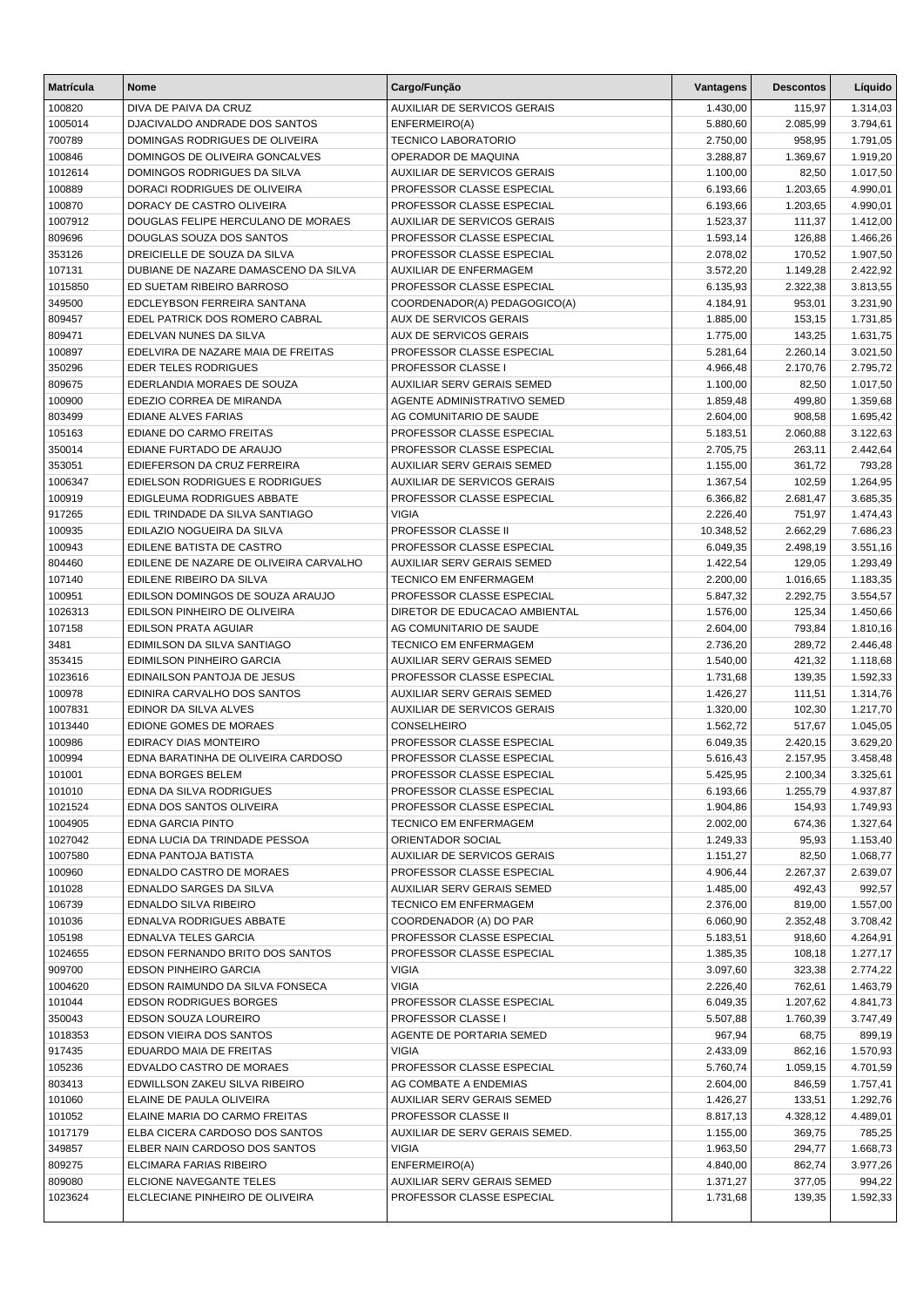| <b>Matrícula</b> | <b>Nome</b>                                  | Cargo/Função                                         | Vantagens            | <b>Descontos</b> | Líquido            |
|------------------|----------------------------------------------|------------------------------------------------------|----------------------|------------------|--------------------|
| 809047           | ELDA BATISTA DOS SANTOS                      | <b>AUXILIAR DE SERVICOS GERAIS</b>                   | 2.468,00             | 622,15           | 1.845,85           |
| 101079           | <b>ELDA DUARTE RODRIGUES</b>                 | <b>DIRETOR ESCOLAR I</b>                             | 6.864,00             | 1.349,69         | 5.514,31           |
| 1006215          | ELDA FERREIRA DA SILVA                       | ASSESSOR ESPECIAL II                                 | 2.048,80             | 612,89           | 1.435,91           |
| 809753           | ELDE DE JESUS BENJO                          | PROFESSOR CLASSE ESPECIAL                            | 1.500,79             | 118,57           | 1.382,22           |
| 1022792          | ELDER JOSE AZEVEDO DE MIRANDA                | COORDENADOR PEDAGOGICO I                             | 4.511,70             | 1.650,92         | 2.860,78           |
| 107166           | ELEONALDO TELES GARCIA                       | AG COMUNITARIO DE SAUDE                              | 2.604,00             | 712,62           | 1.891,38           |
| 1023250          | ELEONARDA TELES GARCIA                       | COORDENADOR PEDAGOGICO 200H TEMP                     | 3.463,37             | 450,43           | 3.012,94           |
| 1004603          | ELIAN FERREIRA DA SILVA                      | ASSESSOR ESPECIAL II                                 | 4.220,53             | 1.133,88         | 3.086,65           |
| 107174           | ELIANA DAS GRACAS RIBEIRO DE OLIVERA         | AG COMUNITARIO DE SAUDE                              | 2.604,00             | 247,84           | 2.356,16           |
| 351506           | ELIANA PACHECO RODRIGUES                     | PROFESSOR CLASSE ESPECIAL                            | 1.731,68             | 139,35           | 1.592,33           |
| 101087           | ELIANA RODRIGUES DE OLIVEIRA                 | COORDENADOR PATRIMONIO                               | 2.955,00             | 653,83           | 2.301,17           |
| 809365           | ELIANA SA BRITO                              | AUXILIAR ADMIN SEMED                                 | 1.100,00             | 82,50            | 1.017,50           |
| 101095           | ELIANE CRISTINA RODRIGUES DA COSTA           | PROFESSOR CLASSE ESPECIAL                            | 4.329,21             | 1.700,29         | 2.628,92           |
| 916471           | ELIANE OLIVEIRA SA                           | AUXILIAR SERV GERAIS SEMED                           | 1.316,27             | 426,05           | 890,22             |
| 915076           | ELIANE RODRIGUES DE SA                       | <b>AUXILIAR DE SERVICOS GERAIS</b>                   | 1.769,17             | 468,14           | 1.301,03           |
| 1023535          | <b>ELIAS MARTINS LOPES</b>                   | PROFESSOR CLASSE ESPECIAL                            | 1.443,07             | 113,37           | 1.329,70           |
| 803260           | ELIAS PIMENTEL CARDOSO                       | <b>TECNICO EM ENFERMAGEM</b>                         | 1.848,00             | 263,08           | 1.584,92           |
| 917150           | ELIAS SANTANA DE OLIVEIRA                    | <b>GARI</b>                                          | 1.265,00             | 492,19           | 772,81             |
| 803510           | ELIAZY AMARAL DE MORAES                      | AG COMUNITARIO DE SAUDE                              | 2.604,00             | 694,58           | 1.909,42           |
| 101109           | ELIEL AMARAL DE MORAES                       | PROFESSOR CLASSE ESPECIAL                            | 6.193,66             | 1.990,61         | 4.203,05           |
| 349597           | ELIELMA AGUIAR DE FREITAS                    | <b>AUXILIAR DE SERVICOS GERAIS</b>                   | 1.155,00             | 390,10           | 764,90             |
| 1007920          | ELIELSON DA SILVA BRAGA                      | <b>AUXILIAR DE SERVICOS GERAIS</b>                   | 1.299,64             | 86,62            | 1.213,02           |
| 101117           | ELIELSON PINHEIRO DA SILVA                   | AUXILIAR SERV GERAIS SEMED                           | 1.430,00             | 504,98           | 925,02             |
| 101125           | ELIELZA DE PAULA BRITO                       | AUXILIAR SERV GERAIS SEMED                           | 1.375,00             | 427,74           | 947,26             |
| 914541           | <b>ELIENAI GOMES RODRIGUES</b>               | <b>VIGIA</b>                                         | 2.226,40             | 191,20           | 2.035,20           |
| 349795           | ELIENE SOUZA CIRINO                          | AUXILIAR DE SERV GERAIS SEMED.                       | 1.257,54             | 93,67            | 1.163,87           |
| 804983           | ELIENI DANTAS LACERDA MORAES                 | AG COMUNITARIO DE SAUDE                              | 2.604,00             | 647,84           | 1.956,16           |
| 1024671          | ELIETE CAMPOS DE SOUZA                       | PROFESSOR CLASSE ESPECIAL                            | 1.443,07             | 113,37           | 1.329,70           |
| 107182           | ELIETE NUNES DE OLIVEIRA                     | AG COMUNITARIO DE SAUDE                              | 2.712,50             | 767,08           | 1.945,42           |
| 101133           | ELIETH CARVALHO FRANCA                       | PROFESSOR CLASSE ESPECIAL                            | 6.049,35             | 1.207,62         | 4.841,73           |
| 350981<br>106461 | ELIETH DA SILVA PAULA<br>ELIEZER SANTOS LIMA | AUXILIAR ADMINISTRATIVO<br>PROFESSOR CLASSE ESPECIAL | 1.386,00             | 381,45           | 1.004,55           |
| 349753           | ELINE SANTOS LIMA                            | AUXILIAR DE SERV GERAIS SEMED.                       | 5.195,06<br>1.155,00 | 773,97<br>383,71 | 4.421,09<br>771,29 |
| 1020854          | ELINILSON SOUZA GOMES                        | COORDENADOR PEDAGOGICO 200H TEMP                     | 3.463,37             | 450,43           | 3.012,94           |
| 803294           | ELIOENAI SIMONE CAMARAO MARTINS              | <b>TECNICO EM ENFERMAGEM</b>                         | 3.318,51             | 1.059,73         | 2.258,78           |
| 809776           | ELIONALDO DA SILVA OLIVEIRA                  | AUXILIAR DE SERVICOS GERAIS                          | 1.100,00             | 82,50            | 1.017,50           |
| 101141           | ELISANGELA FREITAS DE PAULA                  | PROFESSOR CLASSE ESPECIAL                            | 6.049,35             | 1.103,34         | 4.946,01           |
| 352952           | ELISSANDRA FREITAS DE PAULA                  | CHEFE DIV DA MERENDA ESCOLAR                         | 3.411,78             | 629,87           | 2.781,91           |
| 349477           | ELISVANDERSON SOUZA DE JESUS                 | <b>VIGIA</b>                                         | 1.963,50             | 639,97           | 1.323,53           |
| 3268             | ELIUDE SANTOS DE LIMA                        | <b>VIGIA</b>                                         | 1.870,00             | 631,60           | 1.238,40           |
| 1026488          | ELIZABETH DA SILVA SA                        | COORDENADOR PEDAGOGICO 200H TEMP                     | 3.463,37             | 450,43           | 3.012,94           |
| 805033           | ELIZABETH DE CARVALHO HAMU                   | AUXILIAR DE SERVICOS GERAIS                          | 1.320,00             | 368,07           | 951,93             |
| 101150           | ELIZABETH RODRIGUES DE OLIVEIRA              | AUXILIAR ADMINISTRATIVO (P 008/2014PMG)              | 2.821,50             | 228,82           | 2.592,68           |
| 105287           | ELIZANGELA CAMPOS DE SOUZA                   | AUXILIAR DE SERVICOS GERAIS                          | 1.371,27             | 374,09           | 997,18             |
| 1024809          | ELIZANGELA CARDOSO DA CUNHA                  | PROFESSOR CLASSE ESPECIAL                            | 981,29               | 73,59            | 907,70             |
| 1024167          | ELIZANGELA MONTEIRO DA CONCEICAO             | PROFESSOR CLASSE ESPECIAL                            | 1.800,95             | 145,58           | 1.655,37           |
| 803790           | ELIZEU CONCEICAO DA SILVA                    | PROFESSOR CLASSE II                                  | 8.971,81             | 3.433,48         | 5.538,33           |
| 101176           | <b>ELMA AMARAL DE MORAES</b>                 | PROFESSOR CLASSE ESPECIAL                            | 6.049,35             | 1.207,62         | 4.841,73           |
| 349662           | ELMA KARLA CARDOSO DOS SANTOS                | AUXILIAR DE SERV GERAIS SEMED.                       | 1.206,27             | 412,10           | 794,17             |
| 3269             | <b>ELSON MAUES SENA</b>                      | DIRETOR ESCOLAR ESPECIAL                             | 3.463,37             | 450,43           | 3.012,94           |
| 351019           | ELTON ANDRE DOS ANJOS SILVA                  | PSICOLOGO (A)                                        | 3.872,00             | 560,35           | 3.311,65           |
| 803286           | ELY AMADO SANTOS LIMA                        | <b>TECNICO EM ENFERMAGEM</b>                         | 2.699,76             | 594,17           | 2.105,59           |
| 1024507          | ELY TRINDADE CHAVES                          | PROFESSOR CLASSE ESPECIAL                            | 1.731,68             | 139,35           | 1.592,33           |
| 809400           | ELZIANE FARIAS GONCALVES                     | AUXILIAR DE SERV GERAIS SEMED.                       | 1.100,00             | 82,50            | 1.017,50           |
| 101184           | EMANOEL DA COSTA CARDOSO JUNIOR              | COORDENADOR PEDAGOGICO I                             | 5.414,04             | 1.492,55         | 3.921,49           |
| 349633           | EMANOEL DE LIMA DA SILVA                     | AGENTE DE PORTARIA SEMED.                            | 1.155,00             | 93,67            | 1.061,33           |
| 349584           | EMANUELLE DE LIMA DA SILVA                   | AUXILIAR DE SERV GERAIS SEMED.                       | 1.155,00             | 367,74           | 787,26             |
| 101192           | <b>EMANUELLE PEREIRA LOPES</b>               | COORDENADOR PEDAGOGICO II                            | 5.800,74             | 1.540,63         | 4.260,11           |
| 349208           | EMERSON DAVI ALEIXO MONTEIRO                 | AUXILIAR DE SERV GERAIS SEMED.                       | 1.155,00             | 361,63           | 793,37             |
| 349688           | EMERSON DOS SANTOS ALFAIA                    | AUXILIAR DE SERV GERAIS SEMED.                       | 1.430,00             | 115,97           | 1.314,03           |
| 809673           | EMYLI NAILANA OLIVEIRA LOBATO                | AUXILIAR ADMINISTRATIVO                              | 2.640,00             | 271,83           | 2.368,17           |
| 101206           | ENDALICE DO SOCORRO RIBEIRO DINIZ            | AUXILIAR ADMINISTRATIVO                              | 1.485,00             | 704,43           | 780,57             |
| 809195           | ENOCK CIRINO DE PAIVA JUNIOR                 | SECRETARIO UNID ESCOLAR                              | 1.998,93             | 413,09           | 1.585,84           |
| 916803           | ENOQUE BARBOSA AMARAL                        | AUXILIAR SERV GERAIS SEMED                           | 1.686,67             | 417,89           | 1.268,78           |
| 101214           | ENOQUE BRITO DE PAULA                        | <b>VIGIA</b>                                         | 2.606,33             | 881,37           | 1.724,96           |
| 101222           | <b>ENOQUE SENA LOPES</b>                     | AUXILIAR DE SERVICOS GERAIS                          | 1.481,27             | 439,11           | 1.042,16           |
| 1024175          | <b>ERALDO RODRIGUES BORGES</b>               | PROFESSOR CLASSE ESPECIAL                            | 1.500,79             | 118,57           | 1.382,22           |
| 803251           | ERIANE DOS SANTOS MONTEIRO                   | <b>TECNICO EM ENFERMAGEM</b>                         | 2.112,00             | 861,53           | 1.250,47           |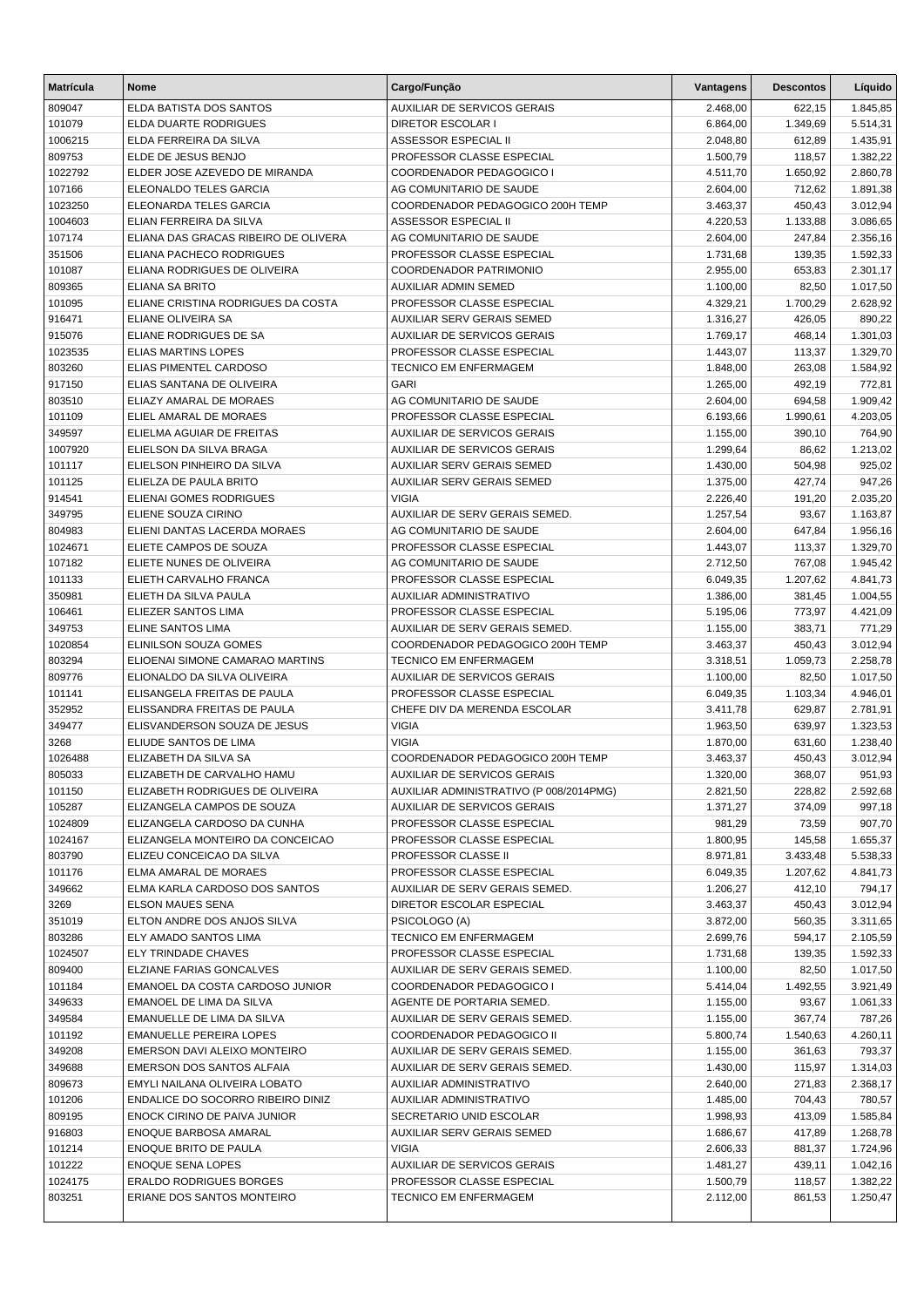| <b>Matrícula</b> | Nome                                                          | Cargo/Função                                                      | Vantagens            | <b>Descontos</b> | Líquido              |
|------------------|---------------------------------------------------------------|-------------------------------------------------------------------|----------------------|------------------|----------------------|
| 809646           | ERIC BALIEIRO DA SILVA                                        | ENFERMEIRO(A)                                                     | 4.840,00             | 862,74           | 3.977,26             |
| 349464           | ERICO OLIVEIRA DANTAS                                         | AGENTE DE PORTARIA SEMED.                                         | 1.155,00             | 359,71           | 795,29               |
| 1024914          | ERINEIA DOS SANTOS ARRUDA                                     | PROFESSOR CLASSE ESPECIAL                                         | 1.500,79             | 118,57           | 1.382,22             |
| 701092           | ERIVALDA BRABO DEMES                                          | PROFESSOR CLASSE ESPECIAL                                         | 6.049,35             | 1.846,62         | 4.202,73             |
| 1005316          | ERIVAM MACIEL DE SOUZA                                        | TECNICO DE INFORMATICA SEMED                                      | 1.272,00             | 97,98            | 1.174,02             |
| 352994           | ERLANE DA SILVA VIEIRA                                        | AUXILIAR DE SERV GERAIS SEMED.                                    | 1.155,00             | 93,67            | 1.061,33             |
| 3271             | ERLESON DE SA MACHADO                                         | <b>AUXILIAR DE SERVICOS GERAIS</b>                                | 1.677,50             | 136,05           | 1.541,45             |
| 809630           | ERMENSON KLEBER LACERDA TENORIO                               | <b>AGENTE ADMINISTRATIVO</b>                                      | 1.897,40             | 154,26           | 1.743,14             |
| 350085           | ERON WILLIAM VIANA DUARTE                                     | PROFESSOR CLASSE II                                               | 6.597,38             | 2.510,17         | 4.087,21             |
| 809593           | <b>ESMAEL LOPES DOS SANTOS</b>                                | SECRETARIO DE MEIO AMBIENTE                                       | 5.578,69             | 1.123,19         | 4.455,50             |
| 914266           | ESMERALDINA SANTANA DA SILVA                                  | PENSIONISTA.                                                      | 1.100,00             | 0,00             | 1.100,00             |
| 1024183          | <b>EULA OLIVEIRA GONDIM</b>                                   | PROFESSOR CLASSE ESPECIAL                                         | 1.650,88             | 132,07           | 1.518,81             |
| 1025058          | EURIEN CARLA SOARES DE MATOS                                  | PROFESSOR CLASSE ESPECIAL                                         | 2.176,15             | 179,35           | 1.996,80             |
| 917346           | EVA NAIRA CARDOSO DOS SANTOS                                  | AUXILIAR SERV GERAIS SEMED                                        | 1.265,00             | 398,75           | 866,25               |
| 3415             | EVANDRO DE LIMA PEREIRA                                       | SECRETARIO MUN PROD. ABAST, PESCA, AQUIC                          | 5.578,69             | 938,47           | 4.640,22             |
| 101257           | EVANILDO BENEDITO MATOS BARREIROS                             | <b>DIRETOR ESCOLAR I</b>                                          | 6.630,00             | 2.549,57         | 4.080,43             |
| 101265           | EVARISTO TELES DE CARVALHO                                    | PROFESSOR AUXILIAR                                                | 1.948,14             | 684,04           | 1.264,10             |
| 809598           | EVERALDO DE FREITAS TENORIO                                   | SECRETARIO MUN INFRAESTRUTURA E SER. PUB                          | 5.578,69             | 1.123,19         | 4.455,50             |
| 101273           | EVERALDO MAIA SANTANA                                         | <b>DIRETOR ESCOLAR I</b>                                          | 6.570,00             | 1.971,50         | 4.598,50             |
| 701181           | EVERTON JOSE DE SOUZA FERREIRA                                | <b>TECNICO AGRICOLA</b>                                           | 1.754,06             | 142,25           | 1.611,81             |
| 1023039          | <b>EVERTON MACHADO GOMES</b>                                  | <b>VIGIA</b>                                                      | 1.540,00             | 122,10           | 1.417,90             |
| 809774           | EWERSON ARAUJO DA SILVA                                       | <b>AUXILIAR DE SERVICOS GERAIS</b>                                | 1.100,00             | 82,50            | 1.017,50             |
| 809704           | <b>EWERTON GOMES TAVARES</b>                                  | <b>VIGIA</b>                                                      | 975,34               | 73,15            | 902,19               |
| 1014714          | EZAU ALCANTARA MAIA                                           | PROFESSOR CLASSE ESPECIAL                                         | 1.500,79             | 118,57           | 1.382,22             |
| 349188           | EZEQUIAS CARDOSO DOS SANTOS                                   | <b>VIGIA</b>                                                      | 1.963,50             | 560,81           | 1.402,69             |
| 350994           | EZEQUIAS DA SILVA PAULA                                       | TECNICO EM ELETRICIDADE                                           | 1.836,51             | 620,98           | 1.215,53             |
| 101281           | EZEQUIEL DA SILVA PAULA                                       | AGENTE ADMINISTRATIVO P 005/2013                                  | 6.260,10             | 2.628,35         | 3.631,75             |
| 3266             | <b>FABIANA DE SA TADEU</b>                                    | PROFESSOR CLASSE ESPECIAL                                         | 1.443,07             | 113,37           | 1.329,70             |
| 809272           | <b>FABIANE RIBEIRO QUEIROZ</b>                                | <b>AUXILIAR ADMIN SEMED</b>                                       | 1.100,00             | 89,21            | 1.010,79             |
| 809270           | FABIANO DE MELO PEREIRA                                       | <b>VIGIA</b>                                                      | 1.870,00             | 151,66           | 1.718,34             |
| 353080           | FABIANO DE SOUZA ARAUJO                                       | AUXILIAR DE SERV GERAIS SEMED.                                    | 1.155,00             | 364,73           | 790,27               |
| 1025473          | <b>FABIO ANDERSON MARQUES BATISTA</b>                         | PROFESSOR CLASSE I                                                | 6.121,48             | 2.628,54         | 3.492,94             |
| 350572           | <b>FABIO FREITAS DE SOUSA</b>                                 | <b>MOTORISTA</b>                                                  | 2.676,58             | 258,73           | 2.417,85             |
| 809416           | FABIO PINHEIRO DE ARRUDA                                      | COORDENADOR PEDAGOGICO 200H TEMP                                  | 3.463,37             | 450,43           | 3.012,94             |
| 809717           | <b>FABRICIA PANTOJA BORGES</b><br><b>FAGNER GOMES BATISTA</b> | <b>AUXILIAR SERV GERAIS SEMED</b>                                 | 586,67               | 44,00            | 542,67               |
| 805050           | <b>FAGNER PALHETA RODRIGUES</b>                               | <b>AUXILIAR DE SERVICOS GERAIS</b><br>AUXILIAR DE SERVICOS GERAIS | 1.860,83             | 150,91           | 1.709,92             |
| 809659           | FATIMA DO SOCORRO MAIA DA SILVA                               | <b>TECNICO EM ENFERMAGEM</b>                                      | 1.100,00             | 82,50            | 1.017,50             |
| 107212           | FERNANDA CABRAL GONCALVES                                     | <b>AUXILIAR SERV GERAIS SEMED</b>                                 | 2.288,00             | 673,46<br>82,50  | 1.614,54             |
| 809685<br>101303 | FERNANDA DE NAZARE PEREIRA DE FREITAS                         | PROFESSOR CLASSE ESPECIAL                                         | 1.151,27<br>5.472,12 | 2.269,25         | 1.068,77<br>3.202,87 |
| 1024515          | <b>FERNANDES SARGES RODRIGUES</b>                             | DIRETOR ESCOLAR ESPECIAL                                          | 3.463,37             | 388,87           | 3.074,50             |
| 809427           | FERNANDO DOS SANTOS CIRINO                                    |                                                                   | 1.151,27             |                  | 1.068,77             |
|                  | FERNANDO DOS SANTOS RODRIGUES                                 | AUXILIAR DE SERVICOS GERAIS                                       |                      | 82,50            |                      |
| 101311<br>804479 | FERNANDO LUIZ SANTANA MORAES                                  | AUXILIAR OPERACIONAL - AGUA<br>AUXILIAR SERV GERAIS SEMED         | 1.930,50<br>1.473,81 | 581,02<br>107,05 | 1.349,48<br>1.366,76 |
| 101320           | FERNANDO MARTINS DA COSTA                                     | PROFESSOR CLASSE ESPECIAL                                         | 6.193,66             | 2.405,79         | 3.787,87             |
| 105341           | FERNANDO PUREZA FERREIRA                                      | <b>VIGIA</b>                                                      | 2.244,00             | 681,99           | 1.562,01             |
| 101346           | FLAVIA DE NAZARE DE JESUS ALVES                               | <b>AUXILIAR SERV GERAIS SEMED</b>                                 | 1.430,00             | 658,19           | 771,81               |
| 101354           | FLAVIO LUIZ MAIA DE FREITAS                                   | <b>AGENTE ADMINISTRATIVO</b>                                      | 1.865,60             | 598,03           |                      |
| 3245             | FLAVIO NOGUEIRA DE FREITAS NETO                               | ORIENTADOR SOCIAL                                                 | 1.311,80             | 460,78           | 1.267,57<br>851,02   |
| 349708           | FLAVIO OLIVEIRA CARDOSO                                       | AUXILIAR DE SERV GERAIS SEMED.                                    | 1.155,00             | 354,69           | 800,31               |
| 349480           | FRANCIELE ALVES NAVEGANTE                                     | AUXILIAR DE SERV GERAIS SEMED.                                    | 1.155,00             | 93,67            | 1.061,33             |
| 353311           | FRANCILENE DA SILVA OLIVEIRA                                  | DIRETOR DPTO DE TERRA, REGULARIZACAO FUN                          | 1.576,00             | 125,34           | 1.450,66             |
| 916005           | <b>FRANCINETE DIAS NOVAES</b>                                 | <b>AUXILIAR DE SERVICOS GERAIS</b>                                | 1.769,17             | 477,84           | 1.291,33             |
| 106640           | FRANCISCA SA BARRETO                                          | <b>AUXILIAR DE ENFERMAGEM</b>                                     | 2.079,00             | 190,61           | 1.888,39             |
| 909661           | FRANCISCO CARLOS CIRINO DE OLIVEIRA                           | <b>AUXILIAR OPERACIONAL</b>                                       | 1.782,00             | 742,07           | 1.039,93             |
| 101370           | FRANCISCO DA SILVA FREITAS                                    | <b>VIGIA</b>                                                      | 2.517,48             | 897,17           | 1.620,31             |
| 805009           | FRANCISCO FERREIRA PASTANA                                    | AUXILIAR SERV GERAIS SEMED                                        | 1.422,54             | 438,26           | 984,28               |
| 350829           | FRANCISCO MOREIRA PANTOJA                                     | ASSISTENTE SOCIAL AS                                              | 4.065,60             | 1.565,30         | 2.500,30             |
| 101389           | FRANCISCO SA DOS ANJOS                                        | <b>TESOUREIRO DO FUNDO</b>                                        | 8.190,00             | 2.161,26         | 6.028,74             |
| 101397           | FRANCISCO SANTANA DE OLIVEIRA                                 | <b>VIGIA</b>                                                      | 2.606,33             | 1.197,89         | 1.408,44             |
| 809769           | FRANCISDALVA COSTA SANTANA                                    | AUXILIAR DE SERVICOS GERAIS                                       | 1.100,00             | 82,50            | 1.017,50             |
| 809672           | GABRIEL NOHA CARVALHO FONSECA                                 | ENFERMEIRO(A)                                                     | 4.356,00             | 701,33           | 3.654,67             |
| 809751           | GABRIELE JESUS DE JESUS                                       | PROFESSOR CLASSE ESPECIAL                                         | 1.443,07             | 113,37           | 1.329,70             |
| 809768           | <b>GEAN GUIMARAES DA CRUZ</b>                                 | AGENTE AMBIENTAL                                                  | 1.500,00             | 118,50           | 1.381,50             |
| 809408           | <b>GEDALIAS DA SILVA RODRIGUES</b>                            | COORD DO CENTRO INCLUSAO DIGITAL                                  | 3.309,60             | 312,55           | 2.997,05             |
| 803731           | GEDIELSON RODRIGUES AGUIAR                                    | AUXILIAR DE SERVICOS GERAIS                                       | 1.848,00             | 915,29           | 932,71               |
| 915459           | GEISIELEN PEREIRA DE JESUS MIRANDA                            | AUXILIAR SERV GERAIS SEMED                                        | 1.525,08             | 467,83           | 1.057,25             |
| 1023276          | <b>GEIZUELE NOGUEIRA FREITAS</b>                              | PROFESSOR CLASSE ESPECIAL                                         | 1.731,68             | 139,35           | 1.592,33             |
|                  |                                                               |                                                                   |                      |                  |                      |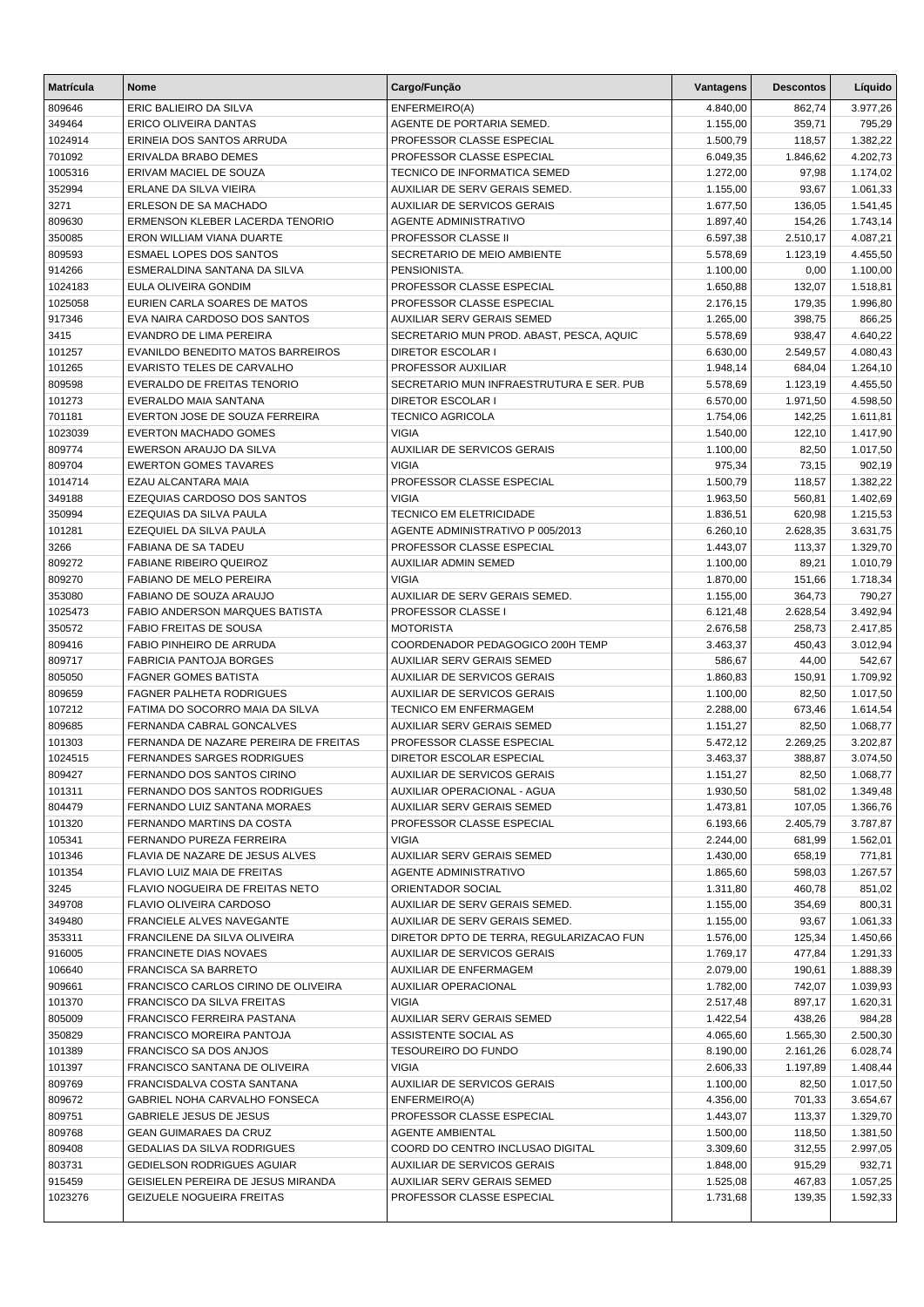| <b>Matrícula</b>  | <b>Nome</b>                                                       | Cargo/Função                                                     | <b>Vantagens</b>     | <b>Descontos</b> | Líquido              |
|-------------------|-------------------------------------------------------------------|------------------------------------------------------------------|----------------------|------------------|----------------------|
| 101419            | GEMINIANO DE OLIVEIRA MARTINS NETO                                | PROFESSOR CLASSE ESPECIAL                                        | 6.049,35             | 2.308,04         | 3.741,31             |
| 809268            | GENALDO DE VASCONCELOS CARDOSO                                    | <b>VIGIA</b>                                                     | 1.870,00             | 151,66           | 1.718,34             |
| 803960            | <b>GENILDA GE MIRANDA</b>                                         | COORDENADOR PEDAGOGICO II                                        | 5.414,02             | 2.143,23         | 3.270,79             |
| 809773            | <b>GENILDO FEITOSA SACRAMENTO</b>                                 | AGENTE DE PORTARIA                                               | 1.100,00             | 82,50            | 1.017,50             |
| 1006339           | <b>GENIVAL SOUZA NOVAES</b>                                       | <b>VIGIA</b>                                                     | 2.180,50             | 639,25           | 1.541,25             |
| 107239            | <b>GEORGE LUIS MORAES DE BARROS</b>                               | AUXILIAR DE ENFERMAGEM                                           | 2.288,00             | 911,59           | 1.376,41             |
| 1017810           | <b>GEOVAM MACEDO MARTINS</b>                                      | <b>TECNICO EM ENFERMAGEM</b>                                     | 2.127,76             | 174,99           | 1.952,77             |
| 101400            | GEOVANA PUREZA DOS SANTOS                                         | PROFESSOR CLASSE ESPECIAL                                        | 6.049,35             | 2.200,48         | 3.848,87             |
| 809603            | GEOVANE BARBOSA DIAS                                              | DIRETOR DE ARRECADACAO E TRIBUTOS                                | 3.152,00             | 369,29           | 2.782,71             |
| 809055            | GEOVANE DO SOCORRO SANTANA RAMOS                                  | <b>AUXILIAR SERV GERAIS SEMED</b>                                | 1.760,00             | 142,74           | 1.617,26             |
| 350816<br>107247  | <b>GEOVANI BARROS PINTO</b><br><b>GERALDO DOS SANTOS FILHO</b>    | ASSISTENTE SOCIAL AS<br>AG COMUNITARIO DE SAUDE                  | 4.065,60             | 535,30<br>818,31 | 3.530,30<br>1.894,19 |
| 809641            | <b>GEREMIAS LIMA GONCALVES</b>                                    | <b>VIGIA</b>                                                     | 2.712,50<br>1.540,00 | 122,10           | 1.417,90             |
| 101427            | GERSON SACRAMENTO DA SILVA                                        | PROFESSOR CLASSE ESPECIAL                                        | 2.770,69             | 296,13           | 2.474,56             |
| 809330            | GERSON SACRAMENTO DA SILVA JUNIOR                                 | <b>CONTROLE INTERNO</b>                                          | 5.673,60             | 876,21           | 4.797,39             |
| 1024302           | <b>GESSE BARROS MATOS</b>                                         | PROFESSOR CLASSE ESPECIAL                                        | 1.951,03             | 159,09           | 1.791,94             |
| 1017799           | GEYSA VIVIANE PINHEIRO DE BRITO                                   | <b>TECNICO EM ENFERMAGEM</b>                                     | 2.746,51             | 277,42           | 2.469,09             |
| 355126            | <b>GIBSON TRINDADE BARROS</b>                                     | <b>VIGIA</b>                                                     | 1.870,00             | 529,13           | 1.340,87             |
| 1005146           | GILBERTO LUIZ FONSECA PEREIRA                                     | AG COMBATE A ENDEMIAS                                            | 3.012,17             | 914,33           | 2.097,84             |
| 101443            | <b>GILBERTO MACEDO MARTINS</b>                                    | <b>VIGIA</b>                                                     | 2.787,76             | 968,71           | 1.819,05             |
| 349211            | GILCIVANE DE JESUS PINHEIRO CAMPELO                               | <b>AUXILIAR SERV GERAIS SEMED</b>                                | 1.206,27             | 388,82           | 817,45               |
| 1005510           | GILMARA TAILA DE BRITO FEITOSA                                    | <b>AUXILIAR SERV GERAIS SEMED</b>                                | 1.316,27             | 445,84           | 870,43               |
| 101451            | GILVANA GARCIA BARBOSA                                            | <b>AUXILIAR SERV GERAIS SEMED</b>                                | 1.906,67             | 454,63           | 1.452,04             |
| 809187            | GILVANDRO DE JESUS SOUZA                                          | PROFESSOR CLASSE I                                               | 6.482,41             | 2.094,45         | 4.387,96             |
| 1024205           | <b>GILVANO DUARTE GONDIM</b>                                      | AGENTE DE PORTARIA SEMED.                                        | 1.155,00             | 388,82           | 766,18               |
| 1024922           | GILZIANE DAS GRACAS FONSECA PEREIRA                               | DIRETOR ESCOLAR ESPECIAL                                         | 3.751,98             | 432,16           | 3.319,82             |
| 350965            | GIOVANE DA SILVA GARLET                                           | AUXILIAR ADMINISTRATIVO                                          | 1.521,67             | 123,41           | 1.398,26             |
| 809509            | GIRLAINE DO VALE LOPES CASTRO                                     | AUXILIAR DE SERVICOS GERAIS                                      | 1.540,00             | 122,10           | 1.417,90             |
| 1004840           | GISELE FERREIRA SANTOS                                            | ENFERMEIRO(A)                                                    | 5.545,83             | 1.110,82         | 4.435,01             |
| 350605<br>3354    | GISLAYNE SACRAMENTO DE PINHO<br><b>GIZELHE GONDIM SANTOS</b>      | PROFESSOR CLASSE ESPECIAL<br>AUXILIAR DE SERV GERAIS SEMED.      | 1.876,00<br>1.155,00 | 152,34<br>342,69 | 1.723,66<br>812,31   |
| 804487            | GIZELLE GOMES DE SA                                               | <b>AUXILIAR SERV GERAIS SEMED</b>                                | 1.320,00             | 346,07           | 973,93               |
| 349740            | <b>GLAIDES GUIMARAES CUNHA</b>                                    | AUXILIAR SERV GERAIS SEMED                                       | 1.206,27             | 384,72           | 821,55               |
| 353551            | GLEDISSON DE SOUZA NOVAES                                         | COORDENADOR CASA DA CIDADANIA - DAS II                           | 1.576,00             | 393,85           | 1.182,15             |
| 3276              | <b>GLEIBSTON LIMA DE MORAES</b>                                   | PROFESSOR CLASSE ESPECIAL                                        | 692,68               | 51,95            | 640,73               |
| 809708            | <b>GLEICI SILVA DE SOUZA</b>                                      | AUXILIAR DE SERVICOS GERAIS                                      | 696,67               | 52,25            | 644,42               |
| 1024523           | <b>GLEICIANE DOS SANTOS FERREIRA</b>                              | <b>AUXILIAR ADMIN SEMED</b>                                      | 711,27               | 49,50            | 661,77               |
| 101460            | GOETHE DA SILVA BARBOSA                                           | <b>VIGIA</b>                                                     | 3.175,89             | 262,47           | 2.913,42             |
| 101478            | <b>GRACIANO BARROS DA SILVA JUNIOR</b>                            | PROFESSOR CLASSE ESPECIAL                                        | 6.049,35             | 1.051,20         | 4.998,15             |
| 804495            | <b>GRACIANO GOMES DA SILVA</b>                                    | AUXILIAR SERV GERAIS SEMED                                       | 1.320,00             | 129,05           | 1.190,95             |
| 700665            | <b>GRACIETE SACRAMENTO DA SILVA</b>                               | PROFESSOR CLASSE ESPECIAL                                        | 5.195,06             | 874,34           | 4.320,72             |
| 106658            | GRACILENE SACRAMENTO DA SILVA                                     | PROFESSOR CLASSE ESPECIAL                                        | 5.905,05             | 3.327,92         | 2.577,13             |
| 101486            | GRACIVAL SACRAMENTO DA SILVA                                      | AGENTE ADMINISTRATIVO SEMED                                      | 1.737,94             | 349,50           | 1.388,44             |
| 809643            | GRANDERSON BRAGA MAIA                                             | VIGIA                                                            | 1.540,00             | 122,10           | 1.417,90             |
| 352556            | <b>GUIBSON PAIXAO SA</b>                                          | VIGIA.                                                           | 1.963,50             | 535,71           | 1.427,79             |
| 809605<br>1024000 | GUILHERME QUARESMA PAES<br>GUIOMAR DA SILVA TAVARES               | DIRETOR(A) DE CONTRATOS E CONVENIOS<br>PROFESSOR CLASSE ESPECIAL | 1.576,00<br>1.545,61 | 125,34<br>113,37 | 1.450,66<br>1.432,24 |
| 105414            | GUIOMAR FERNANDES DE OLIVEIRA                                     | <b>AUXILIAR SERV GERAIS SEMED</b>                                | 1.532,54             | 476,29           | 1.056,25             |
| 1024680           | <b>HAMILTON PAIVA BORGES</b>                                      | <b>VIGIA</b>                                                     | 1.963,50             | 585,17           | 1.378,33             |
| 349604            | HEBSON SOUZA DA SILVA                                             | AUXILIAR DE SERV GERAIS SEMED.                                   | 1.155,00             | 368,24           | 786,76               |
| 701602            | HELENICE MARIA FERREIRA CARDOSO                                   | ENGENHEIRA FLORESTAL                                             | 4.646,40             | 1.705,27         | 2.941,13             |
| 353379            | HELIO MENEZES MONTEIRO                                            | VICE DIRETOR ESCOLAR ESPECIAL                                    | 3.319,06             | 367,22           | 2.951,84             |
| 355577            | HELOISA CRISTINA SIQUEIRA CASTILHO                                | AUXILIAR ADMINISTRATIVO                                          | 1.677,50             | 472,36           | 1.205,14             |
| 101494            | HELY RUSSI SACRAMENTO DA SILVA                                    | PROFESSOR CLASSE ESPECIAL                                        | 6.049,35             | 1.155,48         | 4.893,87             |
| 701173            | HEYDER RUBENS DO CARMO FREITAS                                    | PROFESSOR CLASSE I                                               | 6.157,57             | 2.842,85         | 3.314,72             |
| 34905             | HIDERALDO MARCELO DE AZEVEDO TAVARES                              | PROCURADOR(A) MUNICIPAL                                          | 10.935,00            | 2.780,72         | 8.154,28             |
| 350832            | HILARIO ROBERTO DE NAZARE                                         | <b>PEDAGOGO</b>                                                  | 4.065,60             | 1.573,21         | 2.492,39             |
| 913863            | HOSANA SILVA MELO                                                 | GARI                                                             | 2.123,00             | 172,18           | 1.950,82             |
| 353022            | HUXLEI OLIVEIRA BISPO                                             | <b>PROFESSOR CLASSE II</b>                                       | 5.437,23             | 1.022,91         | 4.414,32             |
| 3272              | IANDALLA SANTOS MARTINS                                           | PROFESSOR CLASSE ESPECIAL                                        | 1.876,00             | 152,34           | 1.723,66             |
| 349360            | IASMIN IEDA DE OLIVEIRA NOGUEIRA                                  | AUXILIAR SERV GERAIS SEMED                                       | 1.206,27             | 353,67           | 852,60               |
| 1006444           | IDA NATHALIA PEREIRA DE FREITAS                                   | TECNICO EM ENFERMAGEM                                            | 2.251,51             | 187,57           | 2.063,94             |
| 809705            | <b>IDAELI DA SILVA FELIPE</b>                                     | PROFESSOR CLASSE ESPECIAL                                        | 1.500,79             | 118,57           | 1.382,22             |
| 101508<br>349646  | <b>IDALICE BARATINHA DE MORAES</b><br>IDEUZANIRA DE CASTRO CHAVES | AUXILIAR ADMINISTRAIVO.<br>AUXILIAR SERV GERAIS SEMED            | 1.100,00<br>1.257,54 | 89,21<br>389,74  | 1.010,79<br>867,80   |
| 3365              | <b>IDEVALDO RODRIGUES VANZELER</b>                                | AUXILIAR SERV GERAIS SEMED                                       | 1.151,27             | 82,50            | 1.068,77             |
| 101524            | <b>IDIMAR CHAVES CARDOSO</b>                                      | PROFESSOR CLASSE ESPECIAL                                        | 5.356,68             | 1.879,17         | 3.477,51             |
| 809662            | <b>IGOR GALVAO DA SILVA</b>                                       | AGENTE AMBIENTAL                                                 | 2.250,00             | 187,39           | 2.062,61             |
|                   |                                                                   |                                                                  |                      |                  |                      |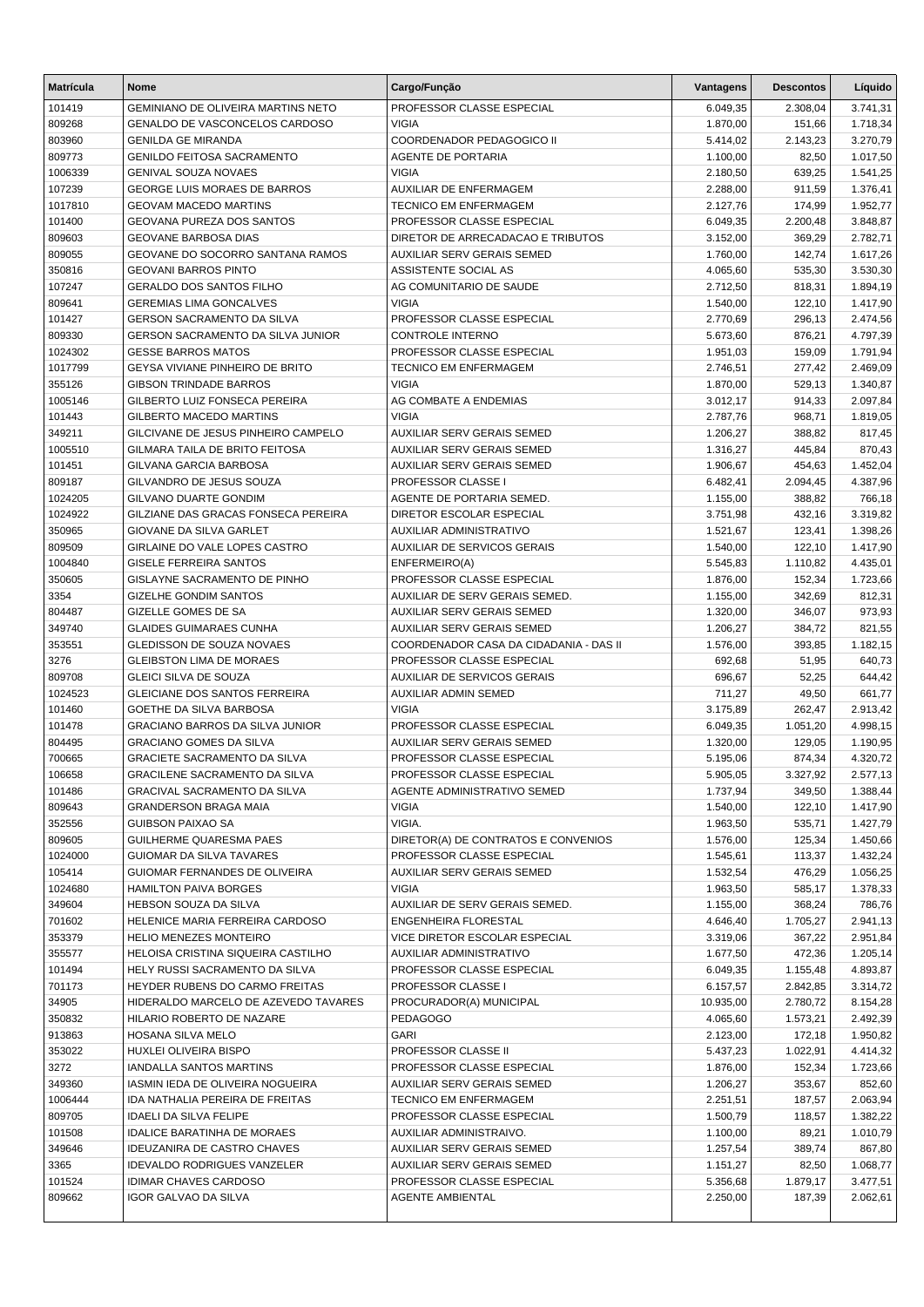| <b>Matrícula</b> | <b>Nome</b>                                              | Cargo/Função                                             | <b>Vantagens</b>     | <b>Descontos</b>   | Líquido              |
|------------------|----------------------------------------------------------|----------------------------------------------------------|----------------------|--------------------|----------------------|
| 101532           | <b>ILDA BARBOSA ALVES</b>                                | <b>AUXILIAR SERV GERAIS SEMED</b>                        | 1.980,00             | 562,15             | 1.417,85             |
| 101540           | <b>INES DA SILVA DIAS</b>                                | PROFESSOR CLASSE ESPECIAL                                | 4.537,00             | 713,15             | 3.823,85             |
| 101559           | <b>INGRID EYTYENE GOMES FARIAS</b>                       | <b>AUXILIAR DE SERVICOS GERAIS</b>                       | 1.430,00             | 115,97             | 1.314,03             |
| 101567           | IONE DA CRUZ SILVA                                       | PROFESSOR CLASSE ESPECIAL                                | 5.905,05             | 1.759,45           | 4.145,60             |
| 101583           | <b>IRACEMA DUARTE RODRIGUES</b>                          | <b>AUXILIAR SERV GERAIS SEMED</b>                        | 1.485,00             | 464,92             | 1.020,08             |
| 3281             | <b>IRACEMA RODRIGUES DOS SANTOS</b>                      | PROFESSOR CLASSE ESPECIAL                                | 1.096,73             | 82,25              | 1.014,48             |
| 1024531          | IRLANDA JOAQUINA DA CRUZ SILVA                           | SECRETARIO UNID ESCOLAR                                  | 1.749,06             | 140,91             | 1.608,15             |
| 101605           | <b>IRLEI DA CRUZ SILVA</b>                               | PROFESSOR CLASSE ESPECIAL                                | 6.436,10             | 1.957,37           | 4.478,73             |
| 700770           | <b>IRLENE DA CRUZ SILVA</b>                              | PROFESSOR CLASSE ESPECIAL                                | 5.905,05             | 2.303,93           | 3.601,12             |
| 351093           | <b>ISAC LIMA DE OLIVEIRA</b>                             | PROFESSOR CLASSE ESPECIAL                                | 1.316,08             | 101,94             | 1.214,14             |
| 105457           | <b>ISANETE MONTEIRO DE FARIAS</b>                        | PROFESSOR CLASSE ESPECIAL                                | 5.905,05             | 1.101,73           | 4.803,32             |
| 804967           | <b>ISAQUE ROMERO MONTEIRO</b>                            | <b>GARI</b>                                              | 1.848,00             | 624,16             | 1.223,84             |
| 107271           | <b>ISENIL FERREIRA PANTOJA</b>                           | AG COMUNITARIO DE SAUDE                                  | 2.929,50             | 831,65             | 2.097,85             |
| 804290           | <b>ISLAN DANIEL SANTOS DA SILVA</b>                      | <b>AUXILIAR SERV GERAIS SEMED</b>                        | 1.860,83             | 434,11             | 1.426,72             |
| 805084           | <b>ISMAEL CAMPOS SEIXAS</b>                              | <b>VIGIA</b>                                             | 2.653,20             | 827,82             | 1.825,38             |
| 1007947          | <b>IVALDO BRITO MOURAO</b>                               | <b>AUXILIAR DE SERVICOS GERAIS</b>                       | 1.650,00             | 132,00             | 1.518,00             |
| 1024957          | IVAN DA CONCEICAO BRITO<br><b>IVAN GONDIM DE PAIVA</b>   | <b>AUXILIAR SERV GERAIS SEMED</b>                        | 1.100,00             | 82,50              | 1.017,50             |
| 1024213          | <b>IVAN MONTEIRO DE BRITO</b>                            | <b>VIGIA</b><br><b>VIGIA</b>                             | 1.963,50             | 159,24             | 1.804,26             |
| 809734<br>101613 | <b>IVANERES MOREIRA DE JESUS</b>                         | PROFESSOR CLASSE ESPECIAL                                | 872,66<br>6.049,35   | 65,44<br>1.155,48  | 807,22<br>4.893,87   |
| 916404           | <b>IVANETE BORGES DOS SANTOS</b>                         | AUXILIAR SERV GERAIS SEMED                               | 1.418,81             | 102,59             | 1.316,22             |
| 101630           | <b>IVANI ARRUDA DOS SANTOS</b>                           | PROFESSOR CLASSE ESPECIAL                                | 6.049,35             | 1.155,48           | 4.893,87             |
| 101648           | <b>IVANI CRUZ SILVA</b>                                  | AGENTE ADMINISTRATIVO SEMED                              | 1.755,33             | 616,57             | 1.138,76             |
| 350494           | <b>IVANICLEA RODRIGUES DUARTE</b>                        | DIRETOR ESCOLAR ESPECIAL.                                | 3.751,98             | 432,16             | 3.319,82             |
| 107255           | <b>IVANILDO ALVES CORREA</b>                             | AG COMUNITARIO DE SAUDE                                  | 2.929,50             | 832,45             | 2.097,05             |
| 1007998          | IVANILDO BORGES DO ROSARIO                               | AUXILIAR DE SERVICOS GERAIS                              | 1.422,54             | 145,45             | 1.277,09             |
| 1025872          | <b>IVANILSON DIAS CORREA</b>                             | PROFESSOR CLASSE ESPECIAL                                | 1.096,73             | 82,25              | 1.014,48             |
| 101656           | <b>IVETE GUIMARAES BARATINHA</b>                         | AGENTE ADMINISTRATIVO SEMED                              | 2.203,83             | 708,63             | 1.495,20             |
| 3199             | <b>IVONEIDE CABO VERDE NEVES</b>                         | PROFESSOR CLASSE ESPECIAL                                | 1.731,68             | 168,21             | 1.563,47             |
| 107263           | IZABEL BARREIROS PALHETA                                 | <b>AUXILIAR ADMIN SEMED</b>                              | 1.485,00             | 394,93             | 1.090,07             |
| 809671           | IZABEL NOGUEIRA COELHO                                   | ORIENTADOR SOCIAL                                        | 1.249,33             | 95,93              | 1.153,40             |
| 804185           | IZABELLY DYANNE HONORATO GOMES VALENTE                   | AUXILIAR DE SERVICOS GERAIS                              | 1.422,54             | 444,37             | 978,17               |
| 349328           | <b>IZAIAS PANTOJA SOUTO</b>                              | AUXILIAR DE SERV GERAIS SEMED.                           | 1.583,81             | 115,97             | 1.467,84             |
| 809241           | IZAN ROMERO MONTEIRO                                     | AG COMBATE A ENDEMIAS                                    | 2.604,00             | 842,55             | 1.761,45             |
| 101680           | <b>IZANE FREITAS PANTOJA</b>                             | PROFESSOR CLASSE ESPECIAL                                | 6.049,35             | 2.319,47           | 3.729,88             |
| 916315           | <b>IZANILDA SEIXAS BORGES</b>                            | AUXILIAR SERV GERAIS SEMED                               | 1.367,54             | 449,25             | 918,29               |
| 101699           | IZIETE DAS GRACAS ARRUDA DOS SANTOS                      | SECRETARIO UNID ESCOLAR                                  | 2.123,86             | 564,25             | 1.559,61             |
| 350647           | <b>IZOMAR CARDOSO COUTINHO</b>                           | PROFESSOR CLASSE ESPECIAL                                | 3.376,79             | 427,14             | 2.949,65             |
| 351291           | <b>IZOMAR MORAES GONCALVES</b>                           | PROFESSOR CLASSE ESPECIAL                                | 2.770,69             | 296,13             | 2.474,56             |
| 101702           | JACI DOS SANTOS CASTRO                                   | PROFESSOR CLASSE ESPECIAL                                | 6.049,35             | 2.314,94           | 3.734,41             |
| 803138           | <b>JACIRA SOUZA DA SILVA</b>                             | PSICOLOGO(A) ASST. SOCIAL                                | 4.646,40             | 2.073,82           | 2.572,58             |
| 101729           | JACIRENE NUNES GONCALVES NOGUEIRA                        | AUXILIAR DE SERVICOS GERAIS                              | 1.430,00             | 459,31             | 970,69               |
| 101737           | JADER DA SILVA SOUZA                                     | AUXILIAR SERV GERAIS SEMED                               | 1.532,54             | 532,46             | 1.000,08             |
| 809745           | JADER TENORIO GUIMARAES                                  | AUXILIAR SERV GERAIS SEMED                               | 1.202,54             | 82,50              | 1.120,04             |
| 1005774          | JADERLICE GOMES DE SOUZA                                 | PROFESSOR CLASSE ESPECIAL                                | 2.251,19             | 199,50             | 2.051,69             |
| 809645           | JAELY MARTINS NEVES                                      | <b>AUXILIAR DE SERVICOS GERAIS</b>                       | 1.320,00             | 102,30             | 1.217,70             |
| 107280           | JAIDE NOGUEIRA DA SILVA                                  | DIRETOR DE POSTOS DE SAUDE RURAL E URBANA                | 2.458,56             | 621,04             | 1.837,52             |
| 101745           | JAIME DE MORAES OLIVEIRA                                 | SECRETARIO MUNICIPAL DA SEMED                            | 7.252,30             | 2.671,40           | 4.580,90             |
| 101753<br>101761 | JAIR DE JESUS GARCIA DE MORAES<br>JAIR PINHEIRO DE SOUZA | PROFESSOR CLASSE ESPECIAL<br><b>AGENTE DE SANEAMENTO</b> | 5.472,12<br>1.930,50 | 2.034,94<br>543,53 | 3.437,18<br>1.386,97 |
| 349237           | JAIRO BARBOSA BRITO                                      | AUXILIAR SERV GERAIS SEMED                               | 1.155,00             | 390,10             | 764,90               |
| 351999           | <b>JAIRO FARIAS MOURA</b>                                | <b>MOTORISTA TERRESTRE</b>                               | 2.402,63             | 227,67             | 2.174,96             |
| 1026968          | JAIRO GONCALVES E GONCALVES                              | PROFESSOR CLASSE ESPECIAL                                | 2.251,19             | 199,50             | 2.051,69             |
| 809610           | JAIRO VILHENA DA CRUZ                                    | DIRETOR DE POSTOS DE SAUDE RURAL E URBANA                | 1.891,20             | 153,70             | 1.737,50             |
| 101770           | JAIROMAR DA SILVA RIBEIRO                                | AUXILIAR DE SERVICOS GERAIS                              | 1.650,00             | 115,97             | 1.534,03             |
| 101788           | JAIRSON SILVA DE SOUZA                                   | OPERADOR DE MAQUINA                                      | 4.225,87             | 1.427,57           | 2.798,30             |
| 101796           | JANDIR MACEDO MARTINS                                    | <b>MOTORISTA FLUVIAL</b>                                 | 2.002,00             | 1.112,87           | 889,13               |
| 1025740          | JANDIRA CARDOSO GOMES                                    | PROFESSOR CLASSE ESPECIAL                                | 1.645,10             | 131,55             | 1.513,55             |
| 809746           | JANDIRA RODRIGUES GARCIA                                 | PROFESSOR CLASSE ESPECIAL                                | 1.090,96             | 81,82              | 1.009,14             |
| 3195             | JANDRESON PINHEIRO PESSOA                                | <b>VIGIA</b>                                             | 1.870,00             | 151,66             | 1.718,34             |
| 1022911          | JANE CRISTINA FREIRE GOMES TAVARES                       | ASSISTENTE SOCIAL AS                                     | 3.872,00             | 531,91             | 3.340,09             |
| 1015290          | JANE MARIA NUNES DOS SANTOS                              | PROFESSOR CLASSE ESPECIAL                                | 1.443,07             | 113,37             | 1.329,70             |
| 349451           | JANILSON DE JESUS LOPES                                  | <b>VIGIA</b>                                             | 1.963,50             | 159,24             | 1.804,26             |
| 804142           | JANNETTE GOMES NAHUM DE SOUZA                            | AUXILIAR SERV GERAIS SEMED                               | 1.760,00             | 206,40             | 1.553,60             |
| 1025554          | JAQUELINE LUZIA FREITAS GAIA                             | <b>PROFESSOR CLASSE I</b>                                | 5.774,97             | 2.312,78           | 3.462,19             |
| 3379             | JAQUELINE SOARES PANTOJA                                 | PROFESSOR CLASSE ESPECIAL                                | 1.096,73             | 82,25              | 1.014,48             |
| 803367           | JAQUILENE DA TRINDADE PESSOA                             | AG COMBATE A ENDEMIAS                                    | 2.604,00             | 683,81             | 1.920,19             |
| 1023640          | JARLENE PINHEIRO PESSOA                                  | DIRETOR ESCOLAR ESPECIAL                                 | 3.463,37             | 388,87             | 3.074,50             |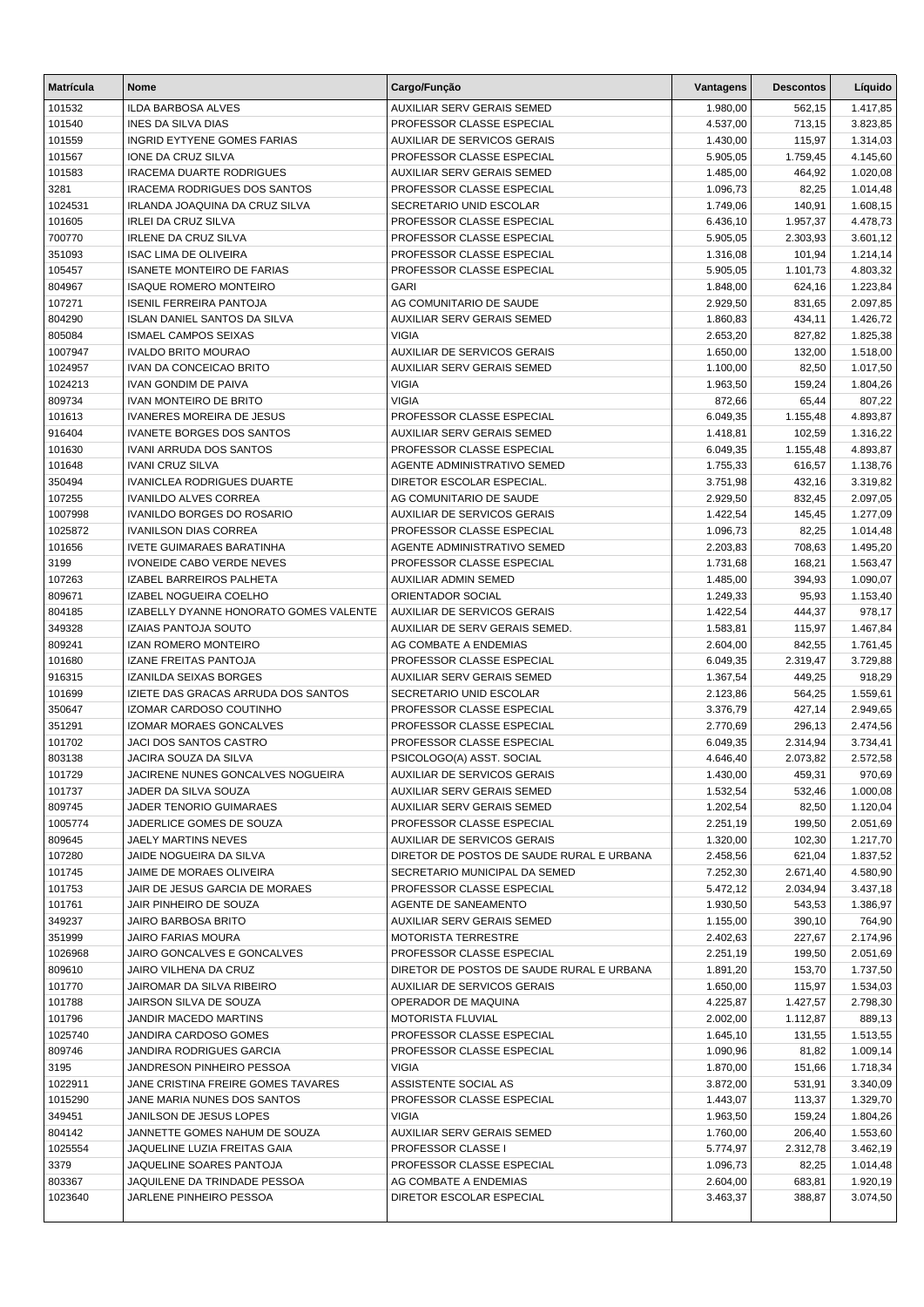| <b>Matrícula</b> | Nome                                                           | Cargo/Função                                           | Vantagens            | <b>Descontos</b>   | Líquido              |
|------------------|----------------------------------------------------------------|--------------------------------------------------------|----------------------|--------------------|----------------------|
| 349844           | JAYLSON OLIVEIRA ARAUJO                                        | <b>VIGIA</b>                                           | 1.963,50             | 520,65             | 1.442,85             |
| 101818           | JEAN JACKSON PEREIRA LOPES                                     | <b>TECNICO DE INFORMATICA</b>                          | 1.590,00             | 508,95             | 1.081,05             |
| 803855           | JEAN MARCIO DA COSTA MARQUES                                   | <b>VIGIA</b>                                           | 2.323,20             | 682,58             | 1.640,62             |
| 1024329          | <b>JEANE PINHEIRO JORGE</b>                                    | PROFESSOR CLASSE ESPECIAL                              | 2.251,19             | 199,50             | 2.051,69             |
| 101826           | JECILENE DO SOCORRO GARCIA DE MORAES                           | <b>AGENTE ADMINISTRATIVO</b>                           | 1.717,20             | 139,26             | 1.577,94             |
| 1025783          | JECIVALDO DA SILVA BRITO                                       | PROFESSOR CLASSE ESPECIAL                              | 1.148,00             | 82,25              | 1.065,75             |
| 809661           | JEFERSON FERREIRA FREITAS                                      | <b>AGENTE ADMINISTRATIVO</b>                           | 1.272,00             | 97,98              | 1.174,02             |
| 350105           | JEFERSON PAULO FERREIRA QUARESMA                               | PROFESSOR CLASSE II                                    | 5.553,24             | 1.421,02           | 4.132,22             |
| 909726           | JEFESON DA SILVA SOUZA                                         | <b>AUXILIAR DE SERVICOS GERAIS</b>                     | 2.124,83             | 578,85             | 1.545,98             |
| 355580           | JEFFERSON DOS REIS LIMA                                        | <b>FISIOTERAPEUTA</b>                                  | 4.840,00             | 757,07             | 4.082,93             |
| 350027           | JEFFERSON LIMA GUIMARAES                                       | <b>PROFESSOR CLASSE II</b>                             | 6.365,34             | 2.154,71           | 4.210,63             |
| 809721<br>804509 | JEIELE DIAS FURTADO<br>JEOVA DE OLIVEIRA FIRMINO               | PROFESSOR CLASSE ESPECIAL<br>PROFESSOR CLASSE ESPECIAL | 1.443,07<br>5.789,59 | 113,37<br>2.346,67 | 1.329,70<br>3.442,92 |
| 349422           | JEOVA GOMES FONSECA                                            | AGENTE DE PORTARIA SEMED                               | 1.155,00             | 93,67              | 1.061,33             |
| 914851           | JEOVA TENORIO CABRAL                                           | AUXILIAR SERV GERAIS SEMED                             | 1.316,27             | 102,59             | 1.213,68             |
| 1005677          | JEREMIAS DE OLIVEIRA BARATINHA                                 | <b>VIGIA</b>                                           | 3.698,01             | 1.758,65           | 1.939,36             |
| 349860           | JEREMIAS FERREIRA DAMASCENO                                    | AUXILIAR DE SERV GERAIS SEMED.                         | 1.155,00             | 93,67              | 1.061,33             |
| 809681           | JERSON MACHADO ARRUDA                                          | AUXILIAR SERV GERAIS SEMED                             | 1.100,00             | 82,50              | 1.017,50             |
| 809520           | <b>JESSICA CORREA FERNANDES</b>                                | ENFERMEIRO(A)                                          | 5.545,83             | 1.110,82           | 4.435,01             |
| 809508           | JESSICA PANTOJA DE MORAES PEREIRA                              | TECNICO EM ENFERMAGEM                                  | 2.640,00             | 257,61             | 2.382,39             |
| 349399           | <b>JESSICA SOUSA BARRETO</b>                                   | AUXILIAR DE SERV GERAIS SEMED.                         | 1.155,00             | 354,69             | 800,31               |
| 101842           | JESSUINA DE CASSIA DA COSTA MONTEIRO                           | PROFESSOR CLASSE ESPECIAL                              | 5.858,87             | 1.941,90           | 3.916,97             |
| 809650           | JHEIMI WILLIAM DE JESUS SARAIVA                                | <b>AGENTE DE PORTARIA</b>                              | 1.320,00             | 102,30             | 1.217,70             |
| 809726           | JHEMES RODRIGUES DOS SANTOS                                    | PROFESSOR CLASSE ESPECIAL                              | 2.453,22             | 237,08             | 2.216,14             |
| 1004913          | JHENES JORGE ALVES NUNES                                       | <b>AUXILIAR DE SERVICOS GERAIS</b>                     | 1.316,27             | 102,59             | 1.213,68             |
| 809777           | JHON DOS SANTOS MAIA                                           | AUXILIAR DE SERVICOS GERAIS                            | 1.100,00             | 82,50              | 1.017,50             |
| 349282           | JHONATAN BRITO DE SOUSA                                        | <b>VIGIA</b>                                           | 1.963,50             | 646,14             | 1.317,36             |
| 350709           | JO DE SOUZA ARAUJO                                             | PROFESSOR CLASSE ESPECIAL                              | 1.500,79             | 118,57             | 1.382,22             |
| 1013475          | JOABE SOUZA PEREIRA                                            | CONSELHEIRO                                            | 1.562,72             | 504,62             | 1.058,10             |
| 1026526          | JOANA BARATINHA NOGUEIRA                                       | SECRETARIO UNID ESCOLAR                                | 1.749,06             | 140,91             | 1.608,15             |
| 1003828          | JOANA COUTINHO DOS SANTOS                                      | <b>GARI</b>                                            | 1.644,50             | 533,37             | 1.111,13             |
| 107301<br>101850 | JOANA DE CARVALHO SOUTO<br>JOANA LAUDECY GOMES SANTANA         | AG COMUNITARIO DE SAUDE<br>PROFESSOR CLASSE ESPECIAL   | 2.604,00             | 802,91<br>2.207,57 | 1.801,09             |
| 1006436          | JOANA MARIA MARTINS GOMES                                      | <b>TECNICO EM ENFERMAGEM</b>                           | 6.193,66<br>1.320,00 | 102,30             | 3.986,09<br>1.217,70 |
| 107328           | JOANA ROSA DA COSTA GARCIA                                     | AUXILIAR DE ENFERMAGEM                                 | 3.247,01             | 993,51             | 2.253,50             |
| 803243           | JOANA ROSA FARIAS PEREIRA                                      | <b>TECNICO EM ENFERMAGEM</b>                           | 2.813,20             | 969,48             | 1.843,72             |
| 804517           | JOANA ROSILENE ROMERO BATISTA                                  | <b>AUXILIAR SERV GERAIS SEMED</b>                      | 1.371,27             | 441,35             | 929,92               |
| 700550           | JOAO AIRES DA COSTA                                            | <b>MOTORISTA</b>                                       | 2.251,05             | 891,55             | 1.359,50             |
| 101869           | JOAO BARATINHA NOGUEIRA                                        | PROFESSOR CLASSE ESPECIAL                              | 6.049,35             | 1.207,62           | 4.841,73             |
| 1026178          | JOAO BATISTA BARROS DE MORAES                                  | PROFESSOR CLASSE ESPECIAL                              | 1.039,01             | 77,92              | 961,09               |
| 809670           | JOAO BATISTA DA SILVA QUARESMA                                 | PSICOLOGO (A)                                          | 3.872,00             | 560,35             | 3.311,65             |
| 1023292          | JOAO BATISTA DE FREITAS ALVES                                  | PROFESSOR CLASSE ESPECIAL                              | 2.401,27             | 227,42             | 2.173,85             |
| 3255             | JOAO BATISTA DE SOUZA E SOUZA                                  | <b>PROFESSOR CLASSE I</b>                              | 5.941,01             | 2.469,03           | 3.471,98             |
| 101877           | JOAO BATISTA LOPES SENA                                        | <b>VIGIA</b>                                           | 2.606,33             | 941,48             | 1.664,85             |
| 803340           | JOAO BATISTA MARQUES PALHETA                                   | AG COMBATE A ENDEMIAS                                  | 3.107,75             | 797,44             | 2.310,31             |
| 105538           | JOAO BATISTA NUNES DE CARVALHO                                 | PROFESSOR CLASSE ESPECIAL                              | 5.760,74             | 1.836,94           | 3.923,80             |
| 1017977          | JOAO BATISTA OLIVEIRA CORREA                                   | VICE DIRETOR ESCOLAR ESPECIAL                          | 3.319,06             | 367,22             | 2.951,84             |
| 352267           | JOAO BATISTA ROSA DE OLIVEIRA                                  | AUX DE SERVICOS GERAIS                                 | 1.151,27             | 82,50              | 1.068,77             |
| 105546           | JOAO BATISTA SA DOS SANTOS                                     | <b>TECNICO AGRICOLA</b>                                | 2.460,56             | 763,76             | 1.696,80             |
| 809209           | JOAO DE CASTRO FREITAS NETO<br>JOAO DE DEUS MOREIRA DOS SANTOS | PROFESSOR CLASSE I<br>AUXILIAR DE SERVICOS GERAIS      | 6.879,44<br>2.524,50 | 2.554,44           | 4.325,00<br>1.996,49 |
| 101885<br>3228   | JOAO DE FARIAS FARIAS                                          | AGENTE DE PORTARIA SEMED                               | 1.100,00             | 528,01<br>89,21    | 1.010,79             |
| 914789           | JOAO DO SOCORRO OLIVEIRA FERREIRA                              | AG COMBATE A ENDEMIAS                                  | 2.999,25             | 873,41             | 2.125,84             |
| 803375           | JOAO DOS SANTOS SILVA                                          | AG COMBATE A ENDEMIAS                                  | 2.604,00             | 877,58             | 1.726,42             |
| 1008110          | JOAO ERLANDRICE CORREA MACHADO                                 | CHEFE DEPTO DE RECURSOS HUMANOS                        | 4.728,00             | 614,13             | 4.113,87             |
| 809271           | <b>JOAO FARIAS RODRIGUES</b>                                   | AGENTE DE PORTARIA SEMED                               | 1.100,00             | 89,21              | 1.010,79             |
| 700843           | JOAO IVAN ARRUDA DOS SANTOS                                    | AUXILIAR SERV GERAIS SEMED                             | 1.371,27             | 337,61             | 1.033,66             |
| 1005065          | JOAO JOSE BARATINHA DE OLIVEIRA                                | AG COMBATE A ENDEMIAS                                  | 2.604,00             | 790,96             | 1.813,04             |
| 107352           | JOAO MARCOS CARDOSO RODRIGUES                                  | AGENTE DE PORTARIA                                     | 2.079,00             | 639,17             | 1.439,83             |
| 3319             | JOAO MAURICIO DE BRITO FILHO                                   | CONSELHEIRO                                            | 1.562,72             | 423,30             | 1.139,42             |
| 101907           | JOAO NOGUEIRA SA                                               | DIRETOR ESCOLAR I                                      | 6.795,00             | 1.782,87           | 5.012,13             |
| 1025694          | JOAO PAGOITO NUNES DE OLIVEIRA                                 | AGENTE DE PORTARIA SEMED                               | 660,00               | 49,50              | 610,50               |
| 350118           | JOAO PAULO DE SENA TEIXEIRA                                    | COORDENADOR PEDAGOGICO I                               | 2.255,85             | 1.476,27           | 779,58               |
| 349675           | <b>JOAQUIM CARNEIRO MOITA</b>                                  | <b>VIGIA</b>                                           | 1.963,50             | 659,24             | 1.304,26             |
| 1023306          | JOAQUIM SANTANA FREITAS ALVES                                  | PROFESSOR CLASSE ESPECIAL                              | 3.463,37             | 371,01             | 3.092,36             |
| 1024817          | JOAQUINA DE NAZARE BARBOSA DOS ANJOS                           | PROFESSOR CLASSE ESPECIAL                              | 1.443,07             | 113,37             | 1.329,70             |
| 3444             | JOBSON DE OLIVEIRA LIMA                                        | AGENTE AMBIENTAL                                       | 2.250,00             | 199,29             | 2.050,71             |
| 1023659          | JODENILSON SOUZA DE JESUS SOUZA                                | <b>AUXILIAR DE SERVICOS GERAIS</b>                     | 1.253,81             | 82,50              | 1.171,31             |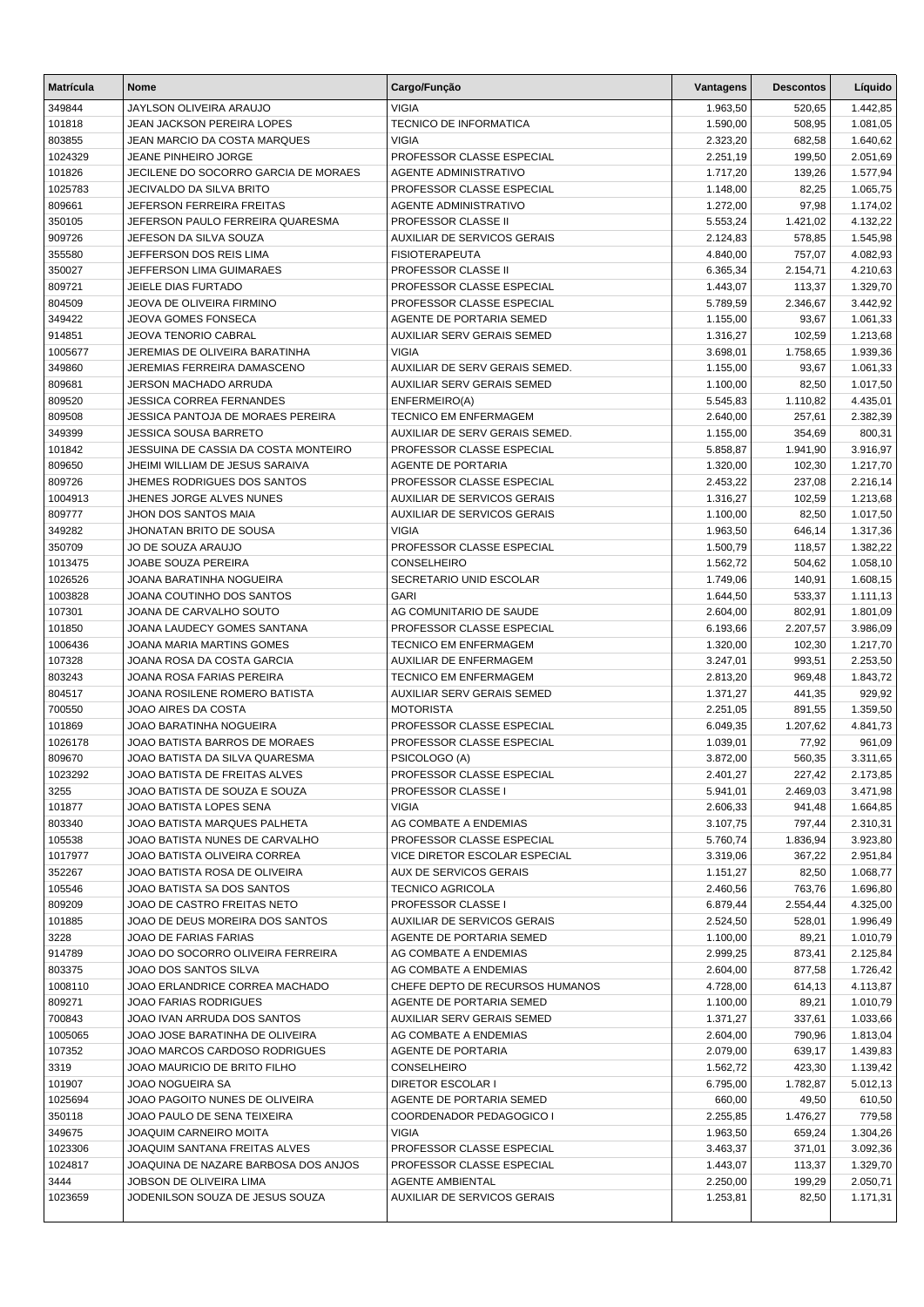| <b>Matrícula</b>  | <b>Nome</b>                                                            | Cargo/Função                                                    | Vantagens            | <b>Descontos</b>   | Líquido              |
|-------------------|------------------------------------------------------------------------|-----------------------------------------------------------------|----------------------|--------------------|----------------------|
| 803448            | JODSON DA SILVA SOUZA                                                  | AG COMUNITARIO DE SAUDE                                         | 2.604,00             | 732,71             | 1.871,29             |
| 101923            | JOEL BORGES DE MORAES                                                  | AGENTE DE PORTARIA SEMED                                        | 1.481,27             | 500,89             | 980,38               |
| 3050              | JOEL BRITO DE PAULA                                                    | <b>VIGIA</b>                                                    | 2.433,09             | 830,88             | 1.602,21             |
| 106666            | JOEL CRUZ MIRANDA                                                      | AGENTE ADMINISTRATIVO (P N 002/2015GP)                          | 3.790,86             | 1.164,24           | 2.626,62             |
| 101931            | JOEL PEIXINHO DE MORAES                                                | PROFESSOR CLASSE ESPECIAL                                       | 6.049,35             | 2.808,02           | 3.241,33             |
| 1024698           | JOEL PEREIRA DA SILVA                                                  | PROFESSOR CLASSE ESPECIAL                                       | 1.385,35             | 108,18             | 1.277,17             |
| 350163            | JOELDSON COSTA PANTOJA                                                 | PROFESSOR CLASSE I                                              | 5.941,01             | 1.113,74           | 4.827,27             |
| 101940            | JOELKSON ALFREDO MAIA RODRIGUES                                        | PROFESSOR CLASSE II                                             | 10.657,89            | 5.004,23           | 5.653,66             |
| 351337            | JOELMA DE JESUS NOGUEIRA                                               | PROFESSOR CLASSE ESPECIAL                                       | 1.731,68             | 139,35             | 1.592,33             |
| 809634            | <b>JOELMA DUARTE FELIPE</b>                                            | <b>AGENTE ADMINISTRATIVO</b>                                    | 3.052,40             | 348,53             | 2.703,87             |
| 1023314           | JOELSON CARVALHO SOUTO                                                 | PROFESSOR CLASSE ESPECIAL                                       | 3.376,79             | 427,14             | 2.949,65             |
| 101958            | JOELSON DA CRUZ MIRANDA                                                | PROFESSOR CLASSE ESPECIAL                                       | 6.222,51             | 2.569,00           | 3.653,51             |
| 1015915<br>809618 | JOICE DO SOCORRO MELO PEREIRA<br><b>JOICE FIGUEIREDO VELOSO</b>        | DIRETOR ESCOLAR ESPECIAL                                        | 3.463,37<br>5.545,83 | 388,87<br>1.110,82 | 3.074,50<br>4.435,01 |
| 803812            | JOICIANE DE MELO PEREIRA                                               | ENFERMEIRO(A)<br>PROFESSOR CLASSE ESPECIAL                      | 5.195,06             | 922,46             | 4.272,60             |
| 1026666           | JOICIANE MARIA NUNES DA SILVA                                          | PROFESSOR CLASSE ESPECIAL                                       | 1.731,68             | 139,35             | 1.592,33             |
| 101966            | <b>JOICIL BARRETO MAIA</b>                                             | PROFESSOR CLASSE ESPECIAL                                       | 5.703,01             | 2.275,88           | 3.427,13             |
| 804770            | JOISY CLEY DE JESUS RODRIGUES COSTA                                    | <b>GARI</b>                                                     | 1.848,00             | 588,87             | 1.259,13             |
| 809688            | JOMELQUIE PINHEIRO DE JESUS                                            | <b>VIGIA</b>                                                    | 1.540,00             | 122,10             | 1.417,90             |
| 105619            | JONAS LOPES DE FARIAS                                                  | PROFESSOR CLASSE II                                             | 9.899,93             | 2.460,41           | 7.439,52             |
| 804193            | JONATAN PUREZA FERREIRA                                                | <b>AUXILIAR SERV GERAIS SEMED</b>                               | 1.371,27             | 107,05             | 1.264,22             |
| 107360            | JONE MARCIO CONCEICAO BARROS                                           | AG COMUNITARIO DE SAUDE                                         | 2.821,00             | 626,96             | 2.194,04             |
| 105635            | <b>JONESSY COSTA BATISTA</b>                                           | PROFESSOR CLASSE I                                              | 6.049,28             | 2.463,06           | 3.586,22             |
| 101982            | JONHY DA SILVA NUNES                                                   | PROFESSOR CLASSE ESPECIAL                                       | 5.789,60             | 1.854,12           | 3.935,48             |
| 3367              | JONILSON BARATINHA DE OLIVEIRA                                         | PROFESSOR CLASSE ESPECIAL                                       | 1.443,07             | 113,37             | 1.329,70             |
| 809611            | JORDANA ROMERO DE MATOS                                                | DIRETOR DE POSTOS DE SAUDE RURAL E URBANA                       | 1.891,20             | 153,70             | 1.737,50             |
| 351126            | JORDEL CASTRO DE MORAES                                                | AUXILIAR ADMIN SEMED                                            | 916,67               | 68,75              | 847,92               |
| 914606            | JORGE AUGUSTO FERREIRA DE SOUZA                                        | AG COMBATE A ENDEMIAS                                           | 2.495,50             | 817,35             | 1.678,15             |
| 107379            | <b>JORGE COSTA CUNHA</b>                                               | <b>MOTORISTA</b>                                                | 2.251,05             | 743,35             | 1.507,70             |
| 101990            | JORGE KELLY DA COSTA NUNES                                             | <b>ELETRICISTA</b>                                              | 3.541,86             | 845,88             | 2.695,98             |
| 105643            | JORGE LUIS SALAS BARRIGA                                               | DIR DE LOGISTICA E PROCESSAMENTO DADOS                          | 5.744,52             | 1.740,86           | 4.003,66             |
| 102008            | JORGE MARCIO ALVES AMARO                                               | PROFESSOR CLASSE ESPECIAL                                       | 6.049,35             | 3.788,34           | 2.261,01             |
| 349513            | JORGE MOURA DE JESUS                                                   | AUXILIAR DE SERV GERAIS SEMED.                                  | 1.206,27             | 93,67              | 1.112,60             |
| 102016            | JORGE WILLIANMS SACRAMENTO NUNES                                       | PROFESSOR CLASSE II                                             | 10.348,52            | 3.360,42           | 6.988,10             |
| 803758            | JOSE ALVES DE ALMEIDA NETO                                             | PROFESSOR CLASSE ESPECIAL                                       | 5.760,74             | 2.382,13           | 3.378,61             |
| 349922            | JOSE ANTONIO DE ALMEIDA JUNIOR                                         | <b>PROFESSOR CLASSE I</b><br><b>AUXILIAR DE SERVICOS GERAIS</b> | 5.832,72             | 1.025,45           | 4.807,27             |
| 102024<br>107387  | JOSE ANTONIO DE ARAUJO GONCALVES<br>JOSE ANTONIO DE OLIVEIRA FERNANDES | AG COMUNITARIO DE SAUDE                                         | 1.994,67<br>3.906,00 | 880,42<br>1.134,41 | 1.114,25             |
| 102032            | JOSE ANTONIO DINIZ MARQUES                                             | <b>AUXILIAR DE SERVICOS GERAIS</b>                              | 2.027,54             | 649,61             | 2.771,59<br>1.377,93 |
| 1004433           | JOSE ASSIS DE OLIVEIRA FILHO                                           | <b>PENSIONISTA</b>                                              | 5.578,68             | 196,41             | 5.382,27             |
| 107395            | JOSE AUGUSTO GONCALVES PANTOJA                                         | AG COMUNITARIO DE SAUDE                                         | 2.604,00             | 242,18             | 2.361,82             |
| 803626            | <b>JOSE AUGUSTO SARGES RODRIGUES</b>                                   | AG COMUNITARIO DE SAUDE                                         | 2.604,00             | 905,28             | 1.698,72             |
| 107409            | JOSE CARLOS DE PINHEIRO OLIVEIRA                                       | AG COMUNITARIO DE SAUDE                                         | 2.929,50             | 313,45             | 2.616,05             |
| 1023390           | JOSE CARLOS FREITAS ALVES                                              | PROFESSOR CLASSE ESPECIAL                                       | 3.463,37             | 450,43             | 3.012,94             |
| 107417            | JOSE DE LIMA MACHADO                                                   | AG COMUNITARIO DE SAUDE                                         | 2.929,50             | 736,78             | 2.192,72             |
| 809712            | JOSE DE SOUZA MATOS JUNIOR                                             | AGENTE DE PORTARIA SEMED                                        | 1.100,00             | 82,50              | 1.017,50             |
| 914991            | JOSE DO SOCORRO SANTIAGO DE OLIVEIRA                                   | <b>VIGIA</b>                                                    | 2.226,40             | 751,97             | 1.474,43             |
| 102059            | JOSE DOMINGOS DOS SANTOS OLIVEIRA                                      | PROFESSOR CLASSE ESPECIAL                                       | 6.049,35             | 1.550,20           | 4.499,15             |
| 917460            | JOSE EDVALDO FERNANDES CAMARAO                                         | <b>VIGIA</b>                                                    | 2.226,40             | 765,86             | 1.460,54             |
| 102067            | JOSE ELINALDO TELES GARCIA                                             | PROFESSOR CLASSE ESPECIAL                                       | 5.616,43             | 852,60             | 4.763,83             |
| 107425            | JOSE FERNANDO BATISTA CASTRO                                           | <b>TECNICO EM ENFERMAGEM</b>                                    | 3.582,51             | 429,54             | 3.152,97             |
| 1013211           | JOSE GILBERTO DA SILVA COSTA                                           | AUXILIAR DE SERVICOS GERAIS                                     | 1.320,00             | 102,30             | 1.217,70             |
| 102075            | JOSE HUMBERTO CARDOSO BARRETO                                          | AUXILIAR SERV GERAIS SEMED                                      | 1.430,00             | 115,97             | 1.314,03             |
| 102083            | JOSE ISRAEL DOS SANTOS ALVES                                           | AGENTE DE PORTARIA SEMED                                        | 1.430,00             | 482,98             | 947,02               |
| 1007718           | JOSE LOURENCO LIMA MACEDO                                              | OPERADOR SISTEMA DE TV                                          | 2.529,90             | 701,89             | 1.828,01             |
| 349919            | JOSE LUAN LEAL LIMA                                                    | <b>PROFESSOR CLASSE II</b>                                      | 6.597,38             | 1.410,17           | 5.187,21             |
| 352374            | JOSE MARIA ALVES VAZ                                                   | ASSESSOR ESPECIAL II                                            | 2.364,00             | 150,44             | 2.213,56             |
| 350209            | JOSE MARIA AMORIM CALDAS                                               | PROFESSOR CLASSE II                                             | 4.350,55             | 616,19             | 3.734,36             |
| 3376              | JOSE MARIA DE MORAES MENDES                                            | AGENTE DE PORTARIA SEMED                                        | 1.100,00             | 82,50              | 1.017,50             |
| 1005723           | JOSE MARIA GARCIA DE MORAES                                            | AGENTE ADMINISTRATIVO P 010/2013                                | 3.794,85             | 1.471,67           | 2.323,18             |
| 102091            | JOSE MARIA GOMES FERNANDES                                             | AUXILIAR DE MOTORISTA                                           | 1.930,50             | 556,56             | 1.373,94             |
| 803928<br>350861  | JOSE MARIA MOUGO GONCALVES<br>JOSE MARIA NUNES DOS SANTOS              | <b>VIGIA</b><br><b>PEDAGOGO</b>                                 | 2.323,20<br>4.065,60 | 801,06<br>1.585,30 | 1.522,14<br>2.480,30 |
| 350501            | JOSE MARIA PUREZA FREITAS                                              | PROFESSOR CLASSE ESPECIAL                                       | 1.731,68             | 139,35             | 1.592,33             |
| 350056            | JOSE MARIA SALES BORGES                                                | PROFESSOR CLASSE II                                             | 5.669,26             | 1.100,37           | 4.568,89             |
| 102105            | JOSE MARIA SARAIVA DE OLIVEIRA                                         | PROFESSOR CLASSE ESPECIAL                                       | 6.049,35             | 2.822,62           | 3.226,73             |
| 102121            | JOSE MOISES DE JESUS NOGUEIRA                                          | PROFESSOR CLASSE ESPECIAL                                       | 4.415,81             | 1.039,05           | 3.376,76             |
| 809761            | JOSE RAIMUNDO FARIAS DE MORAES                                         | SECRETARIO MUNICIPAL DE SAUDE                                   | 3.347,21             | 419,18             | 2.928,03             |
|                   |                                                                        |                                                                 |                      |                    |                      |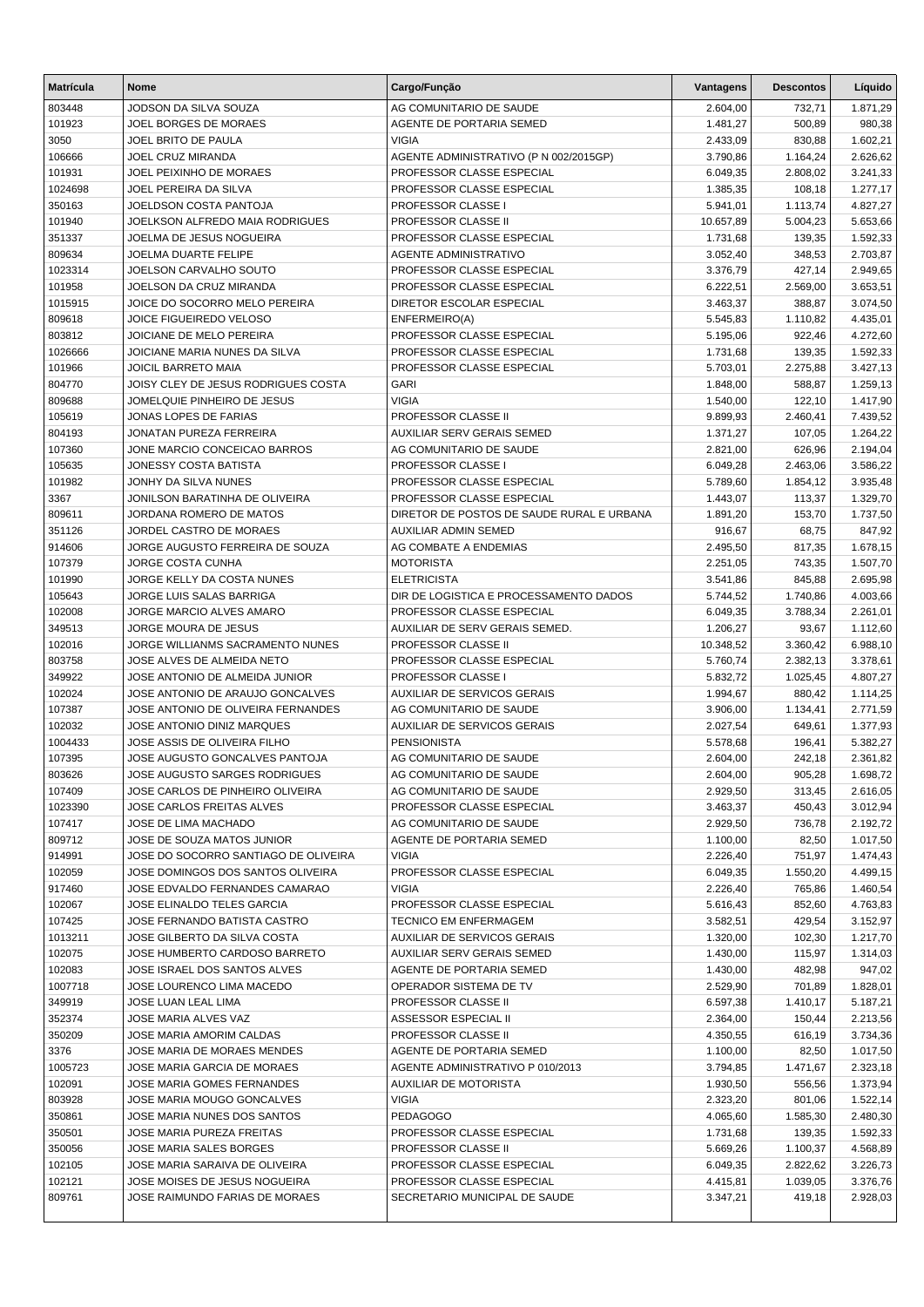| <b>Matrícula</b>  | <b>Nome</b>                                                         | Cargo/Função                                           | Vantagens            | <b>Descontos</b> | Líquido              |
|-------------------|---------------------------------------------------------------------|--------------------------------------------------------|----------------------|------------------|----------------------|
| 3463              | JOSE RAIMUNDO GOMES RODRIGUES                                       | <b>VIGIA</b>                                           | 1.540,00             | 122,10           | 1.417,90             |
| 809689            | JOSE RAIMUNDO NUNES DA COSTA                                        | SECRETARIO UNID ESCOLAR                                | 1.749,06             | 140,91           | 1.608,15             |
| 1007564           | JOSE ROBERTO DUARTE PONTES                                          | <b>AUXILIAR DE SERVICOS GERAIS</b>                     | 1.100,00             | 82,50            | 1.017,50             |
| 804150            | JOSE ROBERTO PEREIRA BORDALO                                        | AUXILIAR SERV GERAIS SEMED                             | 1.320,00             | 107,05           | 1.212,95             |
| 3433              | JOSECLEIA TEIXEIRA DA SILVA                                         | ENFERMEIRO(A)                                          | 4.840,00             | 862,74           | 3.977,26             |
| 804304            | <b>JOSEFA MORAES PEREIRA</b>                                        | AUXILIAR SERV GERAIS SEMED                             | 1.371,27             | 408,22           | 963,05               |
| 105694            | JOSELIA PANTOJA NOGUEIRA                                            | <b>AUXILIAR DE SERVICOS GERAIS</b>                     | 1.485,00             | 451,72           | 1.033,28             |
| 353019            | JOSENILSON SANCHES FURTADO                                          | PROFESSOR CLASSE I                                     | 5.941,01             | 1.113,74         | 4.827,27             |
| 809684            | JOSIANE DE SA SILVA                                                 | PROFESSOR CLASSE ESPECIAL                              | 1.731,68             | 139,35           | 1.592,33             |
| 349828            | <b>JOSIANE MORAES RODRIGUES</b>                                     | DIRETOR DE PESCA AQUICULTURA                           | 1.654,80             | 134,20           | 1.520,60             |
| 804525            | <b>JOSIAS DA SILVA MONTEIRO</b>                                     | AUXILIAR SERV GERAIS SEMED                             | 1.320,00             | 438,26           | 881,74               |
| 1005936           | <b>JOSIAS NOGUEIRA CAMPOS</b>                                       | DIRETOR DO ALMOXARIFADO                                | 1.576,00             | 125,34           | 1.450,66             |
| 350689            | <b>JOSIAS PEREIRA DA COSTA</b>                                      | PROFESSOR CLASSE ESPECIAL                              | 1.500,79             | 118,57           | 1.382,22             |
| 1006398           | JOSIAS SENA DE OLIVEIRA                                             | ASSESSOR ESPECIAL II                                   | 2.206,40             | 138,62           | 2.067,78             |
| 107441            | JOSIEL NAZARENO LOPES DE MORAES                                     | AG COMUNITARIO DE SAUDE                                | 2.821,00             | 717,44           | 2.103,56             |
| 804762            | <b>JOSIEL NOGUEIRA CAMPOS</b>                                       | DIRETOR(A) DE CONTRATOS E CONVENIOS                    | 3.073,20             | 602,80           | 2.470,40             |
| 803553            | <b>JOSIEL TEIXEIRA FERNANDES</b>                                    | AG COMUNITARIO DE SAUDE                                | 2.604,00             | 687,43           | 1.916,57             |
| 916021            | JOSIELE DE OLIVEIRA ARRUDA                                          | AUXILIAR DE SERVICOS GERAIS                            | 1.418,81             | 102,59           | 1.316,22             |
| 803669            | <b>JOSIELE FREITAS SERRAO</b>                                       | AG COMUNITARIO DE SAUDE                                | 2.604,00             | 233,62           | 2.370,38             |
| 350176            | JOSIELISON FERDINEI DA COSTA RIBEIRO                                | PROFESSOR CLASSE II                                    | 5.205,20             | 1.902,69         | 3.302,51             |
| 102130            | JOSILENE JARMAN RODRIGUES DA COSTA                                  | VICE DIRETOR ESCOLAR ESPECIAL                          | 5.079,61             | 804,83           | 4.274,78             |
| 803693            | JOSIMARA ALVES DE SOUZA                                             | <b>MICROSCOPISTA</b>                                   | 1.848,00             | 624,16           | 1.223,84             |
| 916617            | JOSINEI DE JESUS LOPES DE MORAES                                    | PROFESSOR CLASSE ESPECIAL                              | 5.183,51             | 1.799,63         | 3.383,88             |
| 1001213           | <b>JOSINETE RODRIGUES FREITAS</b>                                   | PROFESSOR CLASSE ESPECIAL                              | 5.616,43             | 1.883,83         | 3.732,60             |
| 355080            | <b>JOSIVAN MORAES COSTA</b>                                         | AUXILIAR ADMINISTRAIVO.                                | 1.521,67             | 405,73           | 1.115,94             |
| 1013920           | JOSY ELAYNE COSTA SANTOS                                            | PROFESSOR CLASSE ESPECIAL                              | 2.597,52             | 263,92           | 2.333,60             |
| 354238            | JOZINEIDE DA SILVA CARDOSO                                          | <b>AUXILIAR DE SERVICOS GERAIS</b>                     | 1.100,00             | 82,50            | 1.017,50             |
| 354585            | JUCENIL DE LEAO SANTOS                                              | AUXILIAR DE SERVICOS GERAIS                            | 1.420,83             | 111,37           | 1.309,46             |
| 107450            | <b>JUCICLEIA SANTOS MARTINS</b>                                     | AG COMUNITARIO DE SAUDE                                | 2.929,50             | 313,45           | 2.616,05             |
| 809680            | <b>JUCIETE DUARTE DOS SANTOS</b>                                    | AUXILIAR SERV GERAIS SEMED                             | 1.100,00             | 82,50            | 1.017,50             |
| 915068            | JUCIVALDO CARMO DE SOUZA                                            | <b>GARI</b>                                            | 1.771,00             | 605,43           | 1.165,57             |
| 809648            | JULIANNE VANESSA GARCIA SANTIAGO                                    | <b>TECNICO DE INFORMATICA</b>                          | 1.526,40             | 120,87           | 1.405,53             |
| 804312            | JUNIO GOMES DO AMARAL                                               | <b>VIGIA</b>                                           | 2.323,20             | 814,40           | 1.508,80             |
| 102148            | JUNIOR RODRIGUES PUREZA                                             | PROFESSOR CLASSE ESPECIAL                              | 5.962,76             | 1.178,71         | 4.784,05             |
| 352387            | <b>JURACI SA LIMA</b>                                               | AUXILIAR DE SERVICOS GERAIS                            | 1.253,81             | 182,50           | 1.071,31             |
| 107468            | JURENIL BORGES DE MORAES<br><b>JUSCICLEY RODRIGUES BARBOSA</b>      | AG COMUNITARIO DE SAUDE                                | 2.604,00             | 642,18           | 1.961,82             |
| 910015            |                                                                     | <b>GARI</b>                                            | 1.848,00             | 776,90           | 1.071,10<br>1.017,50 |
| 809698            | JUSSARA RODRIGUES DE SOUZA<br><b>JUSSELINO DA CONCEICAO PEREIRA</b> | AUXILIAR SERV GERAIS SEMED<br>AGENTE DE PORTARIA       | 1.100,00             | 82,50            | 1.432,77             |
| 1023187<br>809715 | KALLINY DA SILVA HERCULANO                                          | <b>AUXILIAR SERV GERAIS SEMED</b>                      | 1.551,27<br>623,33   | 118,50<br>46,74  | 576,59               |
| 349815            | KAREN BEATRIZ CHAVES DA SILVA                                       | AUXILIAR DE SERV GERAIS SEMED.                         | 1.155,00             | 115,67           | 1.039,33             |
|                   |                                                                     |                                                        |                      | 142,43           | 1.342,57             |
| 102164<br>349899  | KATIA CILENE CHAVES DAMASCENO FREITAS<br>KATIA PUREZA GUILHERME     | AUXILIAR SERV GERAIS SEMED<br>COORDENADOR PEDAGOGICO I | 1.485,00<br>4.511,70 | 1.174,57         | 3.337,13             |
| 102172            | KATUSCIA CRISTINA FREITAS SOUSA BARROS                              | AUXILIAR ADMINISTRATIVO                                | 1.426,27             | 464,40           | 961,87               |
| 803600            | KELIANE FERNANDES DA SILVA                                          | AG COMUNITARIO DE SAUDE                                | 2.604,00             | 680,41           | 1.923,59             |
| 1024930           | KELLE DA CRUZ BREOTON                                               | COORDENADOR PEDAGOGICO 200H TEMP                       | 3.463,37             | 450,43           | 3.012,94             |
| 809710            | KELLY DE SOUSA PANTOJA                                              | <b>AUXILIAR DE SERVICOS GERAIS</b>                     | 916,67               | 68,75            | 847,92               |
| 102180            | KELMA DE PAULA PEREIRA PRIMAVERA DOS                                | AUXILIAR SERV GERAIS SEMED                             | 1.481,27             | 417,15           | 1.064,12             |
|                   | <b>SANTOS</b>                                                       |                                                        |                      |                  |                      |
| 107476            | <b>KERLE JURANDY TAVARES GOMES</b>                                  | AGENTE DE PORTARIA                                     | 2.200,00             | 722,04           | 1.477,96             |
| 107484            | <b>KERME TAVARES GOMES</b>                                          | AG COMBATE A ENDEMIAS                                  | 2.821,00             | 765,15           | 2.055,85             |
| 916102            | KESIA NOGUEIRA DA SILVA                                             | AUX DE SERVICOS GERAIS                                 | 1.316,27             | 492,59           | 823,68               |
| 809438            | KEULEM NOGUEIRA DA CRUZ                                             | PROFESSOR CLASSE ESPECIAL                              | 1.731,68             | 139,35           | 1.592,33             |
| 809707            | KEULERY MONIQUE DA SILVA MELO                                       | PROFESSOR CLASSE ESPECIAL                              | 1.443,07             | 113,37           | 1.329,70             |
| 700630            | KINARA MORAES DA SILVA MELO                                         | <b>TECNICO RADIOLOGIA</b>                              | 3.511,20             | 1.202,00         | 2.309,20             |
| 809653            | KRICIA KATIUCIANE NOGUEIRA SOUZA                                    | AUXILIAR ADMINISTRATIVO                                | 1.100,00             | 82,50            | 1.017,50             |
| 1005472           | LAERTE SALES CORREA                                                 | AUXILIAR SERV GERAIS SEMED                             | 1.418,81             | 602,89           | 815,92               |
| 804533            | LAIDES SANTIAGO DE MORAES                                           | AUXILIAR ADMINISTRATIVO                                | 1.371,27             | 442,50           | 928,77               |
| 809412            | LANA DE OLIVEIRA FARIAS                                             | DIRETOR ESCOLAR ESPECIAL                               | 3.463,37             | 360,43           | 3.102,94             |
| 809590            | LARISSA VENY CORREA DE PAULA SILVA                                  | COORDENADORA SAUDE BUCAL                               | 3.782,40             | 431,69           | 3.350,71             |
| 102199            | LAYLDA CHAVES DA SILVA                                              | AUXILIAR SERV GERAIS SEMED                             | 1.430,00             | 482,98           | 947,02               |
| 809723            | LEANDRA PALHETA DE MIRANDA                                          | PROFESSOR CLASSE ESPECIAL                              | 1.650,88             | 132,07           | 1.518,81             |
| 809277            | LEANDRO ANDERSON GONCALVES DIAS                                     | <b>TECNICO RADIOLOGIA</b>                              | 2.926,00             | 296,15           | 2.629,85             |
| 916099            | LEANDRO BATISTA ALVES                                               | <b>VIGIA</b>                                           | 2.226,40             | 191,20           | 2.035,20             |
| 809711            | LEANDRO DE OLIVEIRA RODRIGUES                                       | <b>VIGIA</b>                                           | 1.283,34             | 99,00            | 1.184,34             |
| 1006290           | LEANDRO FIRMINO MIRANDA                                             | AUXILIAR DE SERVICOS GERAIS                            | 1.930,50             | 662,13           | 1.268,37             |
| 809335            | <b>LEANDRO FREITAS MORAES</b>                                       | <b>VIGIA</b>                                           | 1.870,00             | 151,66           | 1.718,34             |
| 1023322           | LEANDRO TELES GARCIA                                                | DIRETOR ESCOLAR ESPECIAL                               | 3.463,37             | 450,43           | 3.012,94             |
| 349448            | LEANI PEREIRA DE JESUS SOUZA                                        | AUXILIAR DE SERV GERAIS SEMED.                         | 1.155,00             | 387,42           | 767,58               |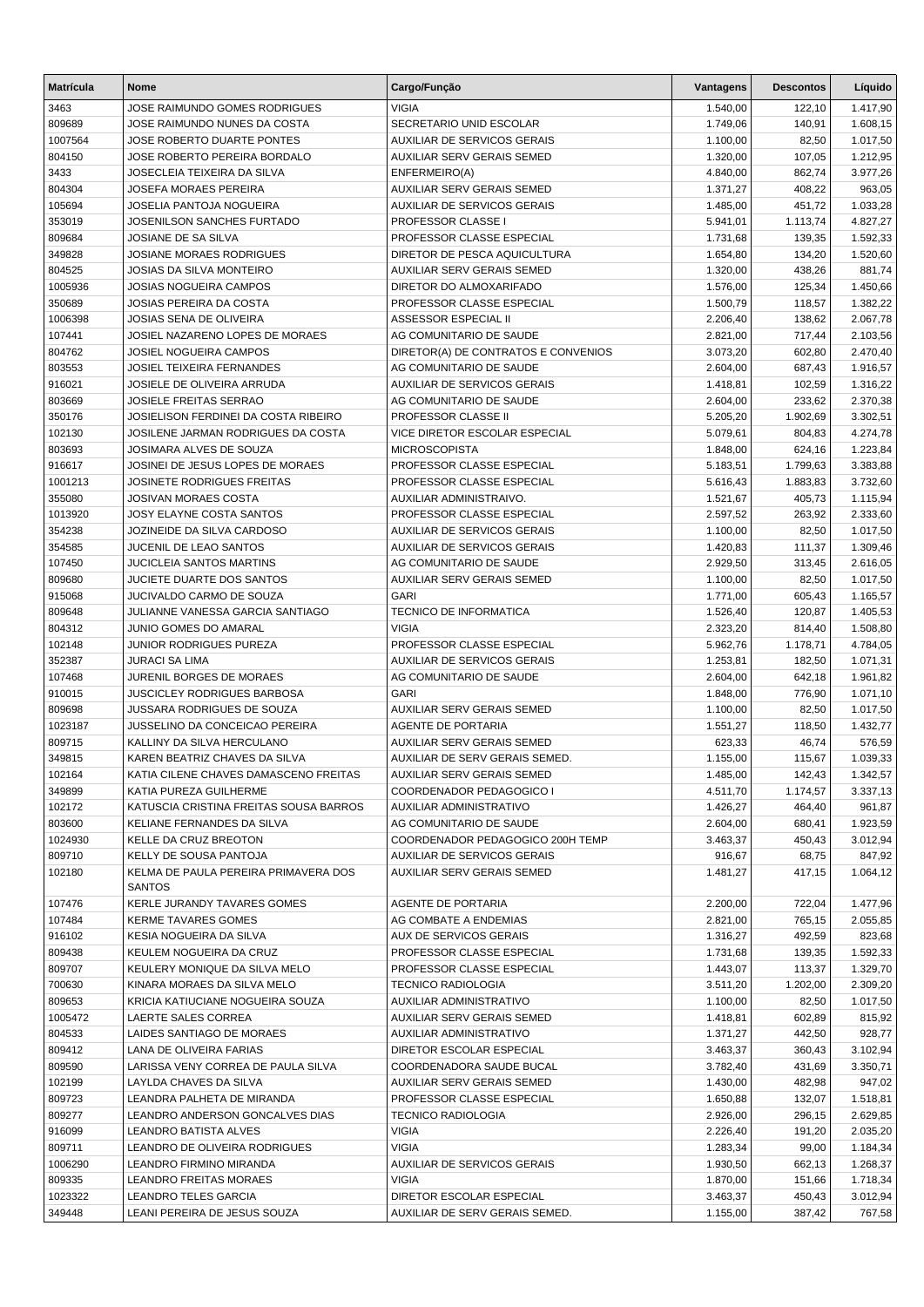| <b>Matrícula</b>  | Nome                                                    | Cargo/Função                                                                | Vantagens            | <b>Descontos</b> | Líquido              |
|-------------------|---------------------------------------------------------|-----------------------------------------------------------------------------|----------------------|------------------|----------------------|
| 351882            | LEDICIEL GONCALVES DA SILVA                             | AUXILIAR DE SERVICOS GERAIS                                                 | 1.151,27             | 82,50            | 1.068,77             |
| 916552            | LEIDE DOS SANTOS ALVES                                  | <b>VIGIA</b>                                                                | 2.226,40             | 751,97           | 1.474,43             |
| 1026070           | LEIDIANE CASTRO DE MORAES                               | PROFESSOR CLASSE ESPECIAL                                                   | 1.443,07             | 113,37           | 1.329,70             |
| 809700            | LEIDIANE MARTINS RODRIGUES                              | <b>AUXILIAR SERV GERAIS SEMED</b>                                           | 1.019,21             | 68,75            | 950,46               |
| 102202            | LEILA MARGARIDA BENSABA ALMEIDA                         | <b>AGENTE ADMINISTRATIVO</b>                                                | 1.653,60             | 519,11           | 1.134,49             |
| 809217            | LEILIANE SILVA MELO                                     | <b>AUXILIAR DE SERVICOS GERAIS</b>                                          | 1.320,00             | 397,18           | 922,82               |
| 102210            | LEINALDO DA SILVA BARROS                                | AUXILIAR SERV GERAIS SEMED                                                  | 1.481,27             | 115,97           | 1.365,30             |
| 803588            | LEIZE GONCALVES CORREA                                  | AG COMUNITARIO DE SAUDE                                                     | 3.472,00             | 747,15           | 2.724,85             |
| 1023470           | LENILDA DO SOCORRO SANTOS DA SILVA                      | PROFESSOR CLASSE ESPECIAL                                                   | 2.476,31             | 241,37           | 2.234,94             |
| 102229            | LENITA DOS SANTOS NOGUEIRA                              | AUXILIAR DE SERVICOS GERAIS                                                 | 1.430,00             | 214,66           | 1.215,34             |
| 803898            | LENIVALDO DE MELO BARBOSA                               | <b>VIGIA</b>                                                                | 2.323,20             | 668,77           | 1.654,43             |
| 349724            | LEONAI MORAES DE LIMA FREITAS                           | AUXILIAR DE SERV GERAIS SEMED.                                              | 1.155,00             | 93,67            | 1.061,33             |
| 1024566           | LEONALDO BARATINHA RODRIGUES                            | PROFESSOR CLASSE ESPECIAL                                                   | 1.876,00             | 152,34           | 1.723,66             |
| 352030            | LEONALDO OLIVEIRA PINHEIRO                              | AUXILIAR DE SERVICOS GERAIS                                                 | 1.100,00             | 82,50            | 1.017,50             |
| 102237            | LEONAM PEDRO NOGUEIRA FERNANDES<br>LEONARDO DIAS NOVAES | PROFESSOR CLASSE I                                                          | 6.843,35             | 1.709,41         | 5.133,94             |
| 804169<br>1009001 | LEONEL PANTOJA DE OLIVEIRA                              | AUXILIAR DE SERVICOS GERAIS<br>PROFESSOR CLASSE ESPECIAL                    | 2.288,00<br>2.078,02 | 625,97<br>170,52 | 1.662,03<br>1.907,50 |
| 107492            | LEONOURA DE FATIMA RODRIGUES FARIAS                     | TECNICO EM ENFERMAGEM                                                       | 3.025,64             | 634,03           | 2.391,61             |
|                   | <b>NOGUEIRA</b>                                         |                                                                             |                      |                  |                      |
| 809371            | LIDIA DE PAULA BRITO                                    | <b>AUXILIAR DE SERVICOS GERAIS</b>                                          | 1.595,00             | 127,05           | 1.467,95             |
| 917508            | LIDIANE DE PAULA DOS SANTOS SILVA                       | <b>AUXILIAR DE SERVICOS GERAIS</b>                                          | 1.393,33             | 423,21           | 970,12               |
| 804320            | LIEL MARCIO MARTINS FREITAS                             | <b>VICE DIRETOR ESCOLAR ESPECIAL</b>                                        | 3.982,87             | 728,48           | 3.254,39             |
| 102296            | LIGIA SALES CORREA DA SILVA                             | COORDENADOR (A) PEDAGOGICO                                                  | 9.909,50             | 3.333,69         | 6.575,81             |
| 107506            | LINDALVA DOS SANTOS NOGUEIRA                            | <b>TECNICO EM ENFERMAGEM</b>                                                | 3.638,43             | 874,87           | 2.763,56             |
| 804339            | LINDALVA LEONCIO DOS SANTOS                             | AUXILIAR SERV GERAIS SEMED                                                  | 1.371,27             | 368,07           | 1.003,20             |
| 102300            | LINDALVA SOUSA DE OLIVEIRA                              | PROFESSOR CLASSE ESPECIAL                                                   | 4.329,21             | 536,14           | 3.793,07             |
| 352738            | LISLER DOS SANTOS PINHEIRO                              | SECRETARIO UNID ESCOLAR                                                     | 1.749,06             | 140,91           | 1.608,15             |
| 102326            | LIVIA SALES CORREA                                      | PROFESSOR CLASSE ESPECIAL                                                   | 5.483,67             | 966,66           | 4.517,01             |
| 809731            | LIZIELE MARCIA MARTINS DA COSTA                         | <b>AUXILIAR SERV GERAIS SEMED</b>                                           | 916,67               | 68,75            | 847,92               |
| 809501            | LOHANA TAVARES GONCALVES                                | COORD DE ADMINISTRACAO CENTRO CULTURAL<br><b>AUXILIAR SERV GERAIS SEMED</b> | 1.418,40             | 89,88            | 1.328,52             |
| 809071<br>352410  | LOURDES DE FATIMA MIRANDA DA SILVA<br>LUAN ALVES VIANA  | DIRETOR DE ABASTECIMENTO E AGRICULTURA                                      | 1.422,54<br>1.576,00 | 445,83<br>125,34 | 976,71<br>1.450,66   |
| 350387            | LUANA CRISTINA DA SILVA MORAES                          | ASSISTENTE SOCIAL                                                           | 4.573,80             | 1.820,45         | 2.753,35             |
| 353548            | LUANA DE SOUZA PAZ                                      | <b>AUXILIAR SERV GERAIS SEMED</b>                                           | 1.257,54             | 343,67           | 913,87               |
| 350949            | LUCAS EMANOEL MATEUS PEREIRA LOPES                      | AUXILIAR ADMINISTRAIVO.                                                     | 1.155,00             | 93,67            | 1.061,33             |
| 809757            | LUCAS PASTANA DA COSTA                                  | <b>TECNICO DE INFORMATICA SEMED</b>                                         | 1.272,00             | 97,98            | 1.174,02             |
| 1017802           | LUCIA DO SOCORRO FARIAS MOURA                           | <b>TECNICO EM ENFERMAGEM</b>                                                | 2.093,38             | 171,90           | 1.921,48             |
| 102334            | LUCIA HELENA TEIXEIRA DE MORAES                         | PROFESSOR CLASSE ESPECIAL                                                   | 6.193,66             | 2.583,13         | 3.610,53             |
| 102350            | LUCIA INES DOS SANTOS DE OLIVEIRA                       | <b>ASSESSOR ESPECIAL II</b>                                                 | 2.048,80             | 361,63           | 1.687,17             |
| 102369            | LUCIA MARIA SANTIAGO BARBOSA                            | PROFESSOR CLASSE ESPECIAL                                                   | 6.049,35             | 2.201,63         | 3.847,72             |
| 3443              | LUCIANA DE FATIMA CABRAL CORREA                         | ASSISTENTE SOCIAL                                                           | 5.178,80             | 1.998,76         | 3.180,04             |
| 1024353           | LUCIANA DE MELO PEREIRA                                 | PROFESSOR CLASSE ESPECIAL                                                   | 2.026,07             | 165,84           | 1.860,23             |
| 350150            | LUCIANE DO SOCORRO RODRIGUES DA SILVA                   | <b>PROFESSOR CLASSE II</b>                                                  | 4.350,55             | 616,19           | 3.734,36             |
| 804541            | <b>LUCIANE RODRIGUES NUNES</b>                          | AUXILIAR DE SERVICOS GERAIS                                                 | 1.320,00             | 414,25           | 905,75               |
| 1006223           | LUCIANNE CARDOSO MATOS                                  | AUXILIAR DE SERVICOS GERAIS                                                 | 1.316,27             | 427,25           | 889,02               |
| 107522            | LUCIANO FERREIRA                                        | AGENTE DE PORTARIA SEMED                                                    | 1.737,62             | 490,47           | 1.247,15             |
| 351704            | LUCIANO FERREIRA OLIVEIRA                               | <b>VIGIA</b>                                                                | 1.870,00             | 507,66           | 1.362,34             |
| 107530            | LUCICLEIA DE MORAES GONCALVES                           | AG COMUNITARIO DE SAUDE                                                     | 2.821,00             | 946,46           | 1.874,54             |
| 803219            | LUCICLEIDE RODRIGUES NUNES                              | TECNICO EM ENFERMAGEM                                                       | 3.403,76             | 1.080,65         | 2.323,11             |
| 809701            | LUCICLEILA MENDES DA SILVA                              | PROFESSOR CLASSE ESPECIAL                                                   | 1.443,07             | 113,37           | 1.329,70             |
| 102385            | LUCICLELIA RODRIGUES NUNES                              | PROFESSOR CLASSE ESPECIAL                                                   | 5.183,51             | 2.228,36         | 2.955,15             |
| 809749            | LUCIENE CARVALHO DIAS                                   | AUXILIAR SERV GERAIS SEMED                                                  | 440,00               | 33,00            | 407,00               |
| 803200            | LUCIKELLEY GOMES DO ROSARIO                             | TECNICO EM ENFERMAGEM                                                       | 3.256,64             | 1.043,19         | 2.213,45             |
| 102377            | LUCILEIDE DAS GRACAS PEREIRA                            | PROFESSOR CLASSE ESPECIAL                                                   | 5.183,51             | 2.040,56         | 3.142,95             |
| 809762            | LUCILENE DA CRUZ BATISTA                                | <b>AGENTE ADMINISTRATIVO</b>                                                | 1.526,40             | 120,87           | 1.405,53             |
| 350189            | LUCILENE DA SILVA CORDEIRO                              | PROFESSOR CLASSE ESPECIAL                                                   | 5.327,82             | 966,78           | 4.361,04             |
| 1023845           | LUCILENE MENDES DA SILVA                                | COORDENADOR PEDAGOGICO 200H TEMP                                            | 3.463,37             | 450,43           | 3.012,94             |
| 809376            | LUCIMAR RODRIGUES DE LIMA                               | <b>CONSELHEIRO</b>                                                          | 1.562,72             | 532,73           | 1.029,99             |
| 809724            | LUCIVAL DE NAZARE RODRIGUES NUNES                       | AUXILIAR SERV GERAIS SEMED                                                  | 623,33               | 46,74            | 576,59               |
| 102393<br>102407  | LUCIVALDO DIAS PEREIRA<br>LUCIVALDO HERCULANO BORGES    | PROFESSOR CLASSE ESPECIAL<br>AUXILIAR DE SERVICOS GERAIS                    | 6.049,35<br>1.430,00 | 2.057,90         | 3.991,45             |
| 106682            | LUIZ BARATINHA DE MORAES                                | AUXILIAR DE ENFERMAGEM                                                      | 2.079,00             | 458,82<br>687,73 | 971,18               |
| 1026569           | LUIZ CARLOS BATISTA TAVARES                             | AGENTE DE PORTARIA SEMED                                                    | 1.100,00             | 358,26           | 1.391,27<br>741,74   |
| 102415            | LUIZ CARLOS GARCIA DE MORAES                            | PROFESSOR CLASSE ESPECIAL                                                   | 6.049,35             | 1.456,59         | 4.592,76             |
| 1007092           | LUIZ CARLOS MARQUES CORREA                              | AGENTE DE PORTARIA                                                          | 1.720,00             | 138,30           | 1.581,70             |
| 1025759           | LUIZ CESAR CARDOSO MATOS                                | PROFESSOR CLASSE ESPECIAL                                                   | 1.847,14             | 149,74           | 1.697,40             |
| 809735            | LUIZ CORREA DOS SANTOS JUNIOR                           | PROFESSOR CLASSE ESPECIAL                                                   | 3.463,37             | 450,43           | 3.012,94             |
| 1026895           | LUIZ MARLON DOS SANTOS DOS ANJOS                        | AGENTE DE PORTARIA SEMED                                                    | 1.360,08             | 93,67            | 1.266,41             |
| 352754            | LUIZ RENATO MACHADO LOPES                               | PROFESSOR CLASSE II                                                         | 5.437,23             | 945,57           | 4.491,66             |
|                   |                                                         |                                                                             |                      |                  |                      |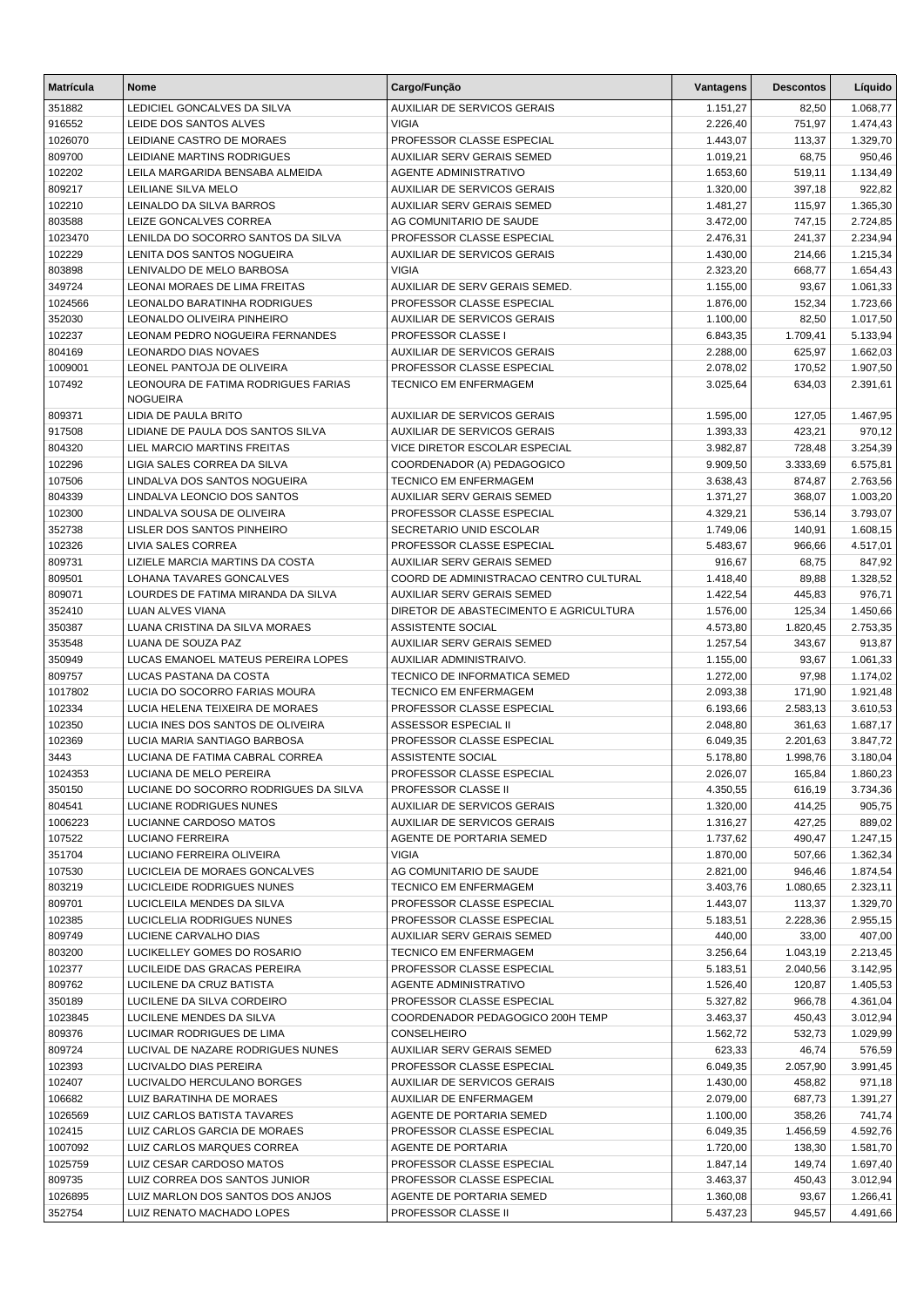| <b>Matrícula</b>  | <b>Nome</b>                                   | Cargo/Função                                                    | Vantagens            | <b>Descontos</b> | Líquido            |
|-------------------|-----------------------------------------------|-----------------------------------------------------------------|----------------------|------------------|--------------------|
| 102423            | <b>LUIZ SANTOS RODRIGUES</b>                  | MOTORISTA FLUVIAL SEMED                                         | 2.625,33             | 471,90           | 2.153,43           |
| 809458            | LUMA SALES CORREA                             | <b>TECNICO EM ENFERMAGEM</b>                                    | 2.251,51             | 199,57           | 2.051,94           |
| 353035            | LUZENILDA FARIAS RODRIGUES                    | AUXILIAR DE SERV GERAIS SEMED.                                  | 1.155,00             | 93,67            | 1.061,33           |
| 107549            | LUZIA FERREIRA TEIXEIRA                       | PROFESSOR CLASSE ESPECIAL                                       | 6.193,66             | 2.335,79         | 3.857,87           |
| 1025570           | LUZIANA DO SOCORRO LIMA SA                    | PROFESSOR CLASSE ESPECIAL                                       | 4.750,59             | 1.662,47         | 3.088,12           |
| 1022989           | LUZINALDO CARNEIRO DA SILVA                   | <b>AUXILIAR DE SERVICOS GERAIS</b>                              | 2.073,33             | 170,09           | 1.903,24           |
| 102431            | LUZINETE DA SILVA BARROS                      | AGENTE ADMINISTRATIVO                                           | 1.717,20             | 594,03           | 1.123,17           |
| 809612            | MABSAN FRANCO DE OLIVEIRA                     | SECRETARIO UNID ESCOLAR                                         | 1.749,06             | 140,91           | 1.608,15           |
| 107557            | MADALENA ALVES RODRIGUES                      | <b>AUXILIAR DE SERVICOS GERAIS</b>                              | 2.354,00             | 720,91           | 1.633,09           |
| 102440            | MADELENE RODRIGUES DE MELO                    | AGENTE ADMINISTRATIVO SEMED                                     | 1.841,08             | 665,84           | 1.175,24           |
| 809694            | <b>MADIANE SA PONTES</b>                      | AGENTE ADMINISTRATIVO SEMED                                     | 1.272,00             | 97,98            | 1.174,02           |
| 102458            | <b>MAGDA DIAS TEIXEIRA</b>                    | <b>DIRETOR ESCOLAR ESPECIAL</b>                                 | 4.502,38             | 1.024,69         | 3.477,69           |
| 914940            | MAGNO RODRIGUES DE LIMA                       | <b>AUXILIAR DE SERVICOS GERAIS</b>                              | 1.951,00             | 508,23           | 1.442,77           |
| 910031            | MANOEL AGOSTINHO DOS SANTOS                   | AUXILIAR SERV GERAIS SEMED                                      | 1.587,54             | 469,79           | 1.117,75           |
| 913812            | MANOEL ALVES MACHADO JUNIOR                   | <b>GARI</b>                                                     | 1.848,00             | 733,77           | 1.114,23           |
| 809386            | MANOEL ANTONIO CORREA DA SILVA                | <b>AGENTE AMBIENTAL</b>                                         | 2.250,00             | 199,29           | 2.050,71           |
| 354303            | MANOEL ANTONIO RODRIGUES DUARTE               | <b>AUX DE SERVICOS GERAIS</b>                                   | 1.320,00             | 102,30           | 1.217,70           |
| 102466            | MANOEL CORREA SANTANA                         | <b>AUXILIAR DE SERVICOS GERAIS</b>                              | 1.485,00             | 501,55           | 983,45             |
| 809722            | MANOEL DE SOUZA BATISTA NETO                  | PROFESSOR CLASSE ESPECIAL                                       | 1.876,00             | 152,34           | 1.723,66           |
| 1013599           | MANOEL DOMINGOS FERNANDES RODRIGUES           | <b>AUXILIAR DE SERVICOS GERAIS</b>                              | 1.151,27             | 118,00           | 1.033,27           |
| 3220              | MANOEL DOS SANTOS OLIVEIRA                    | PROFESSOR CLASSE ESPECIAL                                       | 923,57               | 69,26            | 854,31             |
| 102512            | MANOEL FIRMINO MIRANDA                        | OPERADOR DE BOMBA DAGUA                                         | 2.466,65             | 799,48           | 1.667,17           |
| 349253            | MANOEL FREITAS DA TRINDADE                    | AGENTE DE PORTARIA SEMED.                                       | 1.540,00             | 124,89           | 1.415,11           |
| 809649            | MANOEL JOSE ANDRADE DE LIMA                   | <b>MOTORISTA TERRESTRE</b>                                      | 2.092,32             | 171,80           | 1.920,52           |
| 102539            | MANOEL MARCOS CARDOSO DE OLIVEIRA             | PROFESSOR CLASSE ESPECIAL                                       | 6.049,35             | 2.103,34         | 3.946,01           |
| 102520            | MANOEL MARIA PACHECO DE OLIVEIRA              | PROFESSOR CLASSE ESPECIAL                                       | 5.876,18             | 2.163,19         | 3.712,99           |
| 809613            | MANOEL MARTINS DE MORAES                      | DIRETOR DE CONTROLE AMBIENTAL                                   | 1.576,00             | 125,34           | 1.450,66           |
| 1012606           | MANOEL MEIRELES PINHEIRO                      | AGENTE DE PORTARIA                                              | 1.202,54             | 82,50            | 1.120,04           |
| 352069            | MANOEL OLIVEIRA DA SILVA                      | <b>AUXILIAR DE SERVICOS GERAIS</b>                              | 1.320,00             | 102,30           | 1.217,70           |
| 1006320           | MANOEL PEREIRA GAIA NETO                      | <b>AUXILIAR DE SERVICOS GERAIS</b>                              | 2.150,50             | 138,72           | 2.011,78           |
| 809667            | MANOEL SANCHES MAIA                           | ASSESSOR ESPECIAL I                                             | 1.387,08             | 89,88            | 1.297,20           |
| 1025589<br>809336 | MARA DIAS TEIXEIRA<br>MARAISA DE SENA RIBEIRO | AUXILIAR SERV GERAIS SEMED<br><b>AUXILIAR SERV GERAIS SEMED</b> | 1.485,00             | 471,80           | 1.013,20           |
| 1024868           | MARCELA NOGUEIRA DE FREITAS                   | PROFESSOR CLASSE ESPECIAL                                       | 1.100,00<br>1.436,62 | 371,53<br>108,18 | 728,47<br>1.328,44 |
| 916668            | MARCELO DA COSTA                              | AUX DE SERVICOS GERAIS                                          | 1.265,00             | 427,25           | 837,75             |
| 916064            | MARCELO DA SILVA ALVES                        | <b>AUXILIAR DE SERVICOS GERAIS</b>                              | 1.771,00             | 598,15           | 1.172,85           |
| 803421            | MARCELO DIAS DE SOUZA                         | AG COMUNITARIO DE SAUDE                                         | 2.604,00             | 735,18           | 1.868,82           |
| 1025732           | MARCELO MACHADO DE BRITO                      | PROFESSOR CLASSE ESPECIAL                                       | 1.199,27             | 82,25            | 1.117,02           |
| 350890            | <b>MARCELO MATOS</b>                          | AUXILIAR ADMINISTRAIVO.                                         | 1.155,00             | 304,49           | 850,51             |
| 352072            | <b>MARCELO SA PONTES</b>                      | <b>VIGIA</b>                                                    | 1.540,00             | 122,10           | 1.417,90           |
| 102555            | <b>MARCIA CLEA NOGUEIRA CAMPOS</b>            | PROFESSOR CLASSE ESPECIAL                                       | 6.193,66             | 2.797,81         | 3.395,85           |
| 3478              | MARCIA CLEY AMARAL DE MORAES GONZALES         | TECNICO EM ENFERMAGEM                                           | 1.371,27             | 102,30           | 1.268,97           |
| 809692            | MARCIA CRISTINA MACHADO GOMES                 | SECRETARIO UNID ESCOLAR                                         | 1.749,06             | 140,91           | 1.608,15           |
| 1004883           | MARCIA DELBY VIEIRA PINTO                     | <b>MICROSCOPISTA</b>                                            | 1.771,00             | 143,63           | 1.627,37           |
| 1005634           | <b>MARCIA MARIA MARTINS E MARTINS</b>         | <b>TECNICO EM ENFERMAGEM</b>                                    | 2.313,38             | 211,07           | 2.102,31           |
| 1010859           | MARCIA SUELEN SANTOS DOS ANJOS                | PROFESSOR CLASSE ESPECIAL                                       | 1.731,68             | 139,35           | 1.592,33           |
| 102580            | MARCIANO BARATA PUREZA FILHO                  | AUXILIAR SERV GERAIS SEMED                                      | 1.481,27             | 487,97           | 993,30             |
| 1010360           | MARCIELLE DA SILVA ALVES                      | <b>TECNICO EM ENFERMAGEM</b>                                    | 1.320,00             | 102,30           | 1.217,70           |
| 804550            | MARCILENA COSTA TAVARES                       | AUXILIAR SERV GERAIS SEMED                                      | 1.371,27             | 437,34           | 933,93             |
| 1019210           | MARCILENE DAMASCENO CARDOSO                   | PROFESSOR CLASSE ESPECIAL                                       | 1.948,14             | 158,83           | 1.789,31           |
| 804347            | MARCILENE GOMES RODRIGUES                     | AUXILIAR DE SERVICOS GERAIS                                     | 1.778,33             | 144,22           | 1.634,11           |
| 1024248           | MARCILENE MORAES DE PAIVA                     | AUXILIAR DE SERVICOS GERAIS                                     | 1.100,00             | 82,50            | 1.017,50           |
| 107581            | MARCILENE SA DOS ANJOS                        | AUXILIAR SERV GERAIS SEMED                                      | 1.536,27             | 471,80           | 1.064,47           |
| 351415            | MARCIO ANTONIO CARDOSO DE OLIVEIRA            | PROFESSOR CLASSE ESPECIAL                                       | 2.251,19             | 199,50           | 2.051,69           |
| 102598            | <b>MARCIO RODRIGUES PUREZA</b>                | AUXILIAR SERV GERAIS SEMED                                      | 1.485,00             | 523,55           | 961,45             |
| 916633            | MARCOS AURELIO DA SILVA DAMASCENO             | PROFESSOR CLASSE ESPECIAL                                       | 4.923,76             | 753,59           | 4.170,17           |
| 1006002           | MARCOS BARATINHA OLIVEIRA                     | COORDENADOR PEDAGOGICO II                                       | 4.833,95             | 1.879,78         | 2.954,17           |
| 102601            | MARCOS DE NAZARE ABBATE PUREZA                | AGENTE ADMINISTRATIVO (P N04/2010 GP)                           | 4.255,20             | 2.021,44         | 2.233,76           |
| 352303            | MARCOS GONCALVES MARTINS                      | <b>CARPINTEIRO</b>                                              | 1.952,08             | 159,18           | 1.792,90           |
| 350923            | MARCOS PAULO PEREIRA RAMOS                    | AUXILIAR ADMINISTRATIVO                                         | 1.540,00             | 420,04           | 1.119,96           |
| 349906            | <b>MARCOS RAMOS BALIEIRO</b>                  | COORDENADOR PEDAGOGICO I                                        | 4.511,70             | 1.580,57         | 2.931,13           |
| 1023853           | <b>MARCOS RODRIGUES MACIEL</b>                | PROFESSOR CLASSE ESPECIAL                                       | 3.290,20             | 404,11           | 2.886,09           |
| 102610            | MARCOS VENICIO DA SILVA DAMASCENO             | DIRETOR DESPORTIVO                                              | 2.991,25             | 1.432,55         | 1.558,70           |
| 804355            | MARCOS VINICIUS CARDOSO RODRIGUES             | AUXILIAR DE SERVICOS GERAIS                                     | 2.058,00             | 166,90           | 1.891,10           |
| 102628            | <b>MARCOS VINICIUS GOMES RODRIGUES</b>        | AUX ADMINISTRATIVO (P 006/2013GP)                               | 5.516,00             | 867,59           | 4.648,41           |
| 102636            | MARGARETH BRITO DE PAULA                      | PROFESSOR CLASSE ESPECIAL                                       | 6.193,66             | 2.364,50         | 3.829,16           |
| 107603            | MARIA ALVES BORGES                            | AG COMUNITARIO DE SAUDE                                         | 2.712,50             | 681,53           | 2.030,97           |
| 102644            | MARIA ANDREA MAIA DA SILVA                    | PROFESSOR CLASSE ESPECIAL                                       | 6.049,35             | 1.947,13         | 4.102,22           |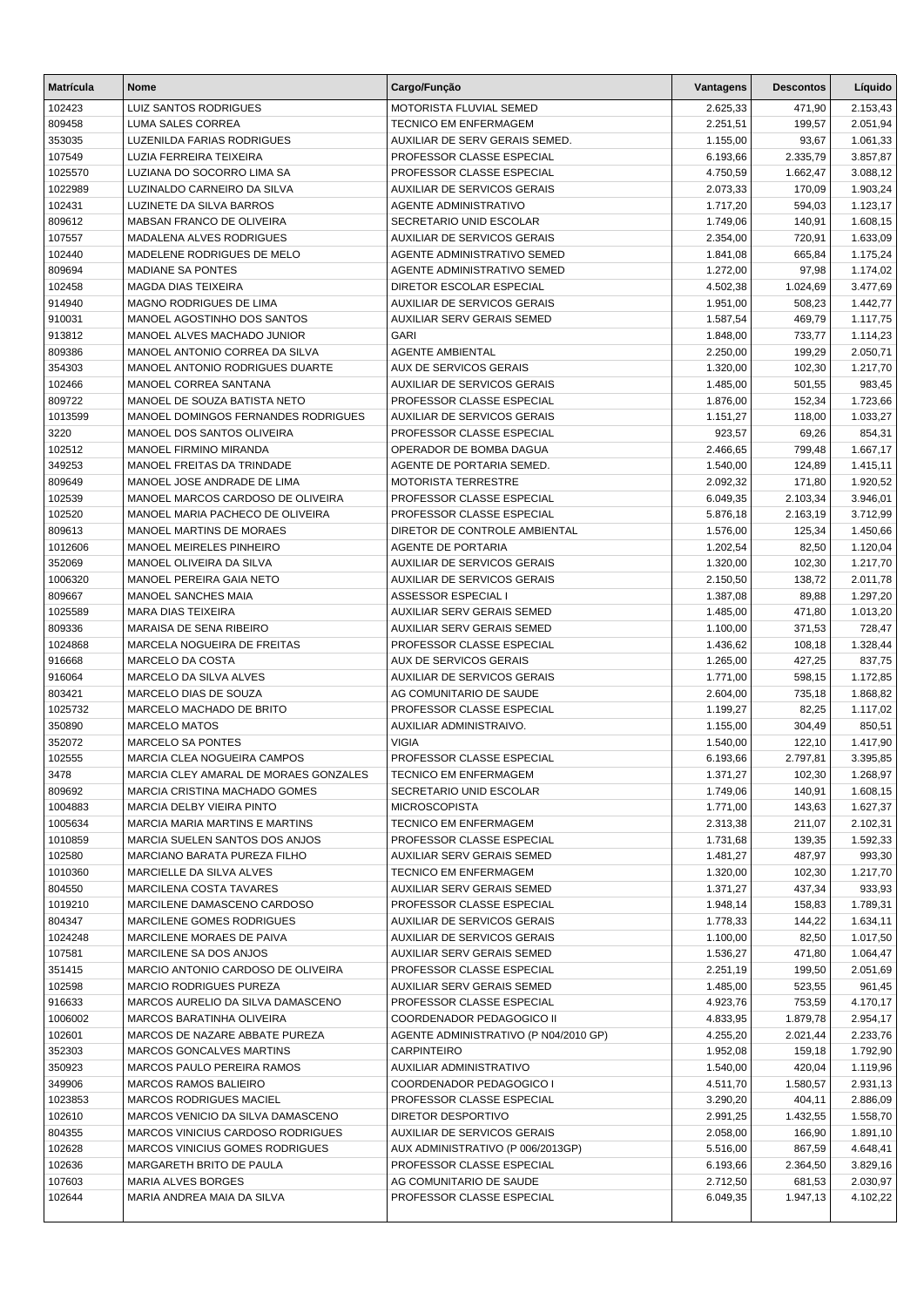| <b>Matrícula</b>  | <b>Nome</b>                                                           | Cargo/Função                                                    | Vantagens            | <b>Descontos</b> | Líquido              |
|-------------------|-----------------------------------------------------------------------|-----------------------------------------------------------------|----------------------|------------------|----------------------|
| 803820            | MARIA ANTONIA DUARTE RODRIGUES                                        | PROFESSOR CLASSE ESPECIAL                                       | 5.760,74             | 1.111,28         | 4.649,46             |
| 809703            | MARIA ANTONIA MORAES FAVACHO                                          | PROFESSOR CLASSE ESPECIAL                                       | 1.500,79             | 118,57           | 1.382,22             |
| 803707            | MARIA APARECIDA TRINDADE CASTRO                                       | <b>MICROSCOPISTA</b>                                            | 2.729,83             | 772,69           | 1.957,14             |
| 1007386           | MARIA ARAUJO GONCALVES                                                | AG COMUNITARIO DE SAUDE                                         | 3.616,67             | 729,14           | 2.887,53             |
| 102652            | MARIA ARAUJO GONCALVES CAVALCANTE                                     | <b>AUXILIAR ADMINISTRATIVO</b>                                  | 1.375,00             | 464,40           | 910,60               |
| 102660            | MARIA AUGUISETE DE SOUZA TAVARES                                      | PROFESSOR CLASSE ESPECIAL                                       | 5.472,13             | 1.757,22         | 3.714,91             |
| 913898            | MARIA BELARMINA FERREIRA LIMA                                         | AUXILIAR SERV GERAIS SEMED                                      | 1.375,00             | 486,40           | 888,60               |
| 107620            | MARIA BENEDITA TAVARES SALES                                          | <b>AUXILIAR DE SERVICOS GERAIS</b>                              | 2.079,00             | 572,21           | 1.506,79             |
| 1005529           | MARIA CLEOZETE TEIXEIRA DE MORAES                                     | AUXILIAR DE SERVICOS GERAIS                                     | 1.316,27             | 427,25           | 889,02               |
| 102733            | MARIA CREUZA MIRANDA DA SILVA                                         | PROFESSOR AUXILIAR                                              | 2.958,29             | 827,31           | 2.130,98             |
| 3342              | MARIA CRISTINA BARATINHA DE OLIVEIRA                                  | PROFESSOR CLASSE ESPECIAL                                       | 1.443,07             | 113,37           | 1.329,70             |
| 102741            | MARIA CRISTINA PAES GUIMARAES                                         | PROFESSOR CLASSE ESPECIAL                                       | 6.193,66             | 2.537,83         | 3.655,83             |
| 102792            | MARIA DA CONCEICAO MOREIRA OLIVEIRA                                   | AUXILIAR SERV GERAIS SEMED                                      | 1.430,00             | 482,98           | 947,02               |
| 803561            | MARIA DA CONCEICAO RIBEIRO MOREIRA                                    | AG COMUNITARIO DE SAUDE                                         | 2.604,00             | 264,62           | 2.339,38             |
| 102784            | MARIA DA CONCEICAO SANTANA FERREIRA                                   | AGENTE ADMINISTRATIVO SEMED                                     | 1.841,08             | 646,69           | 1.194,39             |
| 1005758           | MARIA DAS GRACAS BORGES GONCALVES                                     | <b>AGENTE ADMINISTRATIVO</b>                                    | 1.526,40             | 120,87           | 1.405,53             |
| 102806            | MARIA DAS GRACAS FONSECA SIQUEIRA                                     | <b>AUXILIAR DE SERVICOS GERAIS</b><br>PROFESSOR CLASSE ESPECIAL | 1.485,00             | 431,65           | 1.053,35             |
| 350796<br>1025880 | MARIA DAS GRACAS SACRAMENTO DA SILVA<br>MARIA DE FATIMA FREITAS ALVES | PROFESSOR CLASSE ESPECIAL                                       | 3.463,37<br>3.463,37 | 450,43<br>450,43 | 3.012,94             |
| 809759            | MARIA DE JESUS ALVES ARRUDA                                           | <b>AUXILIAR DE SERVICOS GERAIS</b>                              | 1.485,00             | 117,15           | 3.012,94<br>1.367,85 |
| 107646            | <b>MARIA DE MORAES TENORIO</b>                                        | <b>AUXILIAR SERV GERAIS SEMED</b>                               | 1.481,27             | 516,76           | 964,51               |
| 102830            | MARIA DE NAZARE ALVES TEIXEIRA                                        | <b>AUXILIAR DE SERVICOS GERAIS</b>                              | 1.430,00             | 410,12           | 1.019,88             |
| 1024841           | MARIA DE NAZARE DA SILVA MELO                                         | AUXILIAR SERV GERAIS SEMED                                      | 916,67               | 68,75            | 847,92               |
| 809642            | MARIA DE NAZARE DANTAS FERREIRA                                       | <b>AUXILIAR DE SERVICOS GERAIS</b>                              | 1.980,00             | 161,70           | 1.818,30             |
| 3479              | MARIA DE NAZARE DOS SANTOS BELEM                                      | AUXILIAR DE SERVICOS GERAIS                                     | 1.320,00             | 102,30           | 1.217,70             |
| 102865            | MARIA DE NAZARE LIMA PEREIRA                                          | PROFESSOR AUXILIAR                                              | 1.948,14             | 626,85           | 1.321,29             |
| 102857            | MARIA DE NAZARE MELO PEREIRA                                          | PROFESSOR CLASSE ESPECIAL                                       | 6.049,35             | 1.207,62         | 4.841,73             |
| 1004786           | MARIA DE NAZARE PALHETA SIQUEIRA                                      | <b>AUXILIAR DE SERVICOS GERAIS</b>                              | 1.860,83             | 150,97           | 1.709,86             |
| 349617            | MARIA DE NAZARE TAVARES TENORIO                                       | <b>AUXILIAR SERV GERAIS SEMED</b>                               | 1.206,27             | 305,97           | 900,30               |
| 102890            | MARIA DO CARMO OLIVEIRA                                               | PROFESSOR CLASSE ESPECIAL                                       | 6.049,35             | 1.103,34         | 4.946,01             |
| 105945            | MARIA DO CARMO PANTOJA NOGUEIRA                                       | AUXILIAR SERV GERAIS SEMED                                      | 1.375,00             | 443,51           | 931,49               |
| 1023888           | MARIA DO LIVRAMENTO SA RODRIGUES                                      | COORDENADOR PEDAGOGICO 200H TEMP                                | 3.463,37             | 450,43           | 3.012,94             |
| 107670            | MARIA DO SOCORRO BATISTA ALVES                                        | <b>MICROSCOPISTA</b>                                            | 2.445,67             | 779,66           | 1.666,01             |
| 102911            | MARIA DO SOCORRO CAMPOS SEIXAS                                        | AUXILIAR SERV GERAIS SEMED                                      | 1.980,00             | 563,07           | 1.416,93             |
| 107689            | MARIA DO SOCORRO LOPES ROMERO                                         | AG COMUNITARIO DE SAUDE                                         | 3.906,00             | 531,36           | 3.374,64             |
| 803472            | MARIA DO SOCORRO SOUZA PANTOJA                                        | AG COMUNITARIO DE SAUDE                                         | 2.604,00             | 696,05           | 1.907,95             |
| 809706            | MARIA DOMINGAS DOS SANTOS MOREIRA                                     | <b>AUXILIAR DE SERVICOS GERAIS</b>                              | 696,67               | 52,25            | 644,42               |
| 102946            | MARIA DOMINGAS SARAIVA OLIVEIRA                                       | AUXILIAR SERV GERAIS SEMED                                      | 1.430,00             | 476,49           | 953,51               |
| 809713            | MARIA DULCIVALDA DA SILVA BRITO                                       | PROFESSOR CLASSE ESPECIAL                                       | 1.096,73             | 82,25            | 1.014,48             |
| 102962            | MARIA ELIANA BATISTA MARTINS                                          | <b>AUXILIAR DE SERVICOS GERAIS</b>                              | 1.430,00             | 482,98           | 947,02               |
| 802050            | MARIA ELIETE BARROS DE OLIVEIRA                                       | AUXILIAR DE ENFERMAGEM                                          | 2.288,00             | 903,18           | 1.384,82             |
| 102970            | MARIA ELIZANGELA MIRANDA DOS SANTOS                                   | AUXILIAR SERV GERAIS SEMED                                      | 1.536,27             | 523,55           | 1.012,72             |
| 102997            | MARIA ESTELA PACHECO DE OLIVEIRA                                      | PROFESSOR CLASSE ESPECIAL                                       | 6.049,35             | 1.999,25         | 4.050,10             |
| 809160            | MARIA ESTELITA PANTOJA NOGUEIRA                                       | AUXILIAR SERV GERAIS SEMED                                      | 1.375,00             | 464,40           | 910,60               |
| 1024736           | MARIA ETIENE ARAUJO CAVALCANTE                                        | PROFESSOR CLASSE ESPECIAL                                       | 1.385,35             | 108,18           | 1.277,17             |
| 809039            | MARIA FRANCISCA LIMA MACHADO                                          | AUXILIAR SERV GERAIS SEMED                                      | 2.300,83             | 208,60           | 2.092,23             |
| 103020            | MARIA GORETH SILVA FERREIRA                                           | PROFESSOR CLASSE ESPECIAL                                       | 6.049,35             | 1.840,25         | 4.209,10             |
| 349191            | MARIA GRACILENE PERES CARDOSO                                         | <b>VIGIA</b>                                                    | 1.963,50             | 159,24           | 1.804,26             |
| 1005073           | MARIA GRACINDA PINHEIRO BRITO                                         | <b>TECNICO EM ENFERMAGEM</b>                                    | 2.437,14             | 234,09           | 2.203,05             |
| 103063            | MARIA HELENA DO ESPIRITO SANTO SILVA                                  | PROFESSOR CLASSE ESPECIAL                                       | 6.049,35             | 1.602,84         | 4.446,51             |
| 1024256           | MARIA HERCULANO DA CONCEICAO                                          | AUXILIAR SERV GERAIS SEMED                                      | 403,33               | 30,24            | 373,09               |
| 1024027           | MARIA IDELY CARDOSO DE CARVALHO                                       | PROFESSOR CLASSE ESPECIAL                                       | 1.731,68             | 139,35           | 1.592,33             |
| 107697            | MARIA INES BARREIROS DE OLIVEIRA                                      | AG COMUNITARIO DE SAUDE                                         | 2.929,50             | 670,15           | 2.259,35             |
| 103101            | MARIA IRACEMA PALHETA MOREIRA                                         | AUXILIAR ADMIN SEMED                                            | 1.485,00<br>1.443,07 | 518,90           | 966,10               |
| 809725<br>1023195 | MARIA IVANEIDE REIS SERRAO<br>MARIA IVANICE SERRAO DA SILVA           | PROFESSOR CLASSE ESPECIAL<br>PROFESSOR CLASSE ESPECIAL          | 1.096,73             | 113,37<br>82,25  | 1.329,70<br>1.014,48 |
| 803529            | MARIA JORGEANA DE JESUS                                               | AG COMUNITARIO DE SAUDE                                         | 2.604,00             | 726,42           | 1.877,58             |
| 103128            | MARIA JOSE BARBOSA DOS REIS                                           | AUXILIAR SERV GERAIS SEMED                                      | 1.375,00             | 453,85           | 921,15               |
| 103136            | MARIA JOSE CERDEIRA PANTOJA                                           | AUXILIAR SERV GERAIS SEMED                                      | 1.375,00             | 486,40           | 888,60               |
| 1004697           | MARIA JOSE OLIVEIRA DOS SANTOS                                        | AUXILIAR DE SERVICOS GERAIS                                     | 3.314,00             | 769,33           | 2.544,67             |
| 103160            | MARIA JOSE PANTOJA DE MORAES                                          | PROFESSOR CLASSE ESPECIAL                                       | 5.905,05             | 2.353,20         | 3.551,85             |
| 103179            | MARIA JOSE SARAIVA DE OLIVEIRA                                        | PROFESSOR CLASSE II                                             | 10.882,61            | 2.737,92         | 8.144,69             |
| 809623            | MARIA JOSIANE DE JESUS LOPES                                          | <b>TECNICO EM ENFERMAGEM</b>                                    | 2.516,20             | 248,80           | 2.267,40             |
| 1015737           | MARIA LIDIANA DE LIMA SA                                              | <b>PROFESSOR CLASSE II</b>                                      | 5.553,24             | 2.180,86         | 3.372,38             |
| 917060            | MARIA LIDIANE GONCALVES PALHETA                                       | AUXILIAR SERV GERAIS SEMED                                      | 1.705,00             | 470,28           | 1.234,72             |
| 103187            | MARIA LIMA SA                                                         | PROFESSOR CLASSE ESPECIAL                                       | 5.183,51             | 2.093,81         | 3.089,70             |
| 107700            | MARIA LUCIVALDA PEREIRA OLIVEIRA                                      | AUXILIAR DE ENFERMAGEM                                          | 2.963,76             | 1.857,96         | 1.105,80             |
| 1012258           | MARIA LUCIVALDA PEREIRA OLIVEIRA                                      | PROFESSOR CLASSE ESPECIAL                                       | 3.463,36             | 446,74           | 3.016,62             |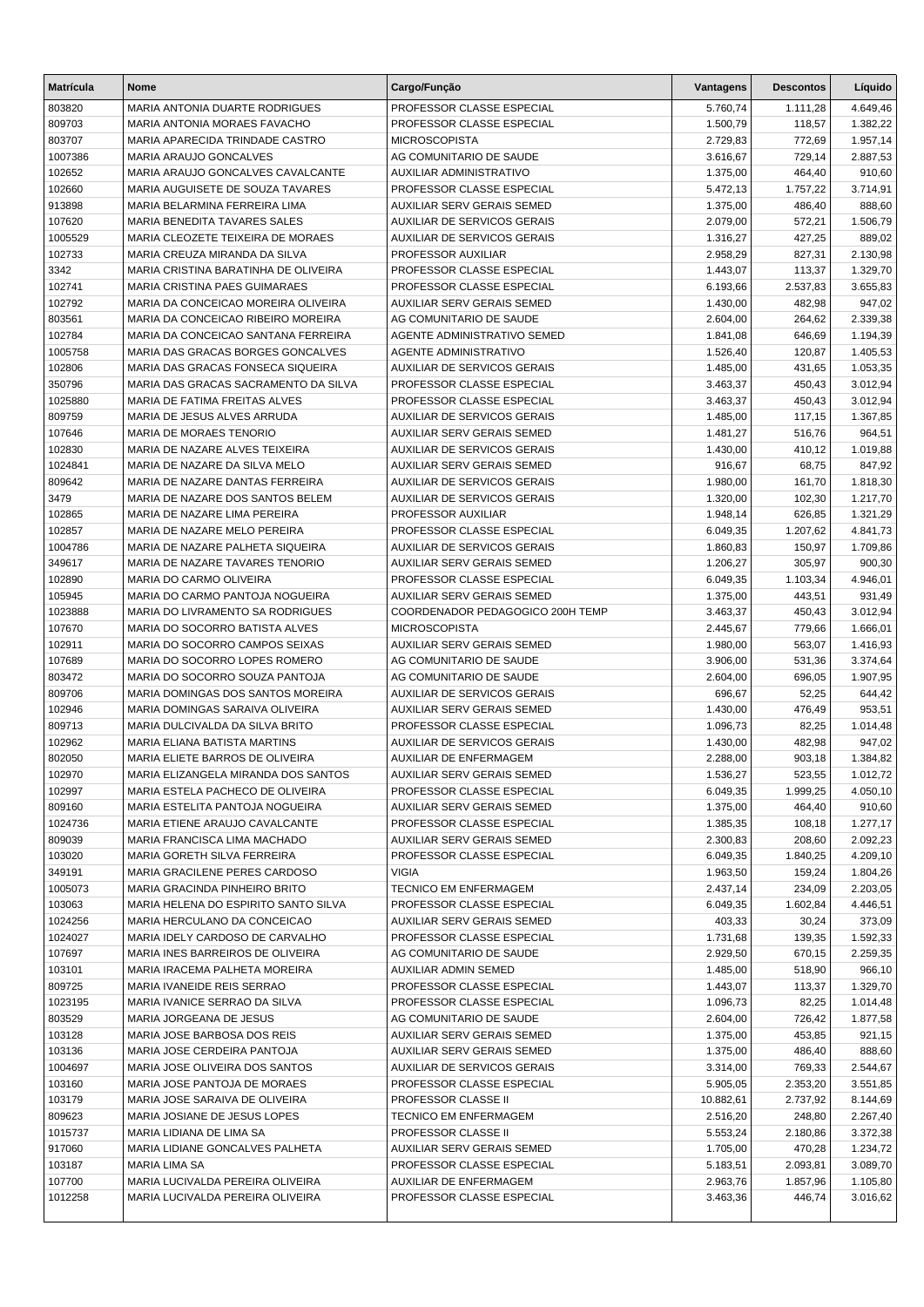| <b>Matrícula</b>   | Nome                                                            | Cargo/Função                                              | Vantagens            | <b>Descontos</b>   | Líquido              |
|--------------------|-----------------------------------------------------------------|-----------------------------------------------------------|----------------------|--------------------|----------------------|
| 803537             | MARIA LUIZA RODRIGUES CARDOSO                                   | AG COMUNITARIO DE SAUDE                                   | 2.604,00             | 877,59             | 1.726,41             |
| 103217             | MARIA MADALENA SACRAMENTO DA SILVA FILHA                        | PROFESSOR CLASSE ESPECIAL                                 | 6.049,35             | 1.207,62           | 4.841,73             |
| 1005464            | MARIA MARGARETE RODRIGUES DE FREITAS                            | PROFESSOR CLASSE ESPECIAL                                 | 5.327,82             | 2.015,96           | 3.311,86             |
| 1005430            | MARIA NANCY NUNES DE MATOS                                      | PROFESSOR CLASSE ESPECIAL                                 | 5.039,21             | 872,14             | 4.167,07             |
| 103233             | MARIA NEIVA BARATINHA DE OLIVEIRA                               | PROFESSOR CLASSE ESPECIAL                                 | 6.193,66             | 1.198,07           | 4.995,59             |
| 103268             | MARIA ORLANDINA DE PAULA PINHEIRO                               | <b>AUXILIAR SERV GERAIS SEMED</b>                         | 1.430,00             | 137,97             | 1.292,03             |
| 355415             | MARIA RAFAELA PEREIRA DE OLIVEIRA                               | PROFESSOR CLASSE I                                        | 5.327,41             | 908,91             | 4.418,50             |
| 103276             | MARIA RAIMUNDA ALMEIDA FERREIRA                                 | <b>AUXILIAR SERV GERAIS SEMED</b>                         | 1.375,00             | 465,70             | 909,30               |
| 103314             | MARIA RAIMUNDA CASTRO MARTINS                                   | PROFESSOR CLASSE ESPECIAL                                 | 5.616,43             | 2.063,11           | 3.553,32             |
| 103322             | MARIA RAIMUNDA FERREIRA SOUTO                                   | PROFESSOR CLASSE ESPECIAL                                 | 5.616,43             | 1.928,61           | 3.687,82             |
| 349977             | MARIA RAIMUNDA PAES GARCIA<br>MARIA RAIMUNDA PEREIRA DA COSTA   | PROFESSOR CLASSE I                                        | 3.383,77             | 440,16             | 2.943,61             |
| 20<br>103330       | MARIA RISIONETE DE LIMA SILVA                                   | AUXILIAR DE ENFERMAGEM<br>PROFESSOR AUXILIAR              | 2.376,00<br>1.948,14 | 663,64<br>186,85   | 1.712,36<br>1.761,29 |
| 1026798            | MARIA ROSINEIDE PEREIRA BORGES                                  | PROFESSOR CLASSE ESPECIAL                                 | 2.308,91             | 194,46             | 2.114,45             |
| 103373             | MARIA RUTILENE PAES GUIMARAES                                   | ASSISTENTE ADMINISTRATIVO (P 004/2014GP)                  | 3.794,85             | 1.431,68           | 2.363,17             |
| 103390             | MARIA SALOME GOMES DE SA                                        | <b>AUXILIAR SERV GERAIS SEMED</b>                         | 1.430,00             | 459,31             | 970,69               |
| 103411             | MARIA SILVANA PINHEIRO OLIVEIRA                                 | PROFESSOR CLASSE ESPECIAL                                 | 6.193,66             | 989,52             | 5.204,14             |
| 103420             | MARIA SUELY CARDOSO DE CARVALHO                                 | PROFESSOR CLASSE ESPECIAL                                 | 5.472,12             | 962,80             | 4.509,32             |
| 804568             | MARIA TATIANE PANTOJA DE OLIVEIRA                               | COORDENADOR DE CEREMONIAS E EVENTOS                       | 3.687,84             | 714,05             | 2.973,79             |
| 103454             | MARIA TEREZA SACRAMENTO NUNES                                   | <b>AUXILIAR SERV GERAIS SEMED</b>                         | 1.485,00             | 514,88             | 970,12               |
| 1025651            | MARIA VANESSA TAVARES DE SOUZA                                  | PROFESSOR CLASSE ESPECIAL                                 | 1.593,14             | 126,88             | 1.466,26             |
| 1026372            | MARIA ZOLINA FIRMINO DE OLIVEIRA                                | <b>AUXILIAR SERV GERAIS SEMED</b>                         | 1.100,00             | 371,53             | 728,47               |
| 103470             | MARIA ZULEIDE TAVARES DE OLIVEIRA                               | PROFESSOR CLASSE ESPECIAL                                 | 4.329,21             | 1.529,26           | 2.799,95             |
| 1024396            | MARIANA DE OLIVEIRA SERRAO                                      | COORDENADOR PEDAGOGICO 200H TEMP                          | 3.463,37             | 450,43             | 3.012,94             |
| 106100             | MARIANA INGRID CARMENCITA NUNES                                 | PROFESSOR CLASSE ESPECIAL                                 | 5.905,05             | 2.458,57           | 3.446,48             |
| 809669             | MARICLEA CARDOSO DE OLIVEIRA                                    | ORIENTADOR SOCIAL                                         | 1.249,33             | 95,93              | 1.153,40             |
| 103489             | MARIDEIA PUREZA SA                                              | PROFESSOR CLASSE ESPECIAL                                 | 6.193,66             | 1.255,79           | 4.937,87             |
| 352981             | MARIELE SANTANA DE CASTRO                                       | AUXILIAR DE SERV GERAIS SEMED.                            | 1.155,00             | 93,67              | 1.061,33             |
| 809633             | MARIELSON DE MORAES TOLEDO                                      | <b>AUXILIAR DE SERVICOS GERAIS</b>                        | 1.603,33             | 127,79             | 1.475,54             |
| 1024973            | MARIETE BORGES DA SILVA                                         | <b>AUXILIAR DE SERVICOS GERAIS</b>                        | 2.200,00             | 181,50             | 2.018,50             |
| 103500             | MARILEIDE DE FARIAS GOMES                                       | <b>AUXILIAR SERV GERAIS SEMED</b>                         | 1.430,00             | 504,98             | 925,02               |
| 809655             | MARILENE CORREA DOS SANTOS                                      | AUXILIAR ADMINISTRATIVO                                   | 1.253,81             | 469,09             | 784,72               |
| 351382             | MARILIA MONTEIRO DOS SANTOS                                     | ENFERMEIRO(A)                                             | 5.082,00             | 827,00             | 4.255,00             |
| 1023217<br>1026577 | MARILUZ CAVALCANTE FREITAS<br>MARINALDO DOS ANJOS SA            | PROFESSOR CLASSE ESPECIAL<br>PROFESSOR CLASSE ESPECIAL    | 2.770,69             | 296,13<br>139,35   | 2.474,56             |
| 809264             | MARINETE MARTINS COELHO                                         | <b>AUXILIAR ADMIN SEMED</b>                               | 1.731,68<br>1.100,00 | 89,21              | 1.592,33<br>1.010,79 |
| 355204             | <b>MARIO PEREIRA SOARES</b>                                     | AUXILIAR DE SERVICOS GERAIS                               | 1.320,00             | 182,38             | 1.137,62             |
| 1023209            | MARIZA ALVES RODRIGUES                                          | <b>TECNICO EM ENFERMAGEM</b>                              | 1.320,00             | 102,30             | 1.217,70             |
| 809617             | MARIZA JUBERTI BRITO DOS SANTOS                                 | <b>AUXILIAR DE SERVICOS GERAIS</b>                        | 1.613,33             | 128,69             | 1.484,64             |
| 103535             | MARIZI ANANDREA DE OLIVEIRA MAIA                                | PROFESSOR CLASSE ESPECIAL                                 | 6.049,35             | 1.045,62           | 5.003,73             |
| 106119             | MARLENE DO SOCORRO RODRIGUES SA                                 | PROFESSOR CLASSE ESPECIAL                                 | 5.760,74             | 2.277,34           | 3.483,40             |
| 1015079            | MARLENE FRANCO HERCULANO                                        | <b>VIGIA</b>                                              | 2.623,50             | 732,65             | 1.890,85             |
| 103560             | MARLON CLAYTON FIRMINO MIRANDA                                  | PROFESSOR CLASSE ESPECIAL                                 | 5.905,05             | 2.264,70           | 3.640,35             |
| 809280             | <b>MARLON LOBATO DE OLIVEIRA</b>                                | MOTORISTA TERRESTRE HABILIT/MAQ PESADAS                   | 2.248,80             | 789,91             | 1.458,89             |
| 809377             | MARLON PINTO DE SOUZA                                           | <b>AUX DE SERVICOS GERAIS</b>                             | 1.151,27             | 82,50              | 1.068,77             |
| 804576             | MARLUCE CRISTINA FERNANDES DE MATOS                             | VICE DIRETOR ESCOLAR ESPECIAL                             | 3.982,87             | 516,63             | 3.466,24             |
| 1024779            | MARLY SUELEM NOGUEIRA DE FREITAS                                | PROFESSOR CLASSE ESPECIAL                                 | 1.731,68             | 139,35             | 1.592,33             |
| 809250             | MARONE KARLOS COSTA DE ARRUDA                                   | AUXILIAR DE SERVICOS GERAIS                               | 1.320,00             | 418,26             | 901,74               |
| 1005499            | MARTA DE FARIAS SENA                                            | AUXILIAR SERV GERAIS SEMED                                | 1.375,00             | 486,40             | 888,60               |
| 1026399            | MARTA DE OLIVEIRA DA COSTA                                      | AUXILIAR SERV GERAIS SEMED                                | 1.257,54             | 381,99             | 875,55               |
| 103578             | MARTA NOGUEIRA DOS SANTOS SANTOS                                | AUXILIAR SERV GERAIS SEMED                                | 1.481,27             | 115,97             | 1.365,30             |
| 103586             | MARY TEREZINHA DE OLIVEIRA MOREIRA                              | PROFESSOR CLASSE ESPECIAL                                 | 4.906,44             | 1.830,31           | 3.076,13             |
| 349344             | MATEUS HENRIQUE ALBUQUERQUE MONTEIRO                            | <b>VIGIA</b>                                              | 1.963,50             | 536,71             | 1.426,79             |
| 3381               | MATEUS LIMA DE OLIVEIRA                                         | TECNICO EM ENFERMAGEM                                     | 2.736,20             | 289,72             | 2.446,48             |
| 809391             | MATHEUS DA CONCEICAO PASTANA MONTEIRO                           | ENFERMEIRO(A)                                             | 4.840,00             | 862,74             | 3.977,26             |
| 350241             | MATHEUS FRAZAO SARAIVA                                          | PROFESSOR CLASSE II                                       | 4.157,20             | 560,53             | 3.596,67             |
| 803316<br>809676   | MAURA JOSIANE COUTINHO COSTA<br>MAURICIO DE CASSIO LOPES FRANCO | <b>TECNICO EM ENFERMAGEM</b><br>PROFESSOR CLASSE ESPECIAL | 3.403,76<br>2.510,94 | 1.060,38<br>247,82 | 2.343,38<br>2.263,12 |
| 809737             | MAURICIO FRANCO DOS SANTOS                                      | AUXILIAR SERV GERAIS SEMED                                | 1.100,00             | 82,50              | 1.017,50             |
| 916676             | MAURO SANTOS DOS ANJOS                                          | AUXILIAR SERV GERAIS SEMED                                | 1.316,27             | 102,59             | 1.213,68             |
| 803642             | <b>MAURO TRINDADE BARROS</b>                                    | AG COMUNITARIO DE SAUDE                                   | 3.472,00             | 436,34             | 3.035,66             |
| 1006258            | MAX JUNIOR RODRIGUES DA COSTA                                   | <b>VIGIA</b>                                              | 2.433,09             | 1.297,25           | 1.135,84             |
| 914959             | MAXIMIANO MAURO TEIXEIRA BELEM                                  | AUXILIAR DE SERVICOS GERAIS                               | 1.783,83             | 599,19             | 1.184,64             |
| 809638             | <b>MAYCON SANTANA PONTES</b>                                    | <b>TECNICO EM ENFERMAGEM</b>                              | 1.320,00             | 102,30             | 1.217,70             |
| 349331             | MAYLANA CRISTINE LIMA SA                                        | AUXILIAR SERV GERAIS SEMED                                | 1.613,33             | 130,84             | 1.482,49             |
| 909335             | MELK PUREZA DE SA                                               | <b>VIGIA</b>                                              | 2.323,20             | 610,41             | 1.712,79             |
| 103616             | MELQUESEDEC DE JESUS CARVALHO                                   | PROFESSOR CLASSE ESPECIAL                                 | 6.049,35             | 2.921,06           | 3.128,29             |
| 103667             | MERIAM DA SILVA BORGES                                          | AUXILIAR SERV GERAIS SEMED                                | 1.906,67             | 521,64             | 1.385,03             |
|                    |                                                                 |                                                           |                      |                    |                      |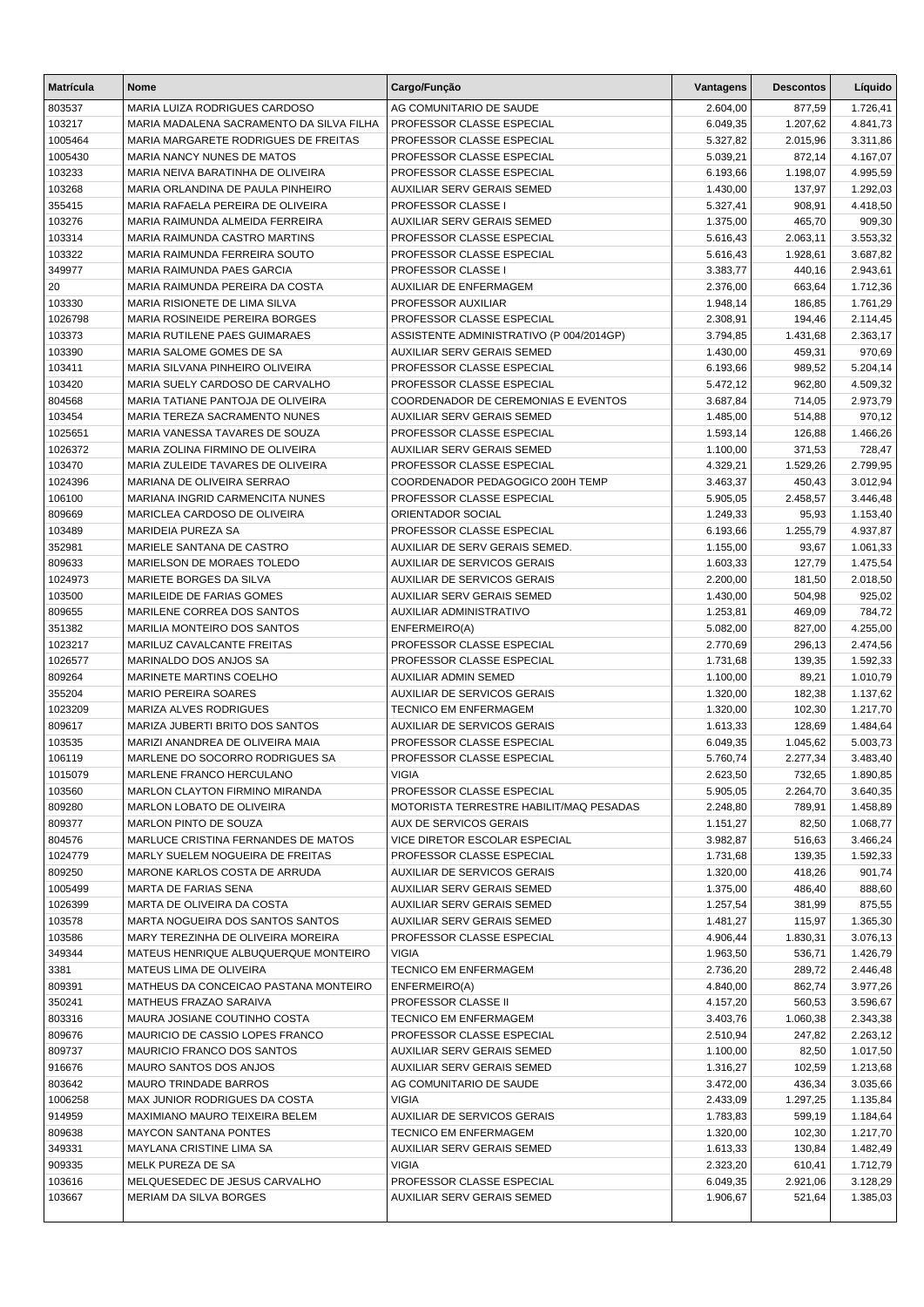| <b>Matrícula</b> | <b>Nome</b>                                                | Cargo/Função                                                     | Vantagens            | <b>Descontos</b>   | Líquido              |
|------------------|------------------------------------------------------------|------------------------------------------------------------------|----------------------|--------------------|----------------------|
| 103632           | MERIVALDO DA SILVA BRITO                                   | PROFESSOR CLASSE ESPECIAL                                        | 6.135,93             | 2.188,30           | 3.947,63             |
| 809390           | MESSIAS DA CRUZ GOMES                                      | <b>VIGIA</b>                                                     | 1.540,00             | 122,10             | 1.417,90             |
| 103640           | MICHEL DIAS PASTANA                                        | PROFESSOR CLASSE ESPECIAL                                        | 3.679,82             | 393,96             | 3.285,86             |
| 809354           | MIDIAN DA SILVA BORGES                                     | PROFESSOR CLASSE ESPECIAL                                        | 1.096,73             | 82,25              | 1.014,48             |
| 809750           | MILANE DA SILVA CASTRO                                     | PROFESSOR CLASSE ESPECIAL                                        | 1.500,79             | 118,57             | 1.382,22             |
| 809718           | MILENA BORGES PAIXAO                                       | PROFESSOR CLASSE ESPECIAL                                        | 1.385,35             | 108,18             | 1.277,17             |
| 1023560          | MILENE COSTA DA SILVA                                      | COORDENADORA DO CRASS                                            | 2.364,00             | 220,49             | 2.143,51             |
| 103659           | MILENE COUTINHO NOGUEIRA                                   | AUXILIAR SERV GERAIS SEMED                                       | 1.426,27             | 448,83             | 977,44               |
| 107760           | <b>MIRIAM DIAS PEREIRA</b>                                 | <b>AUXILIAR DE SERVICOS GERAIS</b>                               | 2.496,89             | 202,50             | 2.294,39             |
| 1025910          | MIRIAM GOMES PEREIRA ARRUDA                                | PROFESSOR CLASSE ESPECIAL                                        | 1.645,10             | 131,55             | 1.513,55             |
| 1023349          | <b>MIRIAN CARVALHO SOUTO</b>                               | PROFESSOR CLASSE ESPECIAL                                        | 2.251,19             | 199,50             | 2.051,69             |
| 1026585          | MIRLANE FIRMINA DE MORAES                                  | PROFESSOR CLASSE ESPECIAL                                        | 1.515,23             | 119,87             | 1.395,36             |
| 809697           | MIROCLEIA ALVES DOS SANTOS                                 | AUXILIAR SERV GERAIS SEMED                                       | 1.100,00             | 82,50              | 1.017,50             |
| 809619           | MISANGELA SERRAO TENORIO                                   | AUXILIAR DE SERVICOS GERAIS                                      | 1.650,00             | 132,00             | 1.518,00             |
| 3364             | MOISES DE JESUS CARVALHO SOUTO                             | DIRETOR ESCOLAR ESPECIAL                                         | 3.463,37             | 388,87             | 3.074,50             |
| 103675           | MOISES DO SOCORRO FERREIRA DE LIMA                         | PROFESSOR CLASSE ESPECIAL                                        | 5.050,75             | 2.497,50           | 2.553,25             |
| 103683           | <b>MOISES SABOIA MAIA</b><br>MONICA JOSIANE COUTINHO COSTA | <b>VIGIA</b>                                                     | 2.530,41             | 901,09             | 1.629,32             |
| 103691           | MORISALBERTE DE JESUS CARVALHO                             | <b>TECNICO DE INFORMATICA</b><br><b>DIRETOR ESCOLAR ESPECIAL</b> | 1.717,20             | 139,26<br>926,72   | 1.577,94             |
| 909696<br>809338 | NALDINEI DINIZ DOS SANTOS                                  | AUXILIAR ADMINISTRATIVO                                          | 4.502,38<br>1.320,00 | 107,05             | 3.575,66<br>1.212,95 |
| 103713           | NALDO DE OLIVEIRA BARATINHA                                | <b>VIGIA</b>                                                     | 2.627,73             | 1.227,53           | 1.400,20             |
| 809716           | NATALIA DA SILVA BARBOSA                                   | AGENTE ADMINISTRATIVO SEMED                                      | 856,87               | 60,42              | 796,45               |
| 352121           | NATANAEL DOS SANTOS                                        | <b>AUXILIAR DE SERVICOS GERAIS</b>                               | 1.525,08             | 102,30             | 1.422,78             |
| 803880           | NATANAEL NASSON DE PAULA DA SILVA                          | <b>VIGIA</b>                                                     | 2.323,20             | 744,82             | 1.578,38             |
| 809483           | NATHASHA KELLY DIAS MIRANDA                                | <b>TECNICO EM ENFERMAGEM</b>                                     | 1.540,00             | 122,10             | 1.417,90             |
| 3340             | NATIANE RODRIGUES DE MIRANDA                               | AUXILIAR SERV GERAIS SEMED                                       | 586,67               | 44,00              | 542,67               |
| 809101           | NAZARENO CASTRO CARVALHO                                   | AG COMBATE A ENDEMIAS                                            | 2.604,00             | 747,84             | 1.856,16             |
| 107794           | NAZARENO DOS ANJOS DE SA                                   | AG COMUNITARIO DE SAUDE                                          | 2.929,50             | 1.030,24           | 1.899,26             |
| 1013629          | NAZARENO DOS SANTOS                                        | AUXILIAR DE SERVICOS GERAIS                                      | 1.253,81             | 121,15             | 1.132,66             |
| 103721           | NAZARENO SILVA ARRUDA                                      | PROFESSOR CLASSE ESPECIAL                                        | 6.049,35             | 2.438,99           | 3.610,36             |
| 103730           | NAZARETH BARBOSA DIAS PANTOJA                              | DIRETOR(A) PROGRAMACAO E AVALIACAO EDUC                          | 5.957,28             | 2.403,80           | 3.553,48             |
| 355142           | NAZILDO MORAES MARTINS                                     | <b>VIGIA</b>                                                     | 1.870,00             | 631,60             | 1.238,40             |
| 1026690          | <b>NEIVA BORGES FARIAS</b>                                 | DIRETOR ESCOLAR ESPECIAL                                         | 3.463,37             | 388,87             | 3.074,50             |
| 809639           | NELMO JUNIOR CARDOSO CHAVES                                | AGENTE DE PORTARIA                                               | 1.320,00             | 102,30             | 1.217,70             |
| 349526           | NEUSENILZE PEREIRA DE SOUZA                                | AUXILIAR SERV GERAIS SEMED                                       | 1.155,00             | 93,67              | 1.061,33             |
| 103772           | NEUZA CORREA MACHADO                                       | PROFESSOR CLASSE ESPECIAL                                        | 6.049,35             | 2.975,51           | 3.073,84             |
| 103780           | NEUZIANE TAVARES QUADROS GAIA                              | PROFESSOR CLASSE ESPECIAL                                        | 3.679,82             | 1.366,58           | 2.313,24             |
| 103764           | NEUZILA GONCALVES FARIAS                                   | PROFESSOR AUXILIAR                                               | 1.948,14             | 157,99             | 1.790,15             |
| 803766           | NICEIA DE CARVALHO ARAUJO                                  | PROFESSOR CLASSE ESPECIAL                                        | 6.193,66             | 2.553,71           | 3.639,95             |
| 914584           | NICODEMOS RODRIGUES DE OLIVEIRA                            | <b>AUXILIAR SERV GERAIS SEMED</b>                                | 1.367,54             | 326,33             | 1.041,21             |
| 107816           | NICODEMOS SOUZA FERREIRA                                   | AG COMUNITARIO DE SAUDE                                          | 2.929,50             | 728,23             | 2.201,27             |
| 916277           | NILCILENE DE ARRUDA OLIVEIRA                               | SECRETARIO UNID ESCOLAR                                          | 1.936,46             | 157,05             | 1.779,41             |
| 804177           | NILCILENE RODRIGUES FERNANDES                              | AUXILIAR SERV GERAIS SEMED                                       | 1.320,00             | 424,29             | 895,71               |
| 809743           | NILDIANE DIAS MACHADO                                      | AUXILIAR SERV GERAIS SEMED                                       | 660,00               | 49,50              | 610,50               |
| 1017837          | NILDIANE MOREIRA GOMES                                     | AUXILIAR SERV GERAIS SEMED                                       | 696,67               | 52,25              | 644,42               |
| 107824           | NILO ALCANTARA DIAS                                        | AG COMUNITARIO DE SAUDE<br><b>VIGIA</b>                          | 2.821,00<br>3.289,81 | 1.148,74           | 1.672,26<br>2.288,66 |
| 103802<br>913839 | NILTON SA DOS ANJOS<br>NINO CASTILHO CORREA                | AUXILIAR SERV GERAIS SEMED                                       | 1.371,27             | 1.001,15<br>107,05 | 1.264,22             |
| 809714           | NIVEA NOGUEIRA PEREIRA                                     | PROFESSOR CLASSE ESPECIAL                                        | 923,57               | 69,26              | 854,31               |
| 1005413          | NOEME TEIXEIRA VALENTE                                     | SECRETARIO(A) ADJUNTO                                            | 6.750.00             | 2.414,94           | 4.335,06             |
| 803235           | NOEMIA CARDOSO GOMES                                       | <b>TECNICO EM ENFERMAGEM</b>                                     | 1.848,00             | 149,87             | 1.698,13             |
| 107832           | NORMA PICANCO DE OLIVEIRA                                  | AUXILIAR SERV GERAIS SEMED                                       | 1.906,67             | 441,58             | 1.465,09             |
| 809686           | NORMA SARGES DOS SANTOS                                    | AUXILIAR SERV GERAIS SEMED                                       | 1.253,81             | 82,50              | 1.171,31             |
| 1022431          | NUBIA ARAUJO TAVARES                                       | PROFESSOR CLASSE ESPECIAL                                        | 1.545,61             | 113,37             | 1.432,24             |
| 1025937          | OCILEIA DE SOUZA MADUREIRA BRITO                           | COORDENADOR PEDAGOGICO 200H TEMP                                 | 3.463,37             | 450,43             | 3.012,94             |
| 1025945          | OCIVAL MIRANDA ARAUJO                                      | PROFESSOR CLASSE ESPECIAL                                        | 923,57               | 69,26              | 854,31               |
| 802824           | ODAIR SANDRO MIRANDA DE BRITO                              | PROFESSOR CLASSE II                                              | 6.945,41             | 3.046,20           | 3.899,21             |
| 3331             | ODAIZA PEREIRA DE MORAES                                   | <b>AUXILIAR ADMIN SEMED</b>                                      | 403,33               | 30,24              | 373,09               |
| 809647           | <b>ODIEL NUNES DUARTE</b>                                  | <b>VIGIA</b>                                                     | 1.540,00             | 122,10             | 1.417,90             |
| 103829           | ODILEIA OLIVEIRA CASTRO                                    | PROFESSOR CLASSE ESPECIAL                                        | 6.193,66             | 2.613,23           | 3.580,43             |
| 809339           | <b>ODILENE PEREIRA DE MORAES</b>                           | <b>TECNICO EM ENFERMAGEM</b>                                     | 1.320,00             | 102,30             | 1.217,70             |
| 915041           | ODILON DA SILVA BARBOSA                                    | CHEFE DO GABINETE                                                | 5.836,25             | 986,16             | 4.850,09             |
| 913286           | ODINEIA CAMARAO SILVA                                      | AUXILIAR DE SERVICOS GERAIS                                      | 1.316,27             | 427,25             | 889,02               |
| 1005456          | OLIVAL GOMES FEITOSA                                       | <b>VIGIA</b>                                                     | 2.226,40             | 191,20             | 2.035,20             |
| 107840           | OLIVIA DA SILVA MORAES                                     | AUXILIAR DE SERVICOS GERAIS                                      | 2.079,00             | 168,61             | 1.910,39             |
| 1012282          | ONEIDE MONTEIRO FEITOSA                                    | TECNICO DE INFORMATICA                                           | 1.272,00             | 97,98              | 1.174,02             |
| 103853           | OPHIR RIBEIRO BARBOSA JUNIOR                               | VIGIA                                                            | 2.606,33             | 248,19             | 2.358,14             |
| 354134           | ORDIEL OLIVEIRA DE JESUS                                   | AUXILIAR SERV GERAIS SEMED                                       | 916,67               | 68,75              | 847,92               |
|                  |                                                            |                                                                  |                      |                    |                      |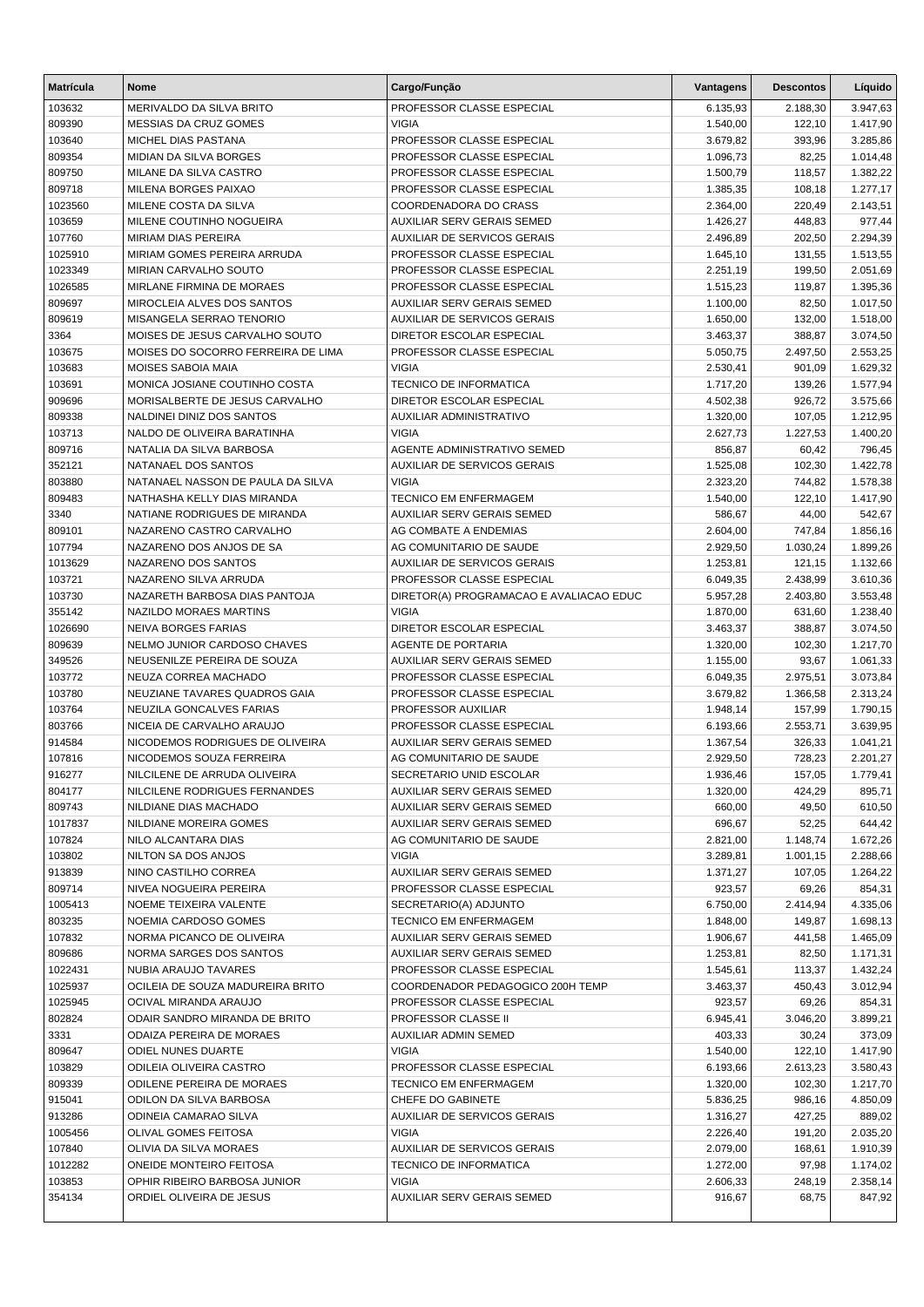| <b>Matrícula</b> | <b>Nome</b>                                           | Cargo/Função                                          | Vantagens            | <b>Descontos</b> | Líquido            |
|------------------|-------------------------------------------------------|-------------------------------------------------------|----------------------|------------------|--------------------|
| 1026909          | ORIDEA RODRIGUES DA SILVA                             | PROFESSOR CLASSE ESPECIAL                             | 1.731,68             | 139,35           | 1.592,33           |
| 809695           | ORISVALDO DOS SANTOS GOMES JUNIOR                     | ASSESSOR ESPECIAL I                                   | 2.127,60             | 99,91            | 2.027,69           |
| 103870           | ORIVALDA CERDEIRA FEITOSA                             | PROFESSOR CLASSE ESPECIAL                             | 6.049,35             | 1.207,62         | 4.841,73           |
| 916943           | ORIVALDO DIAS PANTOJA                                 | <b>VIGIA</b>                                          | 2.875,40             | 859,97           | 2.015,43           |
| 809608           | ORLANDO PAULO DIAS PIMENTEL                           | DIRETOR DE MOVILIDADE E TRANSITO                      | 2.364,00             | 220,49           | 2.143,51           |
| 103888           | ORMECINDA DA CRUZ BREOTON                             | <b>AUXILIAR SERV GERAIS SEMED</b>                     | 1.430,00             | 475,37           | 954,63             |
| 809678           | ORMINDO DAS GRACAS PANTOJA                            | <b>VIGIA</b>                                          | 1.540,00             | 122,10           | 1.417,90           |
| 1007335          | OSCAR DE LIMA MAIA                                    | ASSESSOR ESPECIAL I                                   | 2.127,60             | 99,91            | 2.027,69           |
| 353733           | OSIONE SA DE OLIVEIRA                                 | PROFESSOR CLASSE ESPECIAL                             | 1.731,68             | 139,35           | 1.592,33           |
| 1005588          | OZELINA OLIVEIRA RODRIGUES                            | <b>AUXILIAR SERV GERAIS SEMED</b>                     | 1.430,00             | 115,97           | 1.314,03           |
| 803650           | <b>OZILENE TAVARES DE MORAES</b>                      | AG COMUNITARIO DE SAUDE                               | 2.604,00             | 719,16           | 1.884,84           |
| 803359           | PABLO RAIMUNDO DA SILVA TEIXEIRA                      | AG COMBATE A ENDEMIAS                                 | 3.120,67             | 664,13           | 2.456,54           |
| 103896           | PALOMA TEIXEIRA BARATINHA                             | PROFESSOR CLASSE ESPECIAL                             | 6.049,35             | 2.856,56         | 3.192,79           |
| 809624           | PAMELA HAUANA DA SILVA TEIXEIRA                       | <b>TECNICO EM ENFERMAGEM</b>                          | 1.938,75             | 157,98           | 1.780,77           |
| 802123           | PATRICIA DE FREITAS BORGES                            | PROFESSOR CLASSE ESPECIAL                             | 3.571,59             | 470,44           | 3.101,15           |
| 809269           | PATRICIA MONTEIRO LOPES                               | SECRETARIO UNID ESCOLAR                               | 1.749,06             | 141,85           | 1.607,21           |
| 809362           | PATRICK PANTOJA DE PAULA                              | AGENTE DE PORTARIA SEMED                              | 1.100,00             | 89,21            | 1.010,79           |
| 103900           | PAULINA PACHECO DE OLIVEIRA                           | <b>AUXILIAR DE SERVICOS GERAIS</b>                    | 1.532,54             | 407,11           | 1.125,43           |
| 103918           | PAULO DA SILVA JUNIOR                                 | PROFESSOR CLASSE ESPECIAL                             | 5.068,06             | 880,44           | 4.187,62           |
| 354085           | PAULO DA SILVA PAULA                                  | PROFESSOR CLASSE II                                   | 6.249,33             | 2.312,13         | 3.937,20           |
| 349295           | PAULO EXPEDITO PINHEIRO DE ARAUJO JUNIOR              | <b>VIGIA</b>                                          | 1.963,50             | 616,02           | 1.347,48           |
| 801950           | PAULO FERNANDO RODRIGUES BATISTA                      | <b>NUTRICIONISTA</b>                                  | 6.388,80             | 1.323,96         | 5.064,84           |
| 355551           | PAULO HENRIQUE ALCANTARA OLIVEIRA                     | PROFESSOR CLASSE ESPECIAL                             | 1.096,73             | 82,25            | 1.014,48           |
| 809691           | PAULO RODRIGO RIBEIRO DOS SANTOS                      | <b>VIGIA</b>                                          | 1.870,00             | 151,80           | 1.718,20           |
| 1005731          | PAULO RONALDO ARRUDA DA COSTA                         | PROFESSOR CLASSE I                                    | 5.832,72             | 1.757,67         | 4.075,05           |
| 809591           | PAULO RONALDO RODRIGUES DE SOUZA                      | SECRETARIO MUNICIPAL DE SAUDE                         | 2.417,43             | 230,43           | 2.187,00           |
| 809609           | PAULO RONALDO VASCONCELOS DA SILVA                    | <b>ASSESSOR ESPECIAL II</b>                           | 1.576,00             | 125,34           | 1.450,66           |
| 106267           | PAULO SENA LOPES                                      | PROFESSOR CLASSE ESPECIAL                             | 5.933,90             | 1.064,81         | 4.869,09           |
| 803847           | PAULO SERGIO DE SOUZA CORREA                          | PROFESSOR CLASSE II                                   | 8.971,81             | 2.021,13         | 6.950,68           |
| 103926           | PAULO SERGIO RODRIGUES GONCALVES                      | AGENTE DE PORTARIA SEMED                              | 1.481,27             | 482,98           | 998,29             |
| 809693           | PAULO SILAS CIRINO DA SILVA                           | <b>VIGIA</b>                                          | 2.200,00             | 181,50           | 2.018,50           |
| 1024590          | PAULO SOARES MENDES                                   | PROFESSOR CLASSE II                                   | 7.138,77             | 3.503,06         | 3.635,71           |
| 103934           | PAULO WILLIANMS SANTOS PANTOJA                        | <b>AGENTE ADMINISTRATIVO</b>                          | 1.717,20             | 612,26           | 1.104,94           |
| 107859<br>915769 | PEDRO DOS SANTOS PEREIRA<br>PEDRO FREITAS DA TRINDADE | AG COMUNITARIO DE SAUDE<br>AUXILIAR SERV GERAIS SEMED | 2.929,50             | 913,45<br>380,08 | 2.016,05           |
| 1007840          | PEDRO PAULO ALVES DA SILVA                            | AUXILIAR DE SERVICOS GERAIS                           | 1.316,27<br>1.472,10 | 111,37           | 936,19<br>1.360,73 |
| 1005260          | PEDRO PAULO PACHECO DE OLIVEIRA                       | <b>VIGIA</b>                                          | 2.150,50             | 462,53           | 1.687,97           |
| 353048           | PRYSCELIA PANTOJA DE PAULA                            | AUXILIAR ADMIN SEMED.                                 | 1.155,00             | 93,67            | 1.061,33           |
| 809674           | QUEILA DA SILVA TRINDADE                              | PROFESSOR CLASSE ESPECIAL                             | 1.731,68             | 139,35           | 1.592,33           |
| 107875           | QUEZIA DE JESUS ROMERO                                | VICE DIRETOR ESCOLAR ESPECIAL                         | 4.156,04             | 912,30           | 3.243,74           |
| 103950           | QUEZIA VILHENA DA CRUZ                                | PROFESSOR CLASSE ESPECIAL                             | 6.049,35             | 2.561,62         | 3.487,73           |
| 809679           | RAFAEL DOS SANTOS GONCALVES                           | AGENTE DE PORTARIA SEMED                              | 1.100,00             | 82,50            | 1.017,50           |
| 350303           | RAFAEL DOS SANTOS LOPES                               | PROFESSOR CLASSE II                                   | 6.365,34             | 1.255,38         | 5.109,96           |
| 915823           | RAFAEL GONCALVES LEAO                                 | <b>VIGIA</b>                                          | 2.226,40             | 590,76           | 1.635,64           |
| 354316           | RAFAELA BARBOSA DOS SANTOS                            | ENFERMEIRO(A)                                         | 4.356,00             | 701,33           | 3.654,67           |
| 3329             | RAIANE CORREA MELO                                    | AUXILIAR DE SERV GERAIS SEMED.                        | 1.155,00             | 93,67            | 1.061,33           |
| 809437           | RAIANE SILVA DE JESUS                                 | PROFESSOR CLASSE ESPECIAL                             | 2.078,02             | 170,52           | 1.907,50           |
| 351324           | RAIKSON DE MELO RODRIGUES                             | AGENTE ADMINISTRATIVO                                 | 1.696,00             | 136,14           | 1.559,86           |
| 349964           | <b>RAILSON SILVA FERREIRA</b>                         | PROFESSOR CLASSE II                                   | 6.017,31             | 2.508,51         | 3.508,80           |
| 106291           | RAIMUNDA ALVES CORREA MATOS                           | PROFESSOR CLASSE ESPECIAL                             | 6.049,35             | 1.149,90         | 4.899,45           |
| 1019694          | RAIMUNDA ANDREA DA SILVA SANTIAGO                     | PROFESSOR CLASSE ESPECIAL                             | 1.558,51             | 123,76           | 1.434,75           |
| 1006622          | RAIMUNDA AURELIA MARTINS                              | TECNICO EM ENFERMAGEM                                 | 1.320,00             | 102,30           | 1.217,70           |
| 103969           | RAIMUNDA BELA RODRIGUES DE FREITAS                    | SECRETARIO UNID ESCOLAR                               | 2.186,33             | 458,41           | 1.727,92           |
| 916889           | RAIMUNDA BENEDITA PAIXAO DOS SANTOS                   | AUXILIAR SERV GERAIS SEMED                            | 1.367,54             | 102,59           | 1.264,95           |
| 103977           | RAIMUNDA DE JESUS TEIXEIRA BELEM                      | PROFESSOR CLASSE II                                   | 7.332,13             | 1.499,02         | 5.833,11           |
| 106313           | RAIMUNDA FERREIRA DA SILVA                            | PROFESSOR CLASSE II                                   | 9.729,77             | 4.132,14         | 5.597,63           |
| 103985           | RAIMUNDA FREITAS PALHETA                              | PROFESSOR CLASSE ESPECIAL                             | 6.193,66             | 2.568,07         | 3.625,59           |
| 803910           | RAIMUNDA NIVIA MORAES SA                              | <b>VIGIA</b>                                          | 2.323,20             | 705,72           | 1.617,48           |
| 1006169          | RAIMUNDA OLIVEIRA SA                                  | AUXILIAR DE SERVICOS GERAIS                           | 1.100,00             | 82,50            | 1.017,50           |
| 1025198          | RAIMUNDA RODRIGUES DE OLIVEIRA                        | PROFESSOR CLASSE ESPECIAL                             | 2.164,61             | 178,31           | 1.986,30           |
| 1006304          | RAIMUNDO ALVES DAS NEVES                              | AUXILIAR DE SERVICOS GERAIS                           | 1.930,50             | 652,02           | 1.278,48           |
| 107883           | RAIMUNDO BARATINHA DE MORAES                          | AG COMUNITARIO DE SAUDE                               | 2.929,50             | 772,64           | 2.156,86           |
| 352767           | RAIMUNDO BORGES GONCALVES                             | AUXILIAR SERV GERAIS SEMED                            | 880,00               | 66,00            | 814,00             |
| 916811           | RAIMUNDO CARDOSO TAVARES                              | <b>VIGIA</b>                                          | 2.226,40             | 751,97           | 1.474,43           |
| 104027           | RAIMUNDO DA SILVA COELHO                              | PROFESSOR CLASSE ESPECIAL                             | 5.616,43             | 1.502,39         | 4.114,04           |
| 1025953          | RAIMUNDO DE NAZARENO FREITAS ALVES                    | PROFESSOR CLASSE ESPECIAL                             | 1.864,45             | 151,30           | 1.713,15           |
| 1026917          | RAIMUNDO DE OLIVEIRA FERREIRA                         | SECRETARIO UNID ESCOLAR                               | 1.749,06             | 95,93            | 1.653,13           |
| 1006886          | RAIMUNDO DE OLIVEIRA GONCALVES                        | VIGIA.                                                | 2.524,50             | 877,22           | 1.647,28           |
|                  |                                                       |                                                       |                      |                  |                    |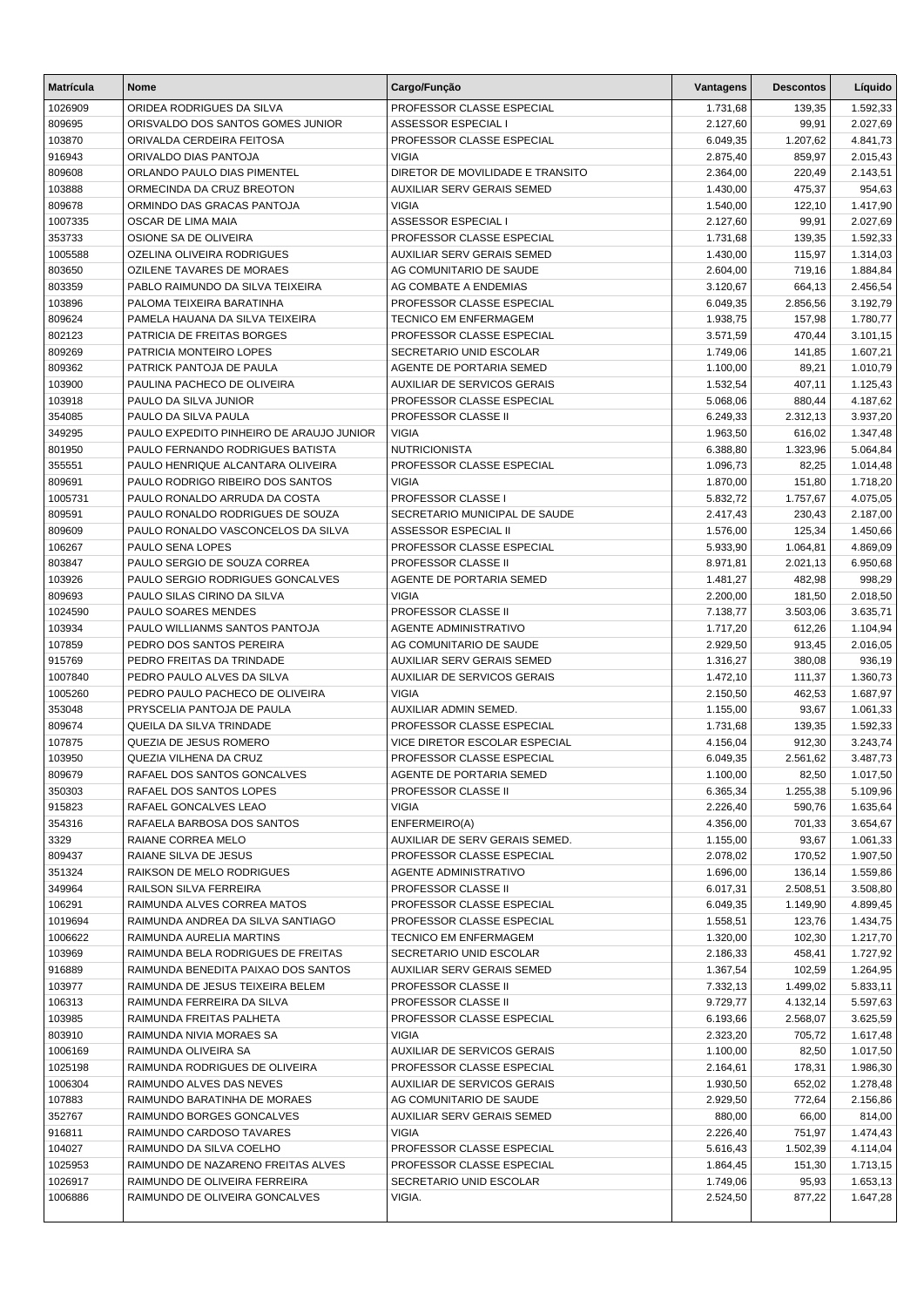| <b>Matrícula</b>  | <b>Nome</b>                                            | Cargo/Função                                              | Vantagens            | <b>Descontos</b> | Líquido              |
|-------------------|--------------------------------------------------------|-----------------------------------------------------------|----------------------|------------------|----------------------|
| 104035            | RAIMUNDO DO SOCORRO DIAS FREITAS                       | OPERADOR DE MAQUINA                                       | 3.288,87             | 1.295,52         | 1.993,35             |
| 1025120           | RAIMUNDO DOS ANJOS FERREIRA                            | PROFESSOR CLASSE ESPECIAL                                 | 1.443,07             | 113,37           | 1.329,70             |
| 809462            | RAIMUNDO DOS SANTOS TAVARES NETO                       | <b>AGENTE DE PORTARIA</b>                                 | 2.260,83             | 201,30           | 2.059,53             |
| 107891            | RAIMUNDO ELINALDO DE JESUS RIBEIRO                     | AG COMUNITARIO DE SAUDE                                   | 2.929,50             | 827,02           | 2.102,48             |
| 104043            | RAIMUNDO GOMES SANTANA                                 | PROFESSOR CLASSE ESPECIAL                                 | 2.164,60             | 204,41           | 1.960,19             |
| 1006070           | RAIMUNDO GONCALVES DA CONCEICAO<br><b>SOBRINHO</b>     | OPERADOR DE BOMBA DAGUA                                   | 2.466,65             | 964,12           | 1.502,53             |
| 809625            | RAIMUNDO LOPES DIAS                                    | <b>AGENTE DE PORTARIA</b>                                 | 1.830,00             | 148,20           | 1.681,80             |
| 809144            | RAIMUNDO LUIZ SANTANA DA SILVA                         | <b>VIGIA</b>                                              | 2.323,20             | 814,40           | 1.508,80             |
| 104051            | RAIMUNDO MANOEL MAIA DA SILVA                          | <b>AUXILIAR SERV GERAIS SEMED</b>                         | 1.485,00             | 508,61           | 976,39               |
| 106690            | RAIMUNDO NOGUEIRA DE SOUZA                             | AG VIGILANCIA SANITARIA                                   | 2.838,00             | 855,95           | 1.982,05             |
| 104060            | RAIMUNDO NONATO DOS SANTOS NOGUEIRA                    | PROFESSOR CLASSE ESPECIAL                                 | 6.193,66             | 2.588,90         | 3.604,76             |
| 106364            | RAIMUNDO NONATO PACHECO DE OLIVEIRA                    | PROFESSOR CLASSE ESPECIAL                                 | 5.760,74             | 1.853,56         | 3.907,18             |
| 353353            | RAIMUNDO NUNES SANTIAGO JUNIOR                         | <b>VIGIA</b>                                              | 1.963,50             | 309,83           | 1.653,67             |
| 104078            | RAIMUNDO PEREIRA COUTINHO                              | AUXILIAR ADMINISTRATIVO                                   | 1.485,00             | 120,43           | 1.364,57             |
| 1007378           | RAIMUNDO RODRIGUES DE OLIVEIRA                         | AG COMUNITARIO DE SAUDE                                   | 2.495,50             | 231,57           | 2.263,93             |
| 104094            | RAIMUNDO SACRAMENTO DA SILVA NETO                      | PROFESSOR CLASSE ESPECIAL                                 | 5.905,05             | 1.159,45         | 4.745,60             |
| 809636            | RAIQUELINE ALEIXO FEITOSA                              | TECNICO EM ENFERMAGEM                                     | 2.516,20             | 248,80           | 2.267,40             |
| 809459            | RAISSA COSTA SIMAO                                     | ENFERMEIRO(A)                                             | 6.029,83             | 1.293,04         | 4.736,79             |
| 349373            | RAISSA TAVARES DOS SANTOS                              | AUXILIAR DE SERV GERAIS SEMED.<br><b>AGENTE AMBIENTAL</b> | 1.155,00             | 367,74           | 787,26               |
| 809663<br>1024604 | RANDEL ALVES DE SOUZA<br>RANDEL DOS SANTOS SANTOS      | PROFESSOR CLASSE ESPECIAL                                 | 1.500,00<br>2.355,10 | 118,50<br>218,83 | 1.381,50             |
| 104108            | <b>RANDEL SALES MONTEIRO</b>                           | PROFESSOR CLASSE ESPECIAL                                 | 5.339,37             | 1.572,97         | 2.136,27<br>3.766,40 |
| 916650            | RAPHAEL COUTINHO DE MORAES                             | AUXILIAR DE SERVICOS GERAIS                               | 1.723,33             | 139,76           | 1.583,57             |
| 1022997           | RAQUELINE FERREIRA PINHEIRO                            | COORDENADOR PEDAGOGICO 200H TEMP                          | 3.463,37             | 450,43           | 3.012,94             |
| 809767            | RAUL OLIVEIRA RODRIGUES                                | AUXILIAR DE SERVICOS GERAIS                               | 1.100,00             | 82,50            | 1.017,50             |
| 349406            | RAYLANNA MAIA MONTEIRO                                 | AUXILIAR DE SERV GERAIS SEMED.                            | 1.155,00             | 359,71           | 795,29               |
| 349659            | RAYNARA DE JESUS DOS SANTOS                            | AUXILIAR DE SERV GERAIS SEMED.                            | 1.206,27             | 369,75           | 836,52               |
| 1016482           | REDIVALDO PANTOJA DE OLIVEIRA                          | ORIENTADOR SOCIAL                                         | 1.363,07             | 106,39           | 1.256,68             |
| 350238            | REGIANE SOUZA BARRETO                                  | PROFESSOR CLASSE I                                        | 5.183,04             | 860,72           | 4.322,32             |
| 350910            | REGINA DE NAZARE MAIA DE FREITAS                       | AUXILIAR ADMINISTRAIVO.                                   | 1.155,00             | 390,10           | 764,90               |
| 1023101           | REGINA DEBORA DE JESUS CARVALHO                        | AUXILIAR DE SERV GERAIS SEMED.                            | 1.155,00             | 388,82           | 766,18               |
| 104116            | REGINA LIMA DOS SANTOS                                 | AUXILIAR SERV GERAIS SEMED                                | 1.375,00             | 411,68           | 963,32               |
| 1008447           | REGINA PINHEIRO DE VASCONSELOS                         | PROFESSOR CLASSE ESPECIAL                                 | 1.731,68             | 139,35           | 1.592,33             |
| 804371            | REGINALDO DE BRITO BATISTA                             | AUXILIAR DE SERVICOS GERAIS                               | 2.028,00             | 1.028,39         | 999,61               |
| 349357            | <b>REGINALDO FREITAS RODRIGUES</b>                     | VIGIA.                                                    | 1.155,00             | 390,10           | 764,90               |
| 107905            | REGINALDO PINTO NAVEGANTE                              | AG COMUNITARIO DE SAUDE                                   | 2.712,50             | 280,90           | 2.431,60             |
| 803677            | REGINALDO PONTES NASCIMENTO                            | AG COMUNITARIO DE SAUDE                                   | 2.604,00             | 648,47           | 1.955,53             |
| 809614            | REGINALDO TENORIO FERREIRA JUNIOR                      | DIRETOR DE CULTURA, TURISMO E LAZER                       | 1.576,00             | 125,34           | 1.450,66             |
| 349315            | REJANE RODRIGUES MAGALHAES                             | AUXILIAR DE SERV GERAIS SEMED.                            | 1.155,00             | 359,71           | 795,29               |
| 1014382           | RENATA MARTINS DA COSTA                                | ASSESSOR ESPECIAL II                                      | 2.364,00             | 150,44           | 2.213,56             |
| 104132            | RENATO DA COSTA FREITAS                                | AGENTE DE PORTARIA SEMED                                  | 1.430,00             | 482,98           | 947,02               |
| 349951            | RENATO MORAES DA SILVA                                 | <b>PROFESSOR CLASSE I</b>                                 | 5.183,04             | 1.896,75         | 3.286,29             |
| 104140            | RERIVALDO CARDOSO PINHEIRO                             | PROFESSOR CLASSE ESPECIAL                                 | 6.049,35             | 2.140.89         | 3.908,46             |
| 809337            | REYNALDO DOS ANJOS AGUIAR                              | PROFESSOR CLASSE I                                        | 4.331,23             | 1.375,15         | 2.956,08             |
| 1026283           | RICARDO DE SOUZA ARAUJO                                | PROFESSOR CLASSE ESPECIAL                                 | 1.039,01             | 77,92            | 961,09               |
| 106437            | RICARDO DOS SANTOS OLIVEIRA                            | <b>VIGIA</b>                                              | 2.244,00             | 763,98           | 1.480,02             |
| 809666<br>1007254 | RISERI SALES MONTEIRO<br><b>RISETE RODRIGUES GOMES</b> | ASSESSOR ESPECIAL II<br>PROFESSOR CLASSE ESPECIAL         | 1.576,00<br>1.039,01 | 125,34<br>77,92  | 1.450,66<br>961,09   |
| 803685            | RITA FLAVIA MANOELA FREITAS GAIA                       | <b>MICROSCOPISTA</b>                                      | 1.848,00             | 409,87           | 1.438,13             |
| 1018175           | RITA LEANDRA FREITAS DE SOUSA                          | <b>TERAPEUTA OCUPACIONAL</b>                              | 4.356,00             | 1.716,80         | 2.639,20             |
| 809736            | RITA MARIA DA SILVA LIMA                               | <b>AUXILIAR SERV GERAIS SEMED</b>                         | 696,67               | 52,25            | 644,42               |
| 3328              | RITHIANE FREITAS RODRIGUES                             | SECRETARIA MUNICIPAL ASSIST. SOCIAL                       | 5.578,69             | 1.071,05         | 4.507,64             |
| 809744            | RIVALDO RODRIGUES MONTEIRO                             | <b>VIGIA</b>                                              | 821,34               | 61,60            | 759,74               |
| 809728            | RIVALDO SOUZA DA SILVA                                 | AGENTE DE PORTARIA SEMED                                  | 440,00               | 33,00            | 407,00               |
| 104167            | RIVANILDO GOMES MIRANDA                                | PROFESSOR CLASSE ESPECIAL                                 | 5.905,05             | 2.065,43         | 3.839,62             |
| 104159            | RIZOLETE BENEDITA DOS SANTOS SANTOS                    | AUXILIAR SERV GERAIS SEMED                                | 1.430,00             | 434,26           | 995,74               |
| 104183            | ROANNI SALES MONTEIRO                                  | DIRETOR ESCOLAR I                                         | 7.392,00             | 1.632,68         | 5.759,32             |
| 104191            | ROBERTA GOMES DA SILVA                                 | AUXILIAR SERV GERAIS SEMED                                | 1.980,00             | 541,70           | 1.438,30             |
| 104213            | ROBERTO CARLOS ALMEIDA DA CONCEICAO                    | <b>VIGIA</b>                                              | 2.871,40             | 1.053,04         | 1.818,36             |
| 349159            | ROBERTO DA SILVA SA                                    | AUXILIAR DE SERV GERAIS SEMED.                            | 1.155,00             | 367,74           | 787,26               |
| 104221            | ROBERTO DOS ANJOS FERREIRA                             | DIRETOR DE PLANEJAMENTO E PROJETOS                        | 6.146,40             | 1.152,67         | 4.993,73             |
| 349240            | ROBERTO ESPIRITO SANTO DOS SANTOS                      | <b>VIGIA</b>                                              | 1.963,50             | 663,17           | 1.300,33             |
| 809136            | ROBERTO FARIAS FERREIRA                                | AUXILIAR SERV GERAIS SEMED                                | 1.375,00             | 461,51           | 913,49               |
| 809606            | ROBERTO MACHADO DOS SANTOS                             | DIRETOR DE PLANEJAMENTO E PROJETOS                        | 3.152,00             | 352,84           | 2.799,16             |
| 104230            | ROBERTO MORAES DOS SANTOS                              | PROFESSOR CLASSE ESPECIAL                                 | 6.049,35             | 2.568,77         | 3.480,58             |
| 104248            | ROBERTO VIEIRA BARROS                                  | <b>VIGIA</b>                                              | 2.606,33             | 935,87           | 1.670,46             |
| 352238            | ROBSON MELO RODRIGUES                                  | OPERADOR DE BOMBA DAGUA                                   | 1.967,70             | 160,59           | 1.807,11             |
| 3323              | ROBSON NASCIMENTO FREITAS                              | VIGIA                                                     | 1.870,00             | 151,80           | 1.718,20             |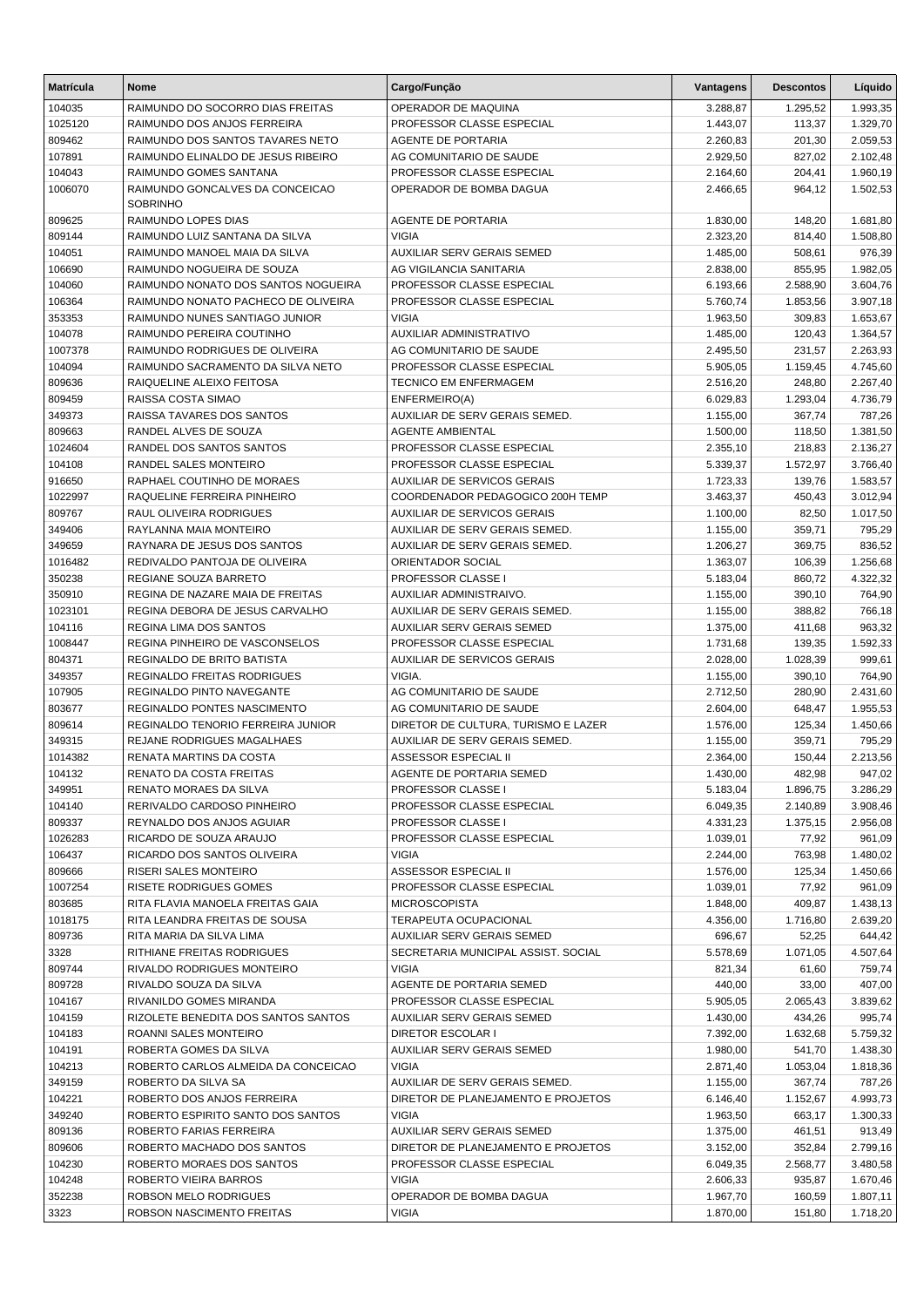| <b>Matrícula</b> | Nome                                                          | Cargo/Função                                                | Vantagens            | <b>Descontos</b>   | Líquido              |
|------------------|---------------------------------------------------------------|-------------------------------------------------------------|----------------------|--------------------|----------------------|
| 107913           | ROCK DOS SANTOS RODRIGUES                                     | AG COMUNITARIO DE SAUDE                                     | 2.604,00             | 233,62             | 2.370,38             |
| 1006355          | RODRIGO BORGES PANTOJA                                        | <b>VIGIA</b>                                                | 2.968,53             | 871,95             | 2.096,58             |
| 809763           | RODRIGO CORREA NEVES                                          | <b>VIGIA</b>                                                | 821,34               | 61,60              | 759,74               |
| 809233           | RODRIGO COSTA DE OLIVEIRA                                     | AG COMBATE A ENDEMIAS                                       | 2.604,00             | 1.111,31           | 1.492,69             |
| 106453           | RODRIGO DA COSTA FREITAS                                      | PROFESSOR CLASSE ESPECIAL                                   | 5.760,74             | 1.932,34           | 3.828,40             |
| 809720           | RODSON BARROS RODRIGUES                                       | PROFESSOR CLASSE ESPECIAL                                   | 1.443,07             | 113,37             | 1.329,70             |
| 909718           | ROGERIO DA COSTA FREITAS                                      | AUXILIAR ADMINISTRATIVO                                     | 2.398,00             | 515,72             | 1.882,28             |
| 809702           | ROGERIO DA SILVA ROCHA                                        | AUXILIAR SERV GERAIS SEMED                                  | 916,67               | 68,75              | 847,92               |
| 809628           | ROGERIO MARQUES DA COSTA                                      | <b>AGENTE DE PORTARIA</b>                                   | 1.602,54             | 118,50             | 1.484,04             |
| 107921           | ROMILDO GUIMARAES BARATINHA                                   | AG COMUNITARIO DE SAUDE                                     | 2.929,50             | 783,95             | 2.145,55             |
| 809461           | ROMULO BRITO LINHARES                                         | AUX DE SERVICOS GERAIS                                      | 2.290,83             | 206,88             | 2.083,95             |
| 802298           | ROMULO MESQUITA NOGUEIRA DE ANDRADE                           | PROFESSOR CLASSE ESPECIAL                                   | 5.933,90             | 1.747,33           | 4.186,57             |
| 809293           | ROMULO OLIVEIRA RIBEIRO                                       | PROFESSOR CLASSE ESPECIAL                                   | 1.650,88             | 132,07             | 1.518,81             |
| 809770           | RONALD MARQUES FERNANDES                                      | AUXILIAR DE SERVICOS GERAIS                                 | 1.100,00             | 82,50              | 1.017,50             |
| 104256           | RONALDO DA TRINDADE TENORIO GOMES<br>RONALDO GOMES DE JESUS   | CHEFE DA DIVISAO BOLSA FAMILIA<br>AG COMUNITARIO DE SAUDE   | 3.509,26             | 764,12             | 2.745,14             |
| 803456<br>3369   | RONALDO PINTO NAVEGANTE                                       | PROFESSOR CLASSE ESPECIAL                                   | 2.604,00<br>2.164,61 | 648,53<br>178,31   | 1.955,47<br>1.986,30 |
| 104264           | RONIELSE CARDOSO TAVARES                                      | <b>VIGIA</b>                                                | 2.433,09             | 222,20             | 2.210,89             |
| 104272           | RONILSON DE JESUS ROMERO                                      | PROFESSOR CLASSE ESPECIAL                                   | 4.906,44             | 1.946,26           | 2.960,18             |
| 809652           | RONILSON SILVA DA CONCEICAO                                   | <b>VIGIA</b>                                                | 1.540,00             | 122,10             | 1.417,90             |
| 803502           | ROSA ANTONETE MAIA DE FREITAS                                 | AG COMUNITARIO DE SAUDE                                     | 2.604,00             | 822,84             | 1.781,16             |
| 349555           | ROSA MARIA DE SOUZA MORAES SA                                 | AUXILIAR DE SERV GERAIS SEMED.                              | 1.257,54             | 272,67             | 984,87               |
| 809683           | ROSA MARIA PANTOJA MONTEIRO                                   | AUXILIAR SERV GERAIS SEMED                                  | 1.100,00             | 82,50              | 1.017,50             |
| 104280           | ROSALIA DO SOCORRO DOS SANTOS COSTA                           | AUXILIAR SERV GERAIS SEMED                                  | 1.426,27             | 492,91             | 933,36               |
| 104299           | ROSANA COSTA GUIMARAES                                        | <b>DIRETOR ESCOLAR I</b>                                    | 6.630,00             | 1.375,86           | 5.254,14             |
| 809451           | ROSANA MORAES MARTINS                                         | <b>TECNICO EM ENFERMAGEM</b>                                | 1.320,00             | 102,30             | 1.217,70             |
| 104302           | ROSANA PASTANA FARIAS                                         | <b>AUXILIAR SERV GERAIS SEMED</b>                           | 1.481,27             | 460,31             | 1.020,96             |
| 104329           | ROSANGELA GUIMARAES BARATINHA                                 | PROFESSOR CLASSE ESPECIAL                                   | 6.049,35             | 2.285,78           | 3.763,57             |
| 104337           | ROSE MARY COSTA GUIMARAES                                     | PROFESSOR CLASSE I                                          | 6.157,58             | 1.153,94           | 5.003,64             |
| 1010565          | ROSELENE DAS GRACAS GARCIA DE MORAES                          | <b>TESOUREIRO DO FUNDO</b>                                  | 3.500,00             | 460,28             | 3.039,72             |
| 809267           | ROSELLE COSTA TEIXEIRA                                        | SECRETARIO UNID ESCOLAR                                     | 1.749,06             | 370,37             | 1.378,69             |
| 803570           | ROSELY DAS GRACAS DA SILVA COELHO                             | AG COMUNITARIO DE SAUDE                                     | 2.604,00             | 900,03             | 1.703,97             |
| 104361           | ROSELY LUZIA FREITAS DE PAULA                                 | PROFESSOR CLASSE ESPECIAL                                   | 5.281,64             | 1.942,35           | 3.339,29             |
| 809260           | ROSEMERE PINTO NAVEGANTE                                      | <b>TECNICO EM ENFERMAGEM</b>                                | 1.320,00             | 102,30             | 1.217,70             |
| 355402           | ROSENALVA DE CARVALHO OLIVEIRA                                | PROFESSOR CLASSE I                                          | 1.624,21             | 551,36             | 1.072,85             |
|                  | <b>WANZELER NEVES</b>                                         |                                                             |                      |                    |                      |
| 804800           | ROSENILDO NOGUEIRA CARDOSO                                    | MOTORISTA TERRESTRE HABILIT/MAQ PESADAS                     | 2.698,56             | 703,75             | 1.994,81             |
| 3483             | ROSIANA PANTOJA DO NASCIMENTO<br>ROSIANE CRUZ DO CARMO        | <b>AUXILIAR DE SERVICOS GERAIS</b>                          | 1.320,00             | 102,30             | 1.217,70             |
| 350225           |                                                               | PROFESSOR CLASSE II                                         | 4.350,55             | 616,19             | 3.734,36             |
| 353064<br>104370 | ROSIANE MATOS DE OLIVEIRA SOUZA<br>ROSIANE SILVA DA CONCEICAO | AUXILIAR DE SERV GERAIS SEMED.<br>PROFESSOR CLASSE ESPECIAL | 1.206,27<br>6.049,35 | 361,72<br>1.103,34 | 844,55<br>4.946,01   |
| 804584           | ROSIANE TENORIO DE ARRUDA                                     | AUXILIAR SERV GERAIS SEMED                                  | 1.422,54             | 107,05             | 1.315,49             |
| 809733           | ROSIERE BARROS BORDALO                                        | <b>AUXILIAR SERV GERAIS SEMED</b>                           | 696,67               | 52,25              | 644,42               |
| 104388           | ROSIERI DE NAZARE SALES MONTEIRO                              | PROFESSOR CLASSE ESPECIAL                                   | 5.876,18             | 1.039,96           | 4.836,22             |
| 809640           | ROSILEIA LOPES DIAS                                           | <b>TECNICO EM ENFERMAGEM</b>                                | 1.835,62             | 148,70             | 1.686,92             |
| 804380           | ROSILEIA PINTO NAVEGANTE CARVALHO                             | SECRETARIO UNID ESCOLAR                                     | 2.315,76             | 609.62             | 1.706,14             |
| 107948           | ROSILENE BARBOSA GONCALVES                                    | AUXILIAR DE SERVICOS GERAIS                                 | 2.619,83             | 800,28             | 1.819,55             |
| 1023969          | ROSILENE DO AMARAL                                            | PROFESSOR CLASSE ESPECIAL                                   | 1.523,88             | 120,64             | 1.403,24             |
| 104396           | ROSINALVA COSTA GUIMARAES                                     | PROFESSOR CLASSE ESPECIAL                                   | 6.049,35             | 1.207,62           | 4.841,73             |
| 104418           | ROSINEI MARQUES COSTA                                         | AGENTE DE PORTARIA                                          | 1.925,00             | 487,11             | 1.437,89             |
| 104400           | ROSINETE DE OLIVEIRA FIRMINO                                  | PROFESSOR CLASSE ESPECIAL                                   | 6.049,35             | 1.155,48           | 4.893,87             |
| 104426           | ROSIVALDO BORGES PANTOJA                                      | COORDENADOR DE EDUCACAO AMBIENTAL                           | 4.917,12             | 1.614,60           | 3.302,52             |
| 104434           | ROSIVALDO DO SOCORRO ALVES BORGES                             | <b>MOTORISTA</b>                                            | 2.242,80             | 193,66             | 2.049,14             |
| 804720           | ROSIVALDO GONCALVES CARDOSO                                   | MOTORISTA - OBRAS                                           | 2.923,44             | 1.110,50           | 1.812,94             |
| 104442           | ROSIVALDO SANTANA FERREIRA                                    | CHEFE DA DIVISAO DO CENSO ESCOLAR                           | 3.801,69             | 375,85             | 3.425,84             |
| 804860           | ROSIVAN DO AMARAL                                             | <b>GARI</b>                                                 | 2.123,00             | 172,18             | 1.950,82             |
| 915092           | ROSY MARQUES DA COSTA                                         | AUXILIAR DE SERVICOS GERAIS                                 | 1.367,54             | 427,25             | 940,29               |
| 1025805          | ROZIANI DA SILVA BRITO                                        | DIRETOR ESCOLAR ESPECIAL                                    | 3.751,98             | 432,16             | 3.319,82             |
| 804592           | ROZINALDO PANTOJA DE MORAES                                   | SECRETARIO UNID ESCOLAR                                     | 1.998,93             | 563,68             | 1.435,25             |
| 809752           | RUAN PAZ DE SOUZA                                             | PROFESSOR CLASSE ESPECIAL                                   | 1.500,79             | 118,57             | 1.382,22             |
| 809308           | RUBENILSON BRAGA DIAS                                         | <b>TECNICO AGRICOLA</b>                                     | 1.461,72             | 115,05             | 1.346,67             |
| 804843           | RUBERCLEI PAPALEO DE OLIVEIRA                                 | DIRETOR DE INFR. E SERVICOS PUBLICOS                        | 3.404,16             | 773,58             | 2.630,58             |
| 104450           | RUBERLUCIO PAPALEO DE OLIVEIRA                                | AGENTE DE PORTARIA                                          | 2.431,00             | 648,46             | 1.782,54             |
| 350407           | RUBILENE FARIAS PENA                                          | PSICOLOGO (A)                                               | 4.573,80             | 680,45             | 3.893,35             |
| 104469           | RUBNELSON FARIAS FERREIRA                                     | PROFESSOR CLASSE ESPECIAL                                   | 6.049,35             | 2.618,34           | 3.431,01             |
| 104485           | RUI NEVES COUTINHO TAVARES                                    | PROFESSOR CLASSE ESPECIAL                                   | 6.049,35             | 1.051,20           | 4.998,15             |
| 917087           | RUTE CARNEIRO MOIA                                            | AUXILIAR SERV GERAIS SEMED                                  | 1.367,54             | 850,55             | 516,99               |
| 910724           | RUTH DA COSTA DE OLIVEIRA                                     | AG COMUNITARIO DE SAUDE                                     | 2.929,50             | 1.020,83           | 1.908,67             |
| 107964           | RUTH HELENA CABRAL CORREA                                     | <b>TECNICO LABORATORIO</b>                                  | 2.838,00             | 724,51             | 2.113,49             |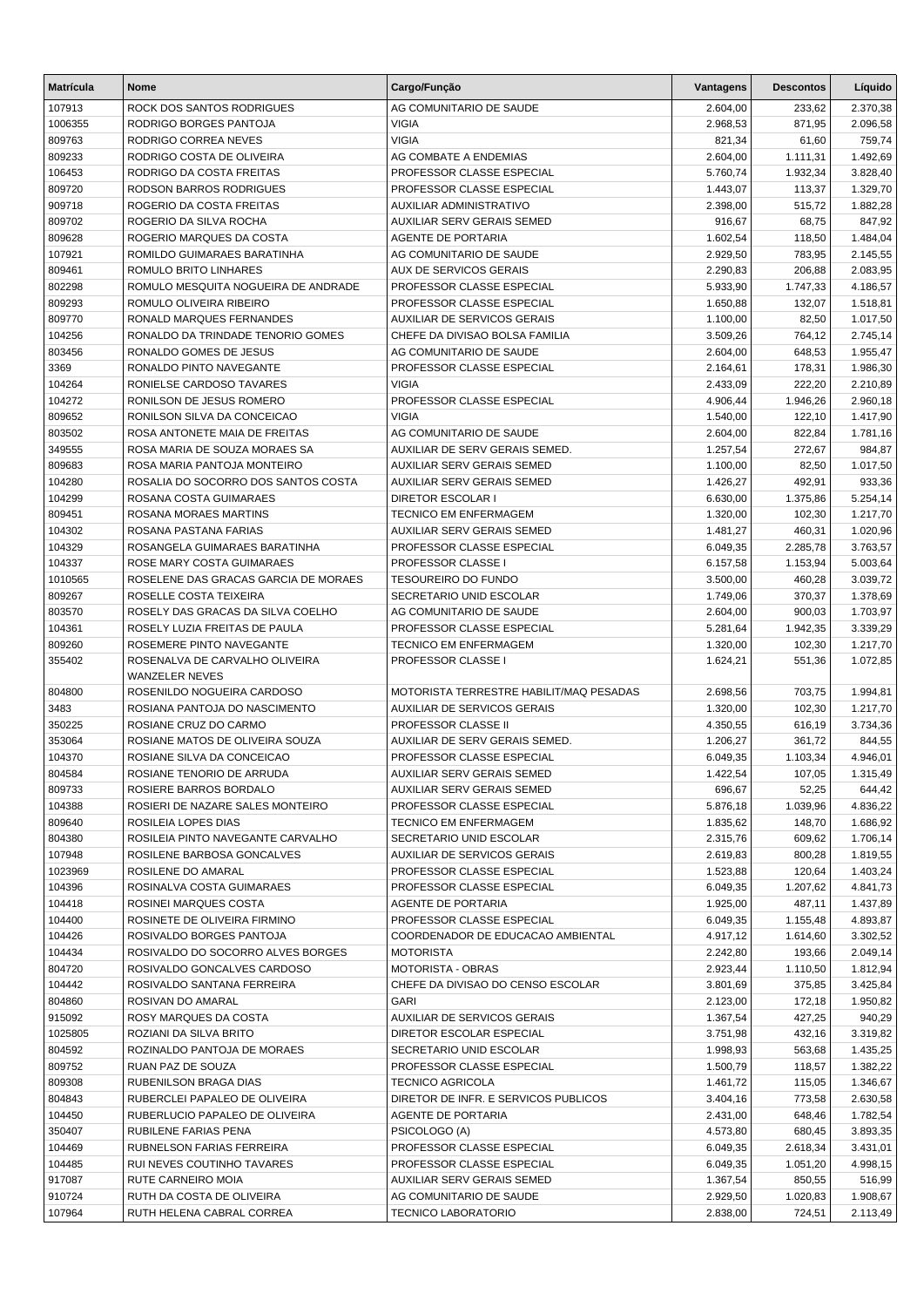| <b>Matrícula</b>  | <b>Nome</b>                                                | Cargo/Função                                                        | Vantagens            | <b>Descontos</b>   | Líquido              |
|-------------------|------------------------------------------------------------|---------------------------------------------------------------------|----------------------|--------------------|----------------------|
| 1007211           | RUTILENE GONDIM DOS SANTOS                                 | AUXILIAR SERV GERAIS SEMED                                          | 1.367,54             | 383,69             | 983,85               |
| 809677            | SADIO DE SOUZA ARAUJO JUNIOR                               | COORDENADOR PEDAGOGICO 200H TEMP                                    | 3.463,37             | 450,43             | 3.012,94             |
| 104493            | SADIO SOUZA ARAUJO                                         | PROFESSOR CLASSE ESPECIAL                                           | 6.193,66             | 2.207,56           | 3.986,10             |
| 350212            | SAGIS MONTEIRO PROGENIO                                    | <b>PROFESSOR CLASSE II</b>                                          | 4.157,20             | 1.279,60           | 2.877,60             |
| 809621            | SALATIEL MORAES DA SILVA                                   | <b>AUXILIAR DE SERVICOS GERAIS</b>                                  | 2.133,33             | 175,49             | 1.957,84             |
| 1006843           | <b>SALES FRANKLIN PINTO</b>                                | <b>VIGIA</b>                                                        | 1.540,00             | 122,10             | 1.417,90             |
| 1024400           | SALOMAO MELO PEREIRA                                       | PROFESSOR CLASSE ESPECIAL                                           | 2.026,07             | 165,84             | 1.860,23             |
| 104507            | SALOMAO PINHEIRO ASSUNCAO                                  | PROFESSOR CLASSE ESPECIAL                                           | 6.193,66             | 1.255,79           | 4.937,87             |
| 809607            | SAMARA PEREIRA DOS SANTOS                                  | ASSESSOR ESPECIAL II                                                | 2.048,80             | 125,34             | 1.923,46             |
| 916366            | SAMUEL DE OLIVEIRA CARDOSO                                 | <b>VIGIA</b>                                                        | 2.150,50             | 714,78             | 1.435,72             |
| 809179<br>106704  | SAMUEL NETO PANTOJA<br>SAMUEL PIRES GONDIM                 | AUXILIAR SERV GERAIS SEMED<br>AUXILIAR DE ENFERMAGEM                | 1.422,54<br>2.963,76 | 407,22<br>682,08   | 1.015,32<br>2.281,68 |
| 104515            | SANDRA MARIA ARRUDA DA COSTA                               | PROFESSOR CLASSE ESPECIAL                                           | 6.222,51             | 1.598,22           | 4.624,29             |
| 1007262           | SANDRA ROMERO MONTEIRO                                     | COORDENADOR PEDAGOGICO 200H TEMP                                    | 3.463,37             | 450,43             | 3.012,94             |
| 349935            | SANDRO JOSE DA GAMA LACERDA                                | PROFESSOR CLASSE II                                                 | 5.205,20             | 945,46             | 4.259,74             |
| 809316            | SANDRO PINTO DE SOUZA                                      | <b>AUXILIAR DE SERVICOS GERAIS</b>                                  | 1.100,00             | 82,50              | 1.017,50             |
| 804401            | SANDRO SA FERREIRA                                         | AUXILIAR SERV GERAIS SEMED                                          | 1.760,00             | 480,06             | 1.279,94             |
| 104523            | SANSAO FRAZAO BARBOSA                                      | PROFESSOR CLASSE ESPECIAL                                           | 6.049,35             | 2.706,47           | 3.342,88             |
| 916153            | SARA CARNEIRO MOIA                                         | AUXILIAR SERV GERAIS SEMED                                          | 1.316,27             | 409,79             | 906,48               |
| 804606            | SARA RODRIGUES TAVARES DOS SANTOS                          | SECRETARIO UNID ESCOLAR                                             | 2.665,24             | 599,27             | 2.065,97             |
| 802590            | SARON LUIS PINHEIRO DE BRITO                               | <b>AUXILIAR DE SERVICOS GERAIS</b>                                  | 2.028,00             | 555,47             | 1.472,53             |
| 104540            | SAULINETH PINHEIRO ASSUNCAO                                | AUXILIAR SERV GERAIS SEMED                                          | 1.481,27             | 336,96             | 1.144,31             |
| 805041            | SAVIO COSTA DA SILVA                                       | <b>AUXILIAR DE SERVICOS GERAIS</b>                                  | 1.870,00             | 460,66             | 1.409,34             |
| 351431            | SAVIO NOGUEIRA DA SILVA                                    | <b>VIGIA</b>                                                        | 1.963,50             | 159,24             | 1.804,26             |
| 1026925           | SEBASTIANA FIRMINO MAIA                                    | PROFESSOR CLASSE ESPECIAL                                           | 1.731,68             | 139,35             | 1.592,33             |
| 104566            | SEBASTIANA PEREIRA BELEM                                   | AUXILIAR SERV GERAIS SEMED                                          | 1.485,00             | 492,88             | 992,12               |
| 1005200           | SEBASTIANA RODRIGUES DE SA                                 | AUXILIAR SERV GERAIS SEMED                                          | 1.485,00             | 470,43             | 1.014,57             |
| 1004875           | SEBASTIAO ALVES BORGES                                     | AUXILIAR DE SERVICOS GERAIS                                         | 2.842,83             | 656,97             | 2.185,86             |
| 701190            | SEBASTIAO BENEDITO MACHADO BAIA                            | <b>VIGIA</b>                                                        | 2.433,09             | 1.063,07           | 1.370,02             |
| 107972<br>3366    | SEBASTIAO CORREA TAVARES<br>SEBASTIAO DA SILVA PANTOJA     | AG COMUNITARIO DE SAUDE<br><b>VIGIA</b>                             | 2.712,50<br>1.540,00 | 515,48<br>122,10   | 2.197,02<br>1.417,90 |
| 3224              | SEBASTIAO DO SOCORRO OLIVEIRA CORREIA                      | DIRETOR DE FEIRAS, MERCADOS E PORTOS                                | 2.364,00             | 150,44             | 2.213,56             |
| 104574            | SEBASTIAO LIMA DE OLIVEIRA                                 | AUXILIAR SERV GERAIS SEMED                                          | 1.375,00             | 462,88             | 912,12               |
| 1005286           | SELMA DA SILVA BRITO                                       | AUXILIAR ADMIN SEMED.                                               | 696,67               | 52,25              | 644,42               |
| 1023730           | SELMA DE OLIVEIRA SANTOS                                   | PROFESSOR CLASSE ESPECIAL                                           | 1.731,68             | 139,35             | 1.592,33             |
| 804614            | SELMA SILVA DE SOUZA PANTOJA                               | AUXILIAR SERV GERAIS SEMED                                          | 1.371,27             | 445,83             | 925,44               |
| 104590            | SERGIO DE JESUS ALVES                                      | PROFESSOR CLASSE ESPECIAL                                           | 3.679,82             | 1.976,93           | 1.702,89             |
| 700681            | SEVERA ROMANA MAIA DE FREITAS                              | PROCURADOR(A) MUNICIPAL                                             | 11.542,50            | 5.466,33           | 6.076,17             |
| 350803            | SHARLENE CARDOSO DOS SANTOS                                | ASSISTENTE SOCIAL AS                                                | 4.065,60             | 535,30             | 3.530,30             |
| 350478            | SHEILA ALMEIDA DA SILVA                                    | AUXILIAR SERV GERAIS SEMED                                          | 1.155,00             | 93,67              | 1.061,33             |
| 809727            | SHEILA DE OLIVEIRA DIAS                                    | PROFESSOR CLASSE ESPECIAL                                           | 1.385,35             | 108,18             | 1.277,17             |
| 804991            | SHEILA MARIA PEREIRA DO AMARAL                             | AG COMUNITARIO DE SAUDE                                             | 2.604,00             | 872,84             | 1.731,16             |
| 354150            | SHEILA SUELY FERREIRA PONTES                               | <b>TECNICO EM ENFERMAGEM</b>                                        | 1.422,54             | 102,30             | 1.320,24             |
| 3398              | SHELDON MAKEY ANDRADE SOUZINHO                             | <b>TECNICO EM ENFERMAGEM</b>                                        | 2.736,20             | 428,12             | 2.308,08             |
| 701254            | SHIRLEANE GOMES FREITAS                                    | PROFESSOR CLASSE ESPECIAL                                           | 5.183,51             | 770,64             | 4.412,87             |
| 809738            | SIDICLEYTON CASTRO DE CARVALHO<br>SILVANA BORGES BONTA     | PROFESSOR CLASSE ESPECIAL<br>SECRETARIO UNID ESCOLAR                | 1.731,68             | 139,35             | 1.592,33             |
| 1024418<br>104604 | SILVANA DE PAULA NOVAES                                    | <b>AUXILIAR DE NUTRICAO</b>                                         | 1.749,06<br>1.485,00 | 140,91<br>482,85   | 1.608,15<br>1.002,15 |
| 803111            | SILVANA DUARTE RODRIGUES                                   | AUXILIAR SERV GERAIS SEMED                                          | 1.320,00             | 445,83             | 874,17               |
| 104612            | SILVANA PINHEIRO GARCIA SANTIAGO                           | DIRETOR DO ALMOXARIFADO                                             | 2.955,00             | 560,15             | 2.394,85             |
| 1025988           | SILVIA DOS SANTOS NOGUEIRA                                 | PROFESSOR CLASSE ESPECIAL                                           | 923,57               | 69,26              | 854,31               |
| 809665            | SILVIA GARCIA TAVARES                                      | AUXILIAR DE SERVICOS GERAIS                                         | 1.202,54             | 82,50              | 1.120,04             |
| 804410            | SILVIA SA DOS ANJOS                                        | AUXILIAR SERV GERAIS SEMED                                          | 1.320,00             | 107,05             | 1.212,95             |
| 809357            | SIMAO CRISTO MARSHALL CARDOSO DA SILVA                     | PROFESSOR CLASSE I                                                  | 3.898,10             | 1.498,07           | 2.400,03             |
| 104639            | SIMONE CATARINA DE SOUZA CABRAL                            | AGENTE ADMINISTRATIVO SEMED                                         | 1.737,94             | 591,71             | 1.146,23             |
| 809660            | SIRLEI DE JESUS RODRIGUES                                  | ASSESSOR ESPECIAL III                                               | 5.673,60             | 853,07             | 4.820,53             |
| 809766            | SIRLEY DA CONCEICAO CHAVES                                 | AGENTE ADMINISTRATIVO                                               | 1.272,00             | 97,98              | 1.174,02             |
| 104647            | SOLANGE CRISTINA OLIVEIRA SOARES                           | AUXILIAR SERV GERAIS SEMED                                          | 1.485,00             | 348,23             | 1.136,77             |
| 809651            | SOLANGE TENORIO DE OLIVEIRA                                | AUXILIAR DE SERVICOS GERAIS                                         | 1.320,00             | 102,30             | 1.217,70             |
| 913260            | SONIA BENEDITA SA FERREIRA                                 | AUXILIAR DE SERVICOS GERAIS                                         | 1.316,27             | 427,25             | 889,02               |
| 104655            | SONIA MARIA BORGES DE MORAES                               | PROFESSOR CLASSE ESPECIAL                                           | 6.193,66             | 2.654,74           | 3.538,92             |
| 104671            | SONIA MARIA LEAO PACHECO                                   | PROFESSOR CLASSE ESPECIAL                                           | 5.616,43             | 1.810,97           | 3.805,46             |
| 809729            | SONIA PAIXAO DOS SANTOS                                    | AUXILIAR SERV GERAIS SEMED                                          | 440,00               | 33,00              | 407,00               |
| 809615<br>803324  | SORAIA DA SILVA GUIMARAES                                  | AUXILIAR DE SERVICOS GERAIS                                         | 2.160,83<br>3.122,57 | 177,97             | 1.982,86<br>2.106,49 |
| 809589            | SUELY CARVALHO BALIEIRO<br>SUENILDO MESSIAS NOGUEIRA NUNES | <b>TECNICO EM ENFERMAGEM</b><br>CHEFE DE DIVISAO TRANSPORTE ESCOLAR | 2.816,07             | 1.016,08<br>233,47 | 2.582,60             |
| 915106            | SUNAMITA NOGUEIRA DA SILVA                                 | AUXILIAR DE SERVICOS GERAIS                                         | 1.265,00             | 433,88             | 831,12               |
| 349873            | SUZANA DA COSTA SILVA                                      | COORDENADOR PEDAGOGICO I                                            | 4.511,70             | 1.783,85           | 2.727,85             |
|                   |                                                            |                                                                     |                      |                    |                      |